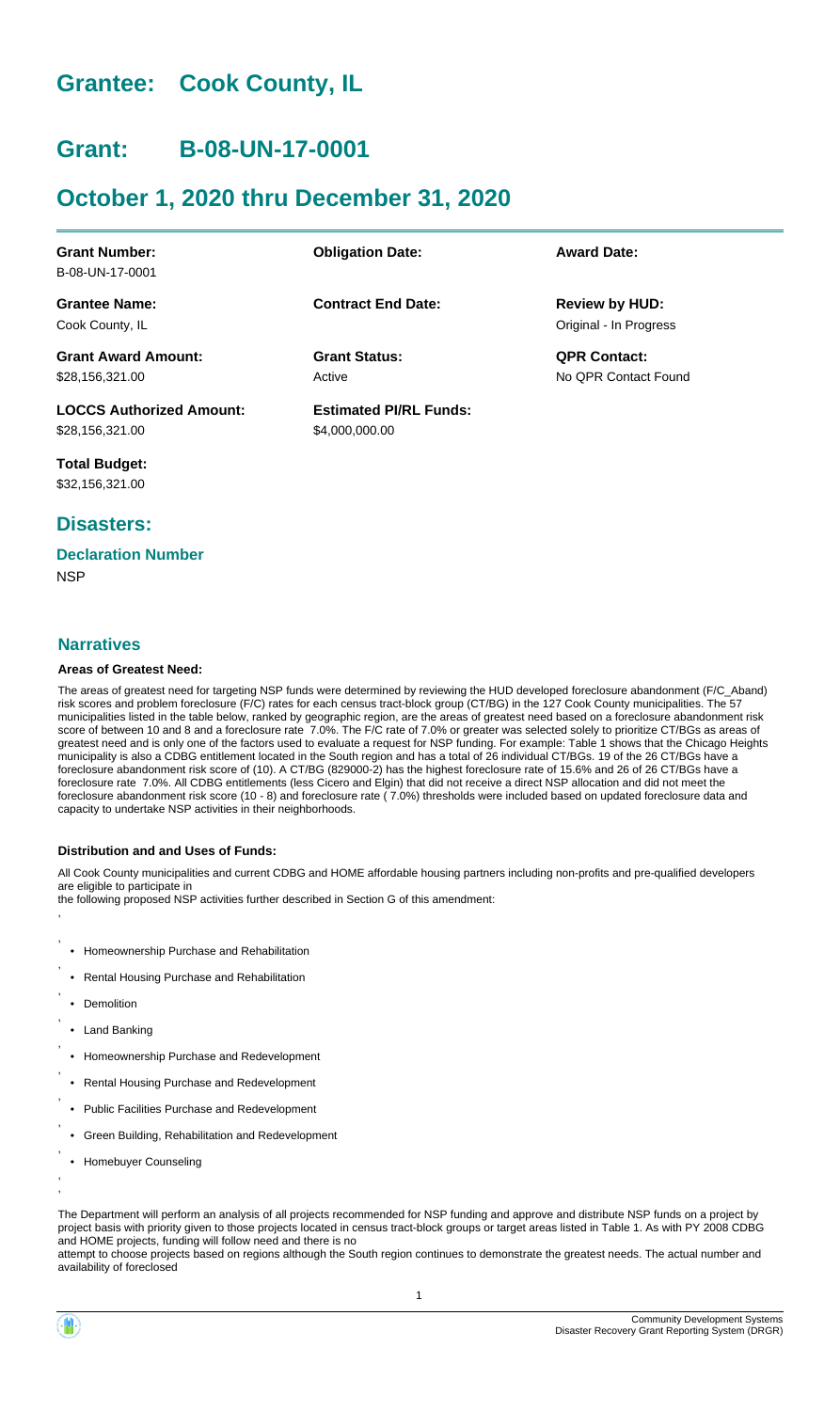properties and individual ranking by risk score and foreclosure rate of census tract-block groups will change and municipalities may be added or deleted from Table 1. Tables 2 thru 4 in Appendix A reflect this dynamic situation and provide additional foreclosure data that will be used to continually update and distribute funds to those municipalities and census tract-block groups with the greatest need based on the following three stipulated need categories: ,

- Greatest percentage of home foreclosures;
- Highest percentage of homes financed by a subprime mortgage related loan; and
- Areas identified as most likely to face a significant rise in the rate of home foreclosures.
- Percentage of Foreclosures

,

,

,

,

,

, The Department analyzed the HUD developed foreclosure rate data and established a foreclosure rate of 7.0% or higher in determining which areas to prioritize. RealtyTrac®

pre-foreclosure, auction and bank owned data for each municipality was also reviewed to determine the actual number of properties the foreclosure rate data represented. This included the 9 of 12 CDBG entitlement municipalities (Oak Park, Des Plaines, Skokie, Oak Lawn, Schaumburg, Palatine, Hoffman Estates, Arlington Heights and Mount

Prospect) that were added although they did not meet the foreclosure rate threshold of 7.0%. The number of pre-closure, auction and bank owned properties ranged from a

low of 281 for Mount Prospect (outranking 27 of the 57 municipalities) to a high of 717 for Des Plaines.

### Subprime (High Cost) Loans

The Department used HOME Mortgage Disclosure Act (HMDA) data provided by HUD to determine those census tract-block groups or areas that contained the highest

percentage of homes financed by a subprime mortgage loan. The Department analyzed the data and established a minimum high cost loan rate of 50% or higher in determining which areas to prioritize. It is noted that 19 of the 57 municipalities in Table 1, excluding all CDBG entitlement municipalities, had foreclosure ratesof 7.0% or higher and a high cost loan rate lower than 50%.

#### , Areas at Risk

The Department used HUD developed foreclosure rate data of 7.0% or higher to rank the municipalities with the areas of greatest need. RealtyTrac® pre-foreclosure data

was also reviewed to determine those areas that will likely face a significant rise in the foreclosure rate and actual number of home foreclosures. Municipalities, non-profits and pre-qualified developers will serve as the primary sources for continuously updating areas of greatest need by the three need categories through the initial requests for information that will be distributed with the NSP Amendment public notice and ongoing submission of project requests for NSP funding.

### **Definitions and Descriptions:**

(1) Definition of blighted structure in context of state or local law. A blighted structure is any structure unfit for use, habitation, or dangerous to persons or other property. In addition, a structure is blighted when it exhibits objectivelydeterminable signs of deterioration sufficient to constitute a threat to human health, safety, and public welfare. This includes structures showing evidence of physical decayor neglect, excessive use, or lack of maintenance. Characteristics may also include any nuisance conditions including but not limited to:Any Nuisance as defined by law, or(a) Any residential property that poses a public nuisance which may be detrimental to the health or safety of children whether in a building, on the premises of a building, orupon an unoccupied lot. This includes, but is not limited to: abandoned wells, shafts, basements, excavations, unclean swimming pools or spas, abandoned iceboxes,refrigerators, motor vehicles, and any structurally unsound fences or structures, lumber, trash, fences, or debris which may prove a hazard for inquisitive minors;(b) Unsanitary conditions or anything offensive to the senses or dangerous to health including, but not limited to, the emission of odors, sewage, human waste, liquids,gases, dust, smoke, vibration or noise, or whatever may render air, food, or drink detrimental to the health of human beings;(c) Physical conditions such as, but not limited to, old, dilapidated, abandoned: scrap or metal, paper, building materials and equipment, bottles, glass, appliances, furniture,rags, rubber, motor vehicles, and parts thereof; or(d) Physical conditions posing fire hazards, (2) Definition of affordable rents. Affordable rents shall mean the maximum allowable high and low HOME rents as applicable and as published by HUD from time to time. These rents also include utilities.If the tenant pays utilities, a utility allowance must be subtracted from the maximum allowable rent to determine the maximum contract rent. Utility allowances shall becalculated as they are currently calculated for Cook County HOME Rental Housing projects. The County will review and approve the rents charged on an annual basis.The maximum affordable rents shall not exceed the Fair Market Rents (FMR) as published annually by the U.S. Department of Housing and Urban Development for theChicago-Naperville-Joliet Metropolitan Statistical Area<br>(MSA). The FY 2009 FMR rents are listed below: Ffficiency 1BR 2BR 3BR 4BRFMR \$781 \$8 (MSA). The FY 2009 FMR rents are listed below: Efficiency 1 BR 2BR 3BR 4BRFMR \$781 \$894 \$1,004 \$1,227 \$1,387 Source: U.S. Department of Housing and Urban Development, FY 2009 FMR (3) Describe how the grantee will ensure continued affordability for NSP assistedhousing. All homeownership housing units assisted with NSPfunds will be subject to thefollowing HOME Investment Partnership Program (HOME) minimum affordabilityrestrictions: , , Under \$15,000 = 5 Years , \$15,000 - \$40,000 = 10 Years , Over \$40,000 = 15 Years , New Construction = 20 Years , , Cook County will ensure these long term affordability restrictions through the useof a mortgage that will be recorded against the property title. If an owner who has beenassisted through this program transfers title of the property before the affordability period expires, the assistance provided by the County will be subject to recapture. TheCounty will monitor annually the housing units that are assisted with NSP funds during the affordability period to ensure that the specified units are affordable and that theproperty(s) continue to meet minimum housing quality standards. HUD

#### **Low Income Targeting:**

Identify the estimated amount of funds appropriated or otherwise made available under the NSP to be used to purchase and redevelop abandoned or foreclosed upon homes or residential properties for housing individuals or families whose incomes do not exceed 50 percent of area median income: Note: At least 25% of funds must be used for housing individuals and families whoseincomes do not exceed 50 percent of area median income. The County has set-aside \$7,130,000 in NSP funds, 25% of its allocation, for the purchase and rehabilitation or redevelopment of abandoned or foreclosed upon units tocreate housing for households earning up to 50 percent of area median income. These funds can be used to create either affordable rental or homeownership units. The following table Identifies the estimated amount of NSP funds to be used to purchase, rehabilitate, redevelop, resell or rent abandoned or foreclosed upon homes orresidential properties for housing individuals or families whose incomes do not exceed 50 percent of area median income:

| Activity                             | Low Income | NSP Funds Allocated                                     |    |                             |
|--------------------------------------|------------|---------------------------------------------------------|----|-----------------------------|
| Households                           |            | Targeted                                                |    | Purchase and Rehabilitation |
| (Homeownership)<br>and Redevelopment |            | \$1,080,000Purchase and Rehabilitation (Rental Housing) | 48 | \$3.600.000Purchase         |

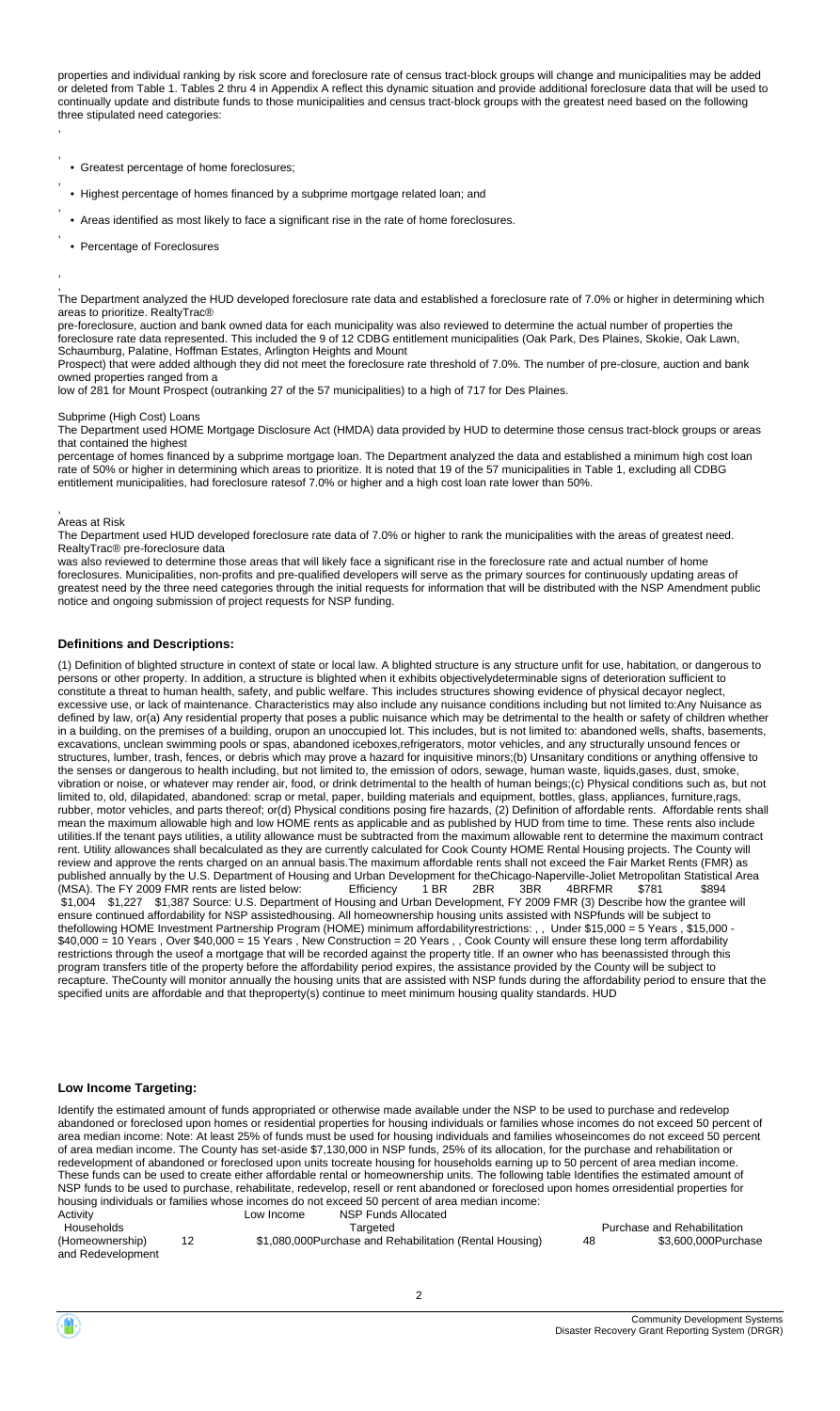### **Acquisition and Relocation:**

ACQUISITIONS: As part of the acquisition process of foreclosed homes, if the cost to rehabilitate the unit is greater than fifty percent (50%) of the acquisition price, and/or the cost of acquisition and rehabilitation exceeds one hundred percent (100%) loan-tovalue, the County will evaluate the property to determine if demolition is an option. Ifdemolition is economically feasible, the County will use non-NSP funds to construct a new unit. In order to meet the federal requirement that the average purchase price of all foreclosed housing units acquired equals 10% -15% below appraised value, all properties purchased with NSP funds will be priced at least 10% below current appraised value. , , The County reasonably expects to demolish or convert the following number of low and moderate-income dwelling units (i.e., 80% of area median income) as a directresult of NSP-assisted activities: , , Activity **Demolish Convert Land** Convert Land Bank 22 units 0Homeownership Purchase and Redevelopment 0 16 unitsRental Housing Purchase and Redevelopment 0 30 unitsPublic Facilities Purchase and<br>Redevelopment 4 units 0 • The County reasonably expects to produce and make available the following number 0 • The County reasonably expects to produce and make available the following number of NSP affordable housing units to low, moderate, and middle-income households(i.e., 120% of area median income) by activity and income Activity **and Supersyte Controlle** Activity & Anbs; ≈ap;ap;ap;nsp; Cow Moderate Middle en and a state of the state of the state of the state of the state of the state of the state of the state of t

### **Public Comment:**

,

,

,

,

,

,

,

, ,

A total of thirty-five (35) telephone, email, facsimile and letter inquiries/comments were received and logged and are on file at the Department. Inquiries/comments included: ,

 • General inquiries about participation in the program including presentation of the organization's experience and capabilities to support the County's NSP activities

 • Expressions of expectations of the NSP program such as greater collaboration between neighboring municipalities and their housing partners resulting in joint solutions (the Amendment's only requirement is that: "the municipality in which the proposed project is located must approve the project request for funding".)

 • Inquiries regarding NSP implementation strategies and approaches (relevant issues to be addressed in the project request for funding guidelines and the project review and approval process). ,

 Twelve (12) County NSP requests for information were completed and submitted by 5 municipalities, 6 potential NSP housing partners and the Cook County Housing Authority.

Appendix C is a summary of responses to comments directly related to the draft NSPSubstantial Amendment that were included in one or more of the 35 inquiries/commentsreceived. Appendix C contains one (1) general comment and eight (8) specificcomments on the following sections of the proposed NSP Substantial Amendment: ,

- , • Section C(4) Rehabilitation standards
- , • Section G NSP Implementation Guidelines
- Activity #1 NSP Financing Mechanisms
- Activity #6 NSP Homeownership Purchase and Redevelopment
- Activity #8 NSP Public Facilities Purchase and Redevelopment

The responses in Appendix C have been incorporated in appropriate sections of this final version of the NSP Substantial Amendment for submittal to the Chicago HUD Field Office. The following is a projected timeline for the implementation of NSP activities:

| Task                                                                                      | Date                      |  |  |
|-------------------------------------------------------------------------------------------|---------------------------|--|--|
| Publish Amendment on County's Website                                                     | November 7, 2008          |  |  |
| Solicit Requests for Information (RFI)                                                    | November 7, 2008          |  |  |
| (List of Foreclosed Properties for Acquisition and Intended Use)                          |                           |  |  |
| Complete Citizen Participation Period and Incorporate Comments                            | November 24, 2008         |  |  |
| Review RFIs and Adjust Activity Funding Levels                                            | November 24, 2008         |  |  |
| Submit Final Amendment to HUD (DRGR system and email) and<br>post on the County's website | November 25, 2008         |  |  |
| Publish County's NSP Project Request for Funding Guidelines                               | December 15, 2008         |  |  |
| Develop NSP Agreements (County-wide Assistance)                                           | December 15-30, 2008      |  |  |
| (Eligible Activities, Program Requirements and Funding Levels)                            |                           |  |  |
| Conduct Workshops: Preparation & Approval of Project Proposals                            | January 1-16, 2009        |  |  |
| Complete Council Review and Execute NSP Agreements                                        | January 16, 2009          |  |  |
| Issue Notice to Proceed (Upon HUD approval of Amendment)                                  | To be determined          |  |  |
| Web-based preparation, review and approval of project proposals                           | Continuing for 18-month   |  |  |
| and requests for funding                                                                  | period thru July 2010     |  |  |
| <b>Overall</b>                                                                            | <b>This Report Period</b> |  |  |
| <b>Total Projected Budget from All Sources</b>                                            | \$0.00                    |  |  |
| Total Budget                                                                              | \$0.00                    |  |  |

\$30,176,776.31 **To Date** \$30,119,424.86 \$30,119,424.86

\$0.00



**Total Obligated**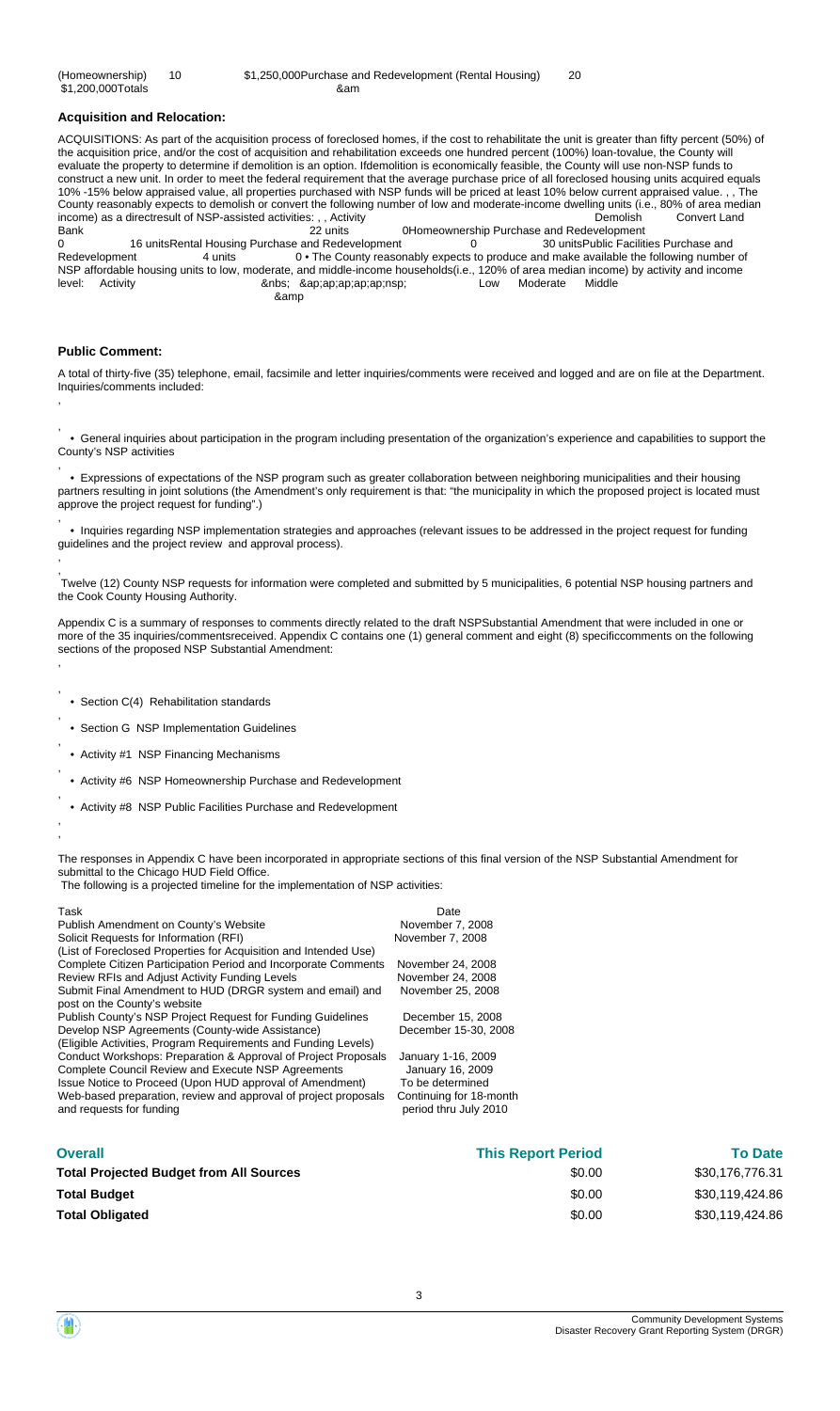| <b>Total Funds Drawdown</b>                        | \$0.00 | \$29,842,070.88 |
|----------------------------------------------------|--------|-----------------|
| <b>Program Funds Drawdown</b>                      | \$0.00 | \$27,921,172.92 |
| Program Income Drawdown                            | \$0.00 | \$1,920,897.96  |
| <b>Program Income Received</b>                     | \$0.00 | \$2,505,816.09  |
| <b>Total Funds Expended</b>                        | \$0.00 | \$28,330,399.35 |
| <b>HUD Identified Most Impacted and Distressed</b> | \$0.00 | \$0.00          |
| <b>Other Funds</b>                                 | \$0.00 | \$57,351.45     |
| Match Funds                                        | \$0.00 | \$57,351.45     |
| Non-Match Funds                                    | \$0.00 | \$0.00          |

### **Funds Expended**

| <b>Overall</b>                                   | <b>This Period</b> | <b>To Date</b> |
|--------------------------------------------------|--------------------|----------------|
| A Safe Haven Foundation                          | \$0.00             | \$3,342,280.34 |
| Mecca Companies Inc.                             | \$0.00             | \$6,810,803.02 |
| Presidio Capital LLC.                            | \$0.00             | \$4,039,936.88 |
| Proviso Leyden Council for Community Action Inc. | \$0.00             | \$1,704,361.88 |
| <b>Rimland Services NFP</b>                      | \$0.00             | \$809,674.17   |
| Village of Hazel Crest                           | \$0.00             | \$2,742.96     |
| Village of Park Forest                           | \$0.00             | \$1,336,575.62 |
| Village of Phoenix                               | \$0.00             | \$45,000.00    |
| Village of Riverdale                             | \$0.00             | \$98,800.00    |
| City of Calumet City                             | \$0.00             | \$59,988.00    |
| Cook County Dept. of Planning & Dev.             | \$0.00             | \$1,932,078.91 |
| Ford Heights Community Service Organization      | \$0.00             | \$1,668,643.38 |
| Habitat for Humanity Chicago South Suburbs       | \$0.00             | \$1,543,597.73 |
| Hispanic Housing Development Corporation         | \$0.00             | \$1,225,656.57 |
| Housing Opportunity Development Corporation      | \$0.00             | \$356,596.96   |
| IFF.                                             | \$0.00             | \$298,675.82   |
| <b>IFF/North West Housing Partnership</b>        | \$0.00             | \$3,054,987.11 |

## **Progress Toward Required Numeric Targets**

| <b>Requirement</b>                       | <b>Target</b>  | <b>Projected</b> | <b>Actual</b>  |
|------------------------------------------|----------------|------------------|----------------|
| <b>Overall Benefit Percentage</b>        | $.00\%$        |                  | 0%             |
| Minimum Non Federal Match                | \$.00          |                  | \$57,351.45    |
| <b>Limit on Public Services</b>          | \$4,223,448.15 |                  | NA.            |
| Limit on Admin/Planning                  | \$2,815,632.10 |                  | NA.            |
| <b>Limit on Admin</b>                    | \$.00          |                  | NA.            |
| <b>Most Impacted and Distressed</b>      | \$.00          |                  | \$.00          |
| <b>Progress towards LH25 Requirement</b> | \$8,039,080.25 |                  | \$7,675,035.73 |

### **Overall Progress Narrative:**

75 Homebuyer units acquired and 75 units are 100% complete; 73 homebuyer units have been sold. A total of 102 units have been acquired for the purposes of rental, 102 units are 100% complete; all units have been leased up. 28 blighted structures are complete for demolition. 1 Public Facility is now complete and in use.

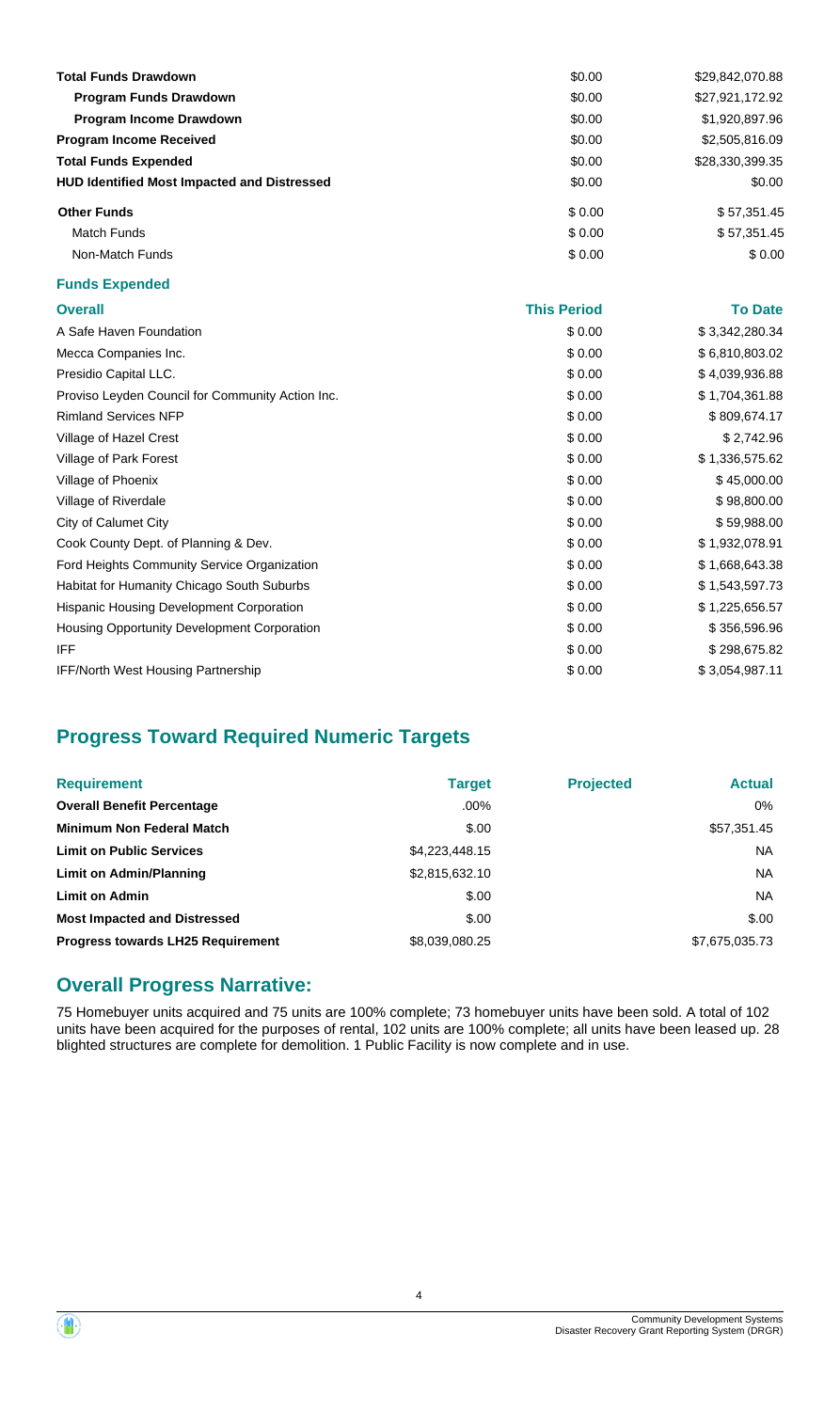## **Project Summary**

| <b>Project #, Project Title</b>   | <b>This Report</b>                      | <b>To Date</b>                          |                                         |
|-----------------------------------|-----------------------------------------|-----------------------------------------|-----------------------------------------|
|                                   | <b>Program Funds</b><br><b>Drawdown</b> | <b>Project Funds</b><br><b>Budgeted</b> | <b>Program Funds</b><br><b>Drawdown</b> |
| 9999, Restricted Balance          | \$0.00                                  | \$0.00                                  | \$0.00                                  |
| N09-B, ACQUISITION/REHABILITATION | \$0.00                                  | \$15,355,935.91                         | \$13,713,936.98                         |
| N09-D. DEMOLITION                 | \$0.00                                  | \$1,564,475.96                          | \$1,536,494.15                          |
| N09-E, PROPERTY REDEVELOPMENT     | \$0.00                                  | \$11,138,719.85                         | \$10,866,525.28                         |
| N09-F, ADMINISTRATION             | \$0.00                                  | \$2,060,293.14                          | \$1,804,216.51                          |

## **Activities**

## **Project # / N09-B / ACQUISITION/REHABILITATION**

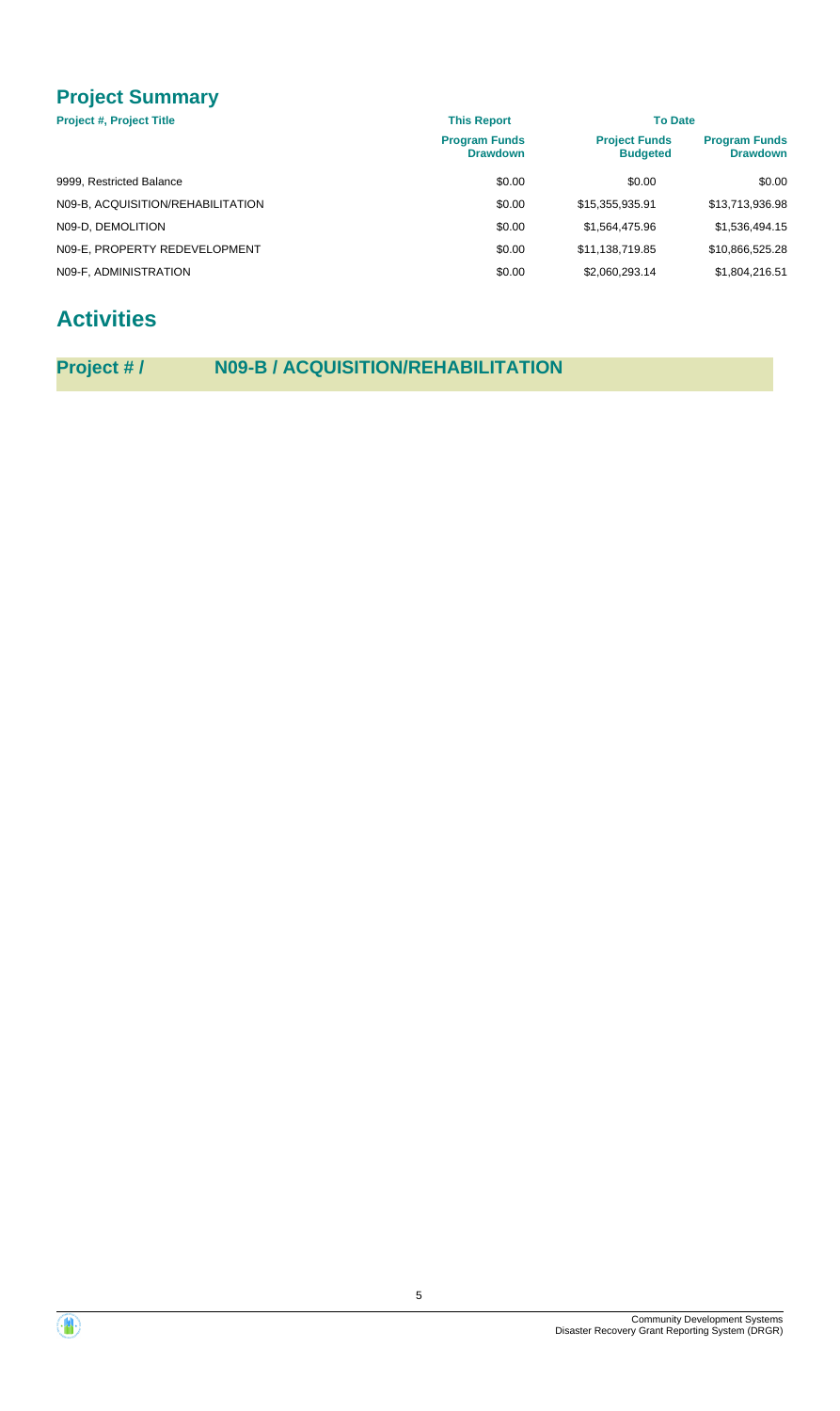**N09-01-B**

### **Grantee Activity Number: Activity Title: Riverdale/Mecca**

### **Activitiy Type:**

Rehabilitation/reconstruction of residential structures Under Way

### **Project Number:**

N09-B

**Projected Start Date:** 03/18/2010

**Benefit Type:** Direct Benefit (Households)

## **National Objective:**

### **Activity Status:**

**Projected End Date: Completed Activity Actual End Date:** 08/02/2010 **Project Title:** ACQUISITION/REHABILITATION

### **Responsible Organization:**

NSP Only - LMMI MECA Companies Inc.

| <b>Overall</b>                                 | Oct 1 thru Dec 31, 2020 | <b>To Date</b> |
|------------------------------------------------|-------------------------|----------------|
| <b>Total Projected Budget from All Sources</b> | \$0.00                  | \$197,234.77   |
| <b>Total Budget</b>                            | \$0.00                  | \$82,531.87    |
| <b>Total Obligated</b>                         | \$0.00                  | \$82,531.87    |
| <b>Total Funds Drawdown</b>                    | \$0.00                  | \$78,557.05    |
| <b>Program Funds Drawdown</b>                  | \$0.00                  | \$23,581.45    |
| <b>Program Income Drawdown</b>                 | \$0.00                  | \$54,975.60    |
| <b>Program Income Received</b>                 | \$0.00                  | \$36,170.00    |
| <b>Total Funds Expended</b>                    | \$0.00                  | \$70,555.23    |
| Mecca Companies Inc.                           | \$0.00                  | \$70,555.23    |
| <b>Most Impacted and Distressed Expended</b>   | \$0.00                  | \$0.00         |
| <b>Other Funds</b>                             | \$0.00                  | \$114,702.90   |
| <b>Match Funds</b>                             | \$0.00                  | \$114,702.90   |
| Non-Match Funds                                | \$0.00                  | \$0.00         |
| <b>Other Funds:</b>                            |                         |                |
| <b>Overall</b>                                 | <b>This Period</b>      | <b>To Date</b> |

Match Funds \$ 0.00 \$ 0.00

## **Activity Description:**

Acquisition and rehabilitation of one for sale residential property.

### **Location Description:**

13705 S Stewart, Riverdale, IL. 60827

### **Activity Progress Narrative:**

Rehabilitation is complete and currently listed for sale.

### **Accomplishments Performance Measures**

| <b>This Report Period</b> | <b>Cumulative Actual Total / Expected</b> |
|---------------------------|-------------------------------------------|
| Total                     | <b>Total</b>                              |

| <b>Cumulative Actual Total / Expected</b> |  |
|-------------------------------------------|--|
| Total                                     |  |



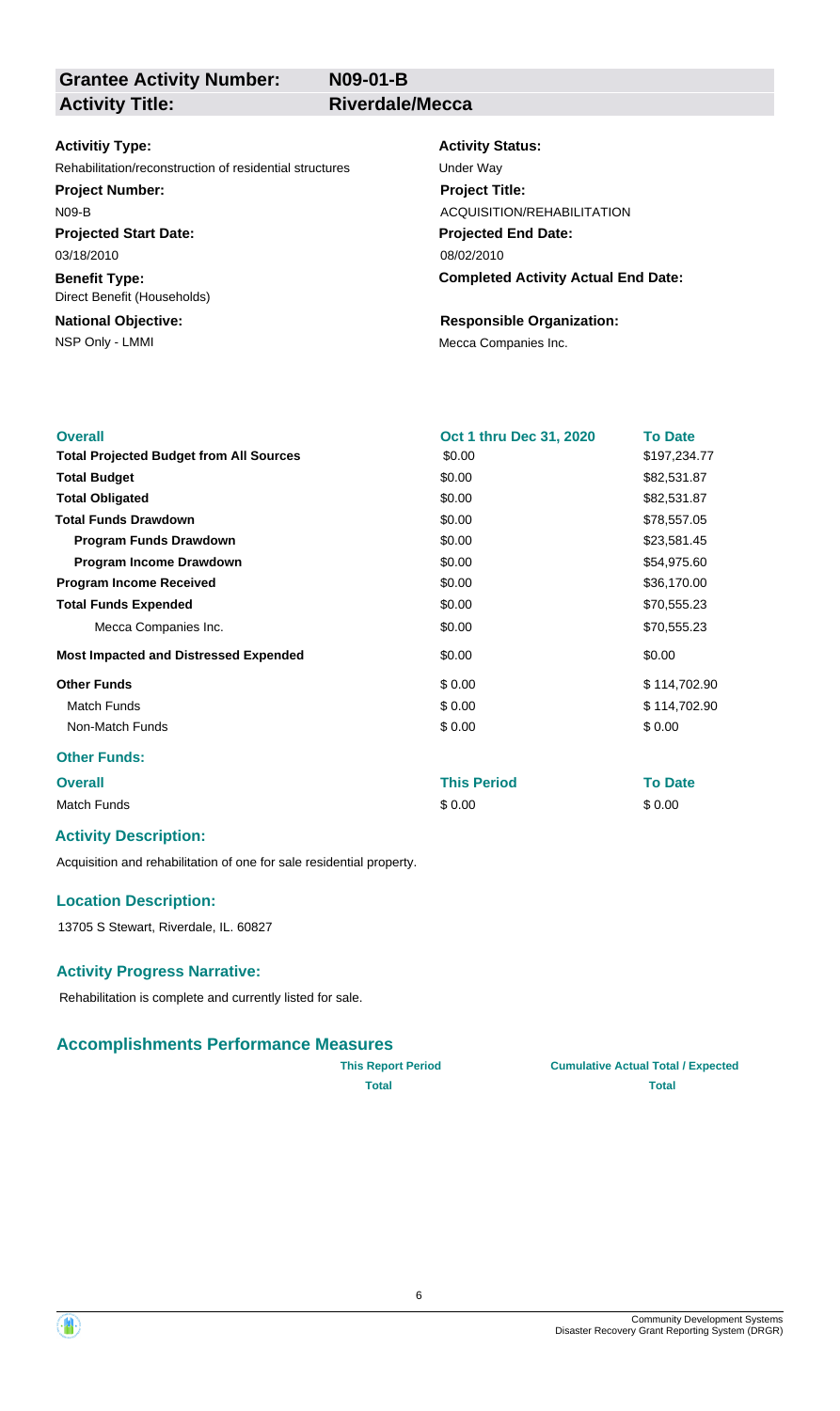|                         | <b>This Report Period</b> | <b>Cumulative Actual Total / Expected</b> |
|-------------------------|---------------------------|-------------------------------------------|
|                         | Total                     | Total                                     |
| # of Housing Units      |                           | 1/1                                       |
| # of Singlefamily Units |                           | 1/1                                       |

### **Beneficiaries Performance Measures**

|                    | <b>This Report Period</b> |            |       | <b>Cumulative Actual Total / Expected</b> |            |       |                |
|--------------------|---------------------------|------------|-------|-------------------------------------------|------------|-------|----------------|
|                    | Low                       | <b>Mod</b> | Total | Low                                       | <b>Mod</b> | Total | <b>Low/Mod</b> |
| # of Households    |                           |            |       | 0/1                                       | 0/0        | 0/1   |                |
| # Owner Households |                           |            |       | 0/1                                       | 0/0        | 0/1   |                |

### **Activity Locations**

### **No Activity Locations found.**

### **Other Funding Sources Budgeted - Detail**

### **No Other Match Funding Sources Found**

### **Other Funding Sources Amount**

No Other Funding Sources Found Total Other Funding Sources

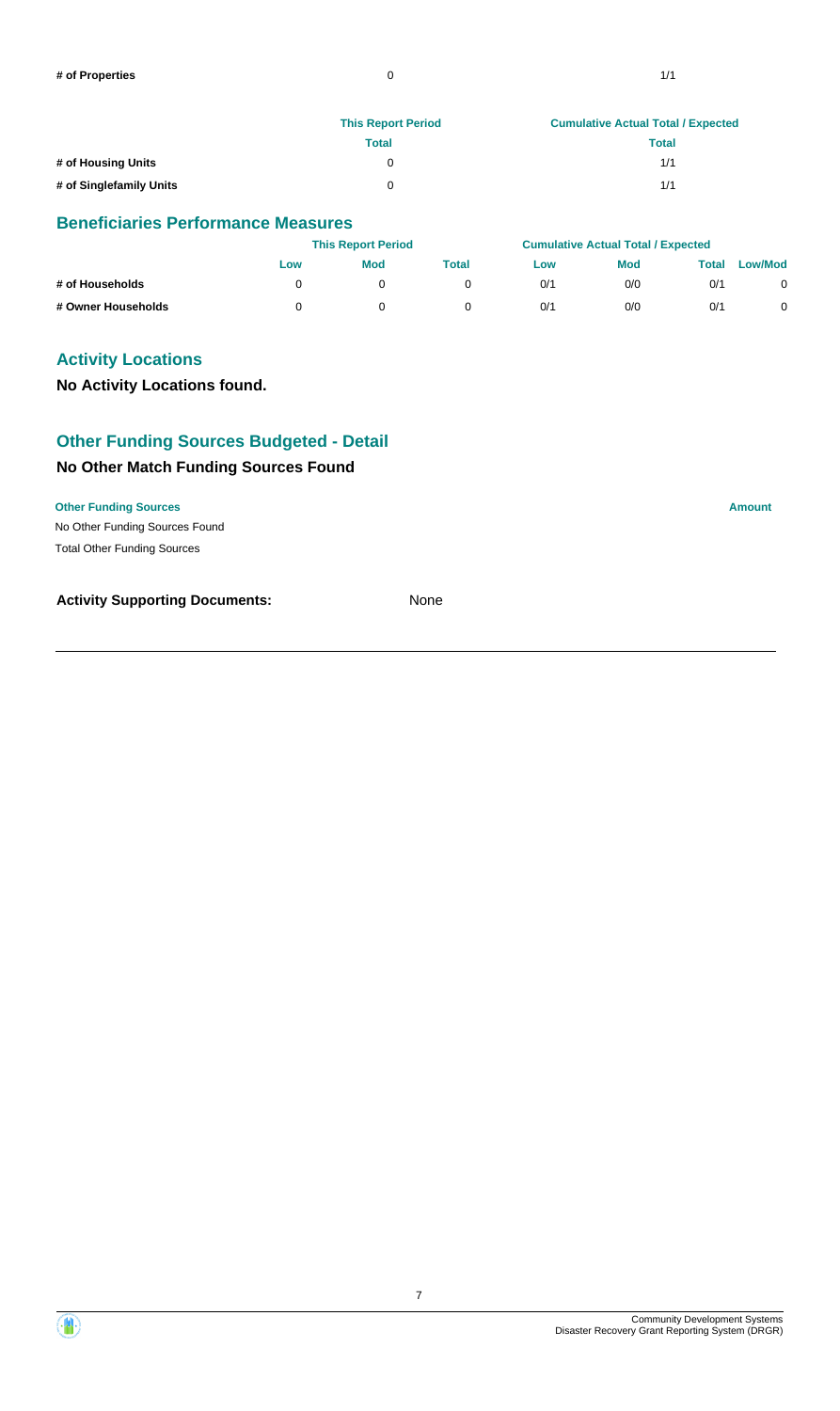**N09-01-B#2**

### **Activitiy Type:**

Rehabilitation/reconstruction of residential structures Under Way

**Project Number:**

N09-B

**Projected Start Date:** 10/01/2009

**Benefit Type:** Direct Benefit (Households)

**National Objective:**

### **Activity Status:**

**Projected End Date: Completed Activity Actual End Date:** 08/02/2010 **Project Title:** ACQUISITION/REHABILITATION

### **Responsible Organization:**

NSP Only - LMMI MECA Companies Inc.

| <b>Overall</b>                                 | Oct 1 thru Dec 31, 2020 | <b>To Date</b> |
|------------------------------------------------|-------------------------|----------------|
| <b>Total Projected Budget from All Sources</b> | \$0.00                  | \$187,072.92   |
| <b>Total Budget</b>                            | \$0.00                  | \$187,072.92   |
| <b>Total Obligated</b>                         | \$0.00                  | \$187,072.92   |
| <b>Total Funds Drawdown</b>                    | \$0.00                  | \$185,581.30   |
| <b>Program Funds Drawdown</b>                  | \$0.00                  | \$177,450.33   |
| Program Income Drawdown                        | \$0.00                  | \$8,130.97     |
| <b>Program Income Received</b>                 | \$0.00                  | \$27,400.31    |
| <b>Total Funds Expended</b>                    | \$0.00                  | \$182,266.80   |
| Mecca Companies Inc.                           | \$0.00                  | \$182,266.80   |
| <b>Most Impacted and Distressed Expended</b>   | \$0.00                  | \$0.00         |
| <b>Other Funds</b>                             | \$0.00                  | \$0.00         |
| <b>Match Funds</b>                             | \$0.00                  | \$0.00         |
| Non-Match Funds                                | \$0.00                  | \$0.00         |
| <b>Other Funds:</b>                            |                         |                |
| <b>Overall</b>                                 | <b>This Period</b>      | <b>To Date</b> |
| <b>Match Funds</b>                             | \$0.00                  | \$0.00         |
|                                                |                         |                |

### **Activity Description:**

Rehabilitation and for resale of single family home and a town home in Sauk Village developed by Mecca.

### **Location Description:**

• 21728 Peterson Avenue Sauk Village, IL. 60411

• 22626 Spencer Avenue Sauk Village, IL. 60411

### **Activity Progress Narrative:**

1 unit has been sold. The remaining unit will be sold to the South Suburban Land Bank Development Company.

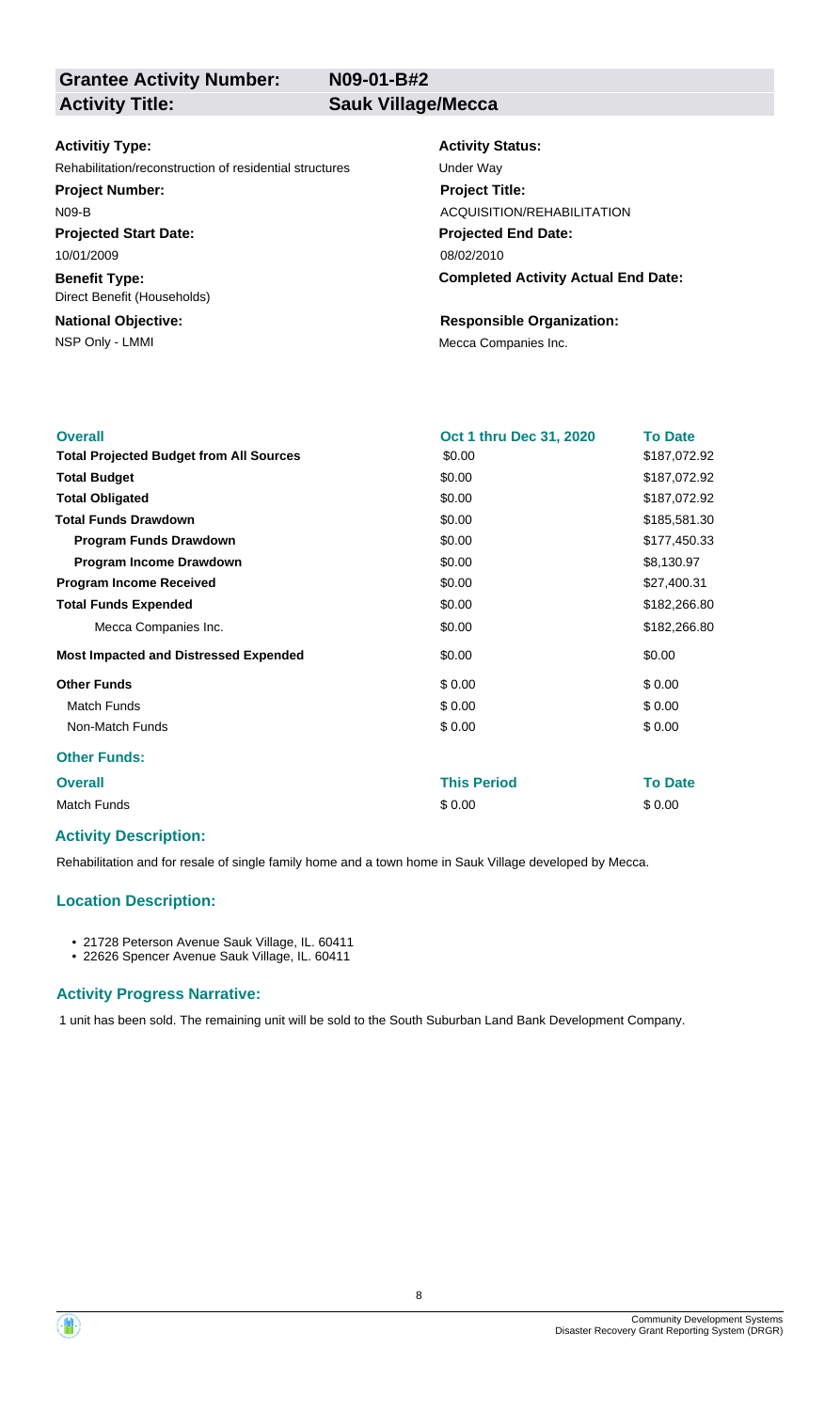|                         | <b>This Report Period</b> | <b>Cumulative Actual Total / Expected</b> |
|-------------------------|---------------------------|-------------------------------------------|
|                         | <b>Total</b>              | <b>Total</b>                              |
| # of Properties         | 0                         | 1/2                                       |
|                         | <b>This Report Period</b> | <b>Cumulative Actual Total / Expected</b> |
|                         | <b>Total</b>              | <b>Total</b>                              |
| # of Housing Units      | 0                         | 1/2                                       |
| # of Singlefamily Units | 0                         | 1/2                                       |

### **Beneficiaries Performance Measures**

|                    |     | <b>This Report Period</b> |       |     | <b>Cumulative Actual Total / Expected</b> |       |                |
|--------------------|-----|---------------------------|-------|-----|-------------------------------------------|-------|----------------|
|                    | Low | Mod                       | Total | Low | <b>Mod</b>                                | Total | <b>Low/Mod</b> |
| # of Households    |     |                           |       | 1/2 | 0/0                                       | 1/2   | 100.00         |
| # Owner Households |     |                           |       | 1/2 | 0/0                                       | 1/2   | 100.00         |

### **Activity Locations**

**No Activity Locations found.**

### **Other Funding Sources Budgeted - Detail**

### **No Other Match Funding Sources Found**

**Other Funding Sources Amount** 

No Other Funding Sources Found Total Other Funding Sources



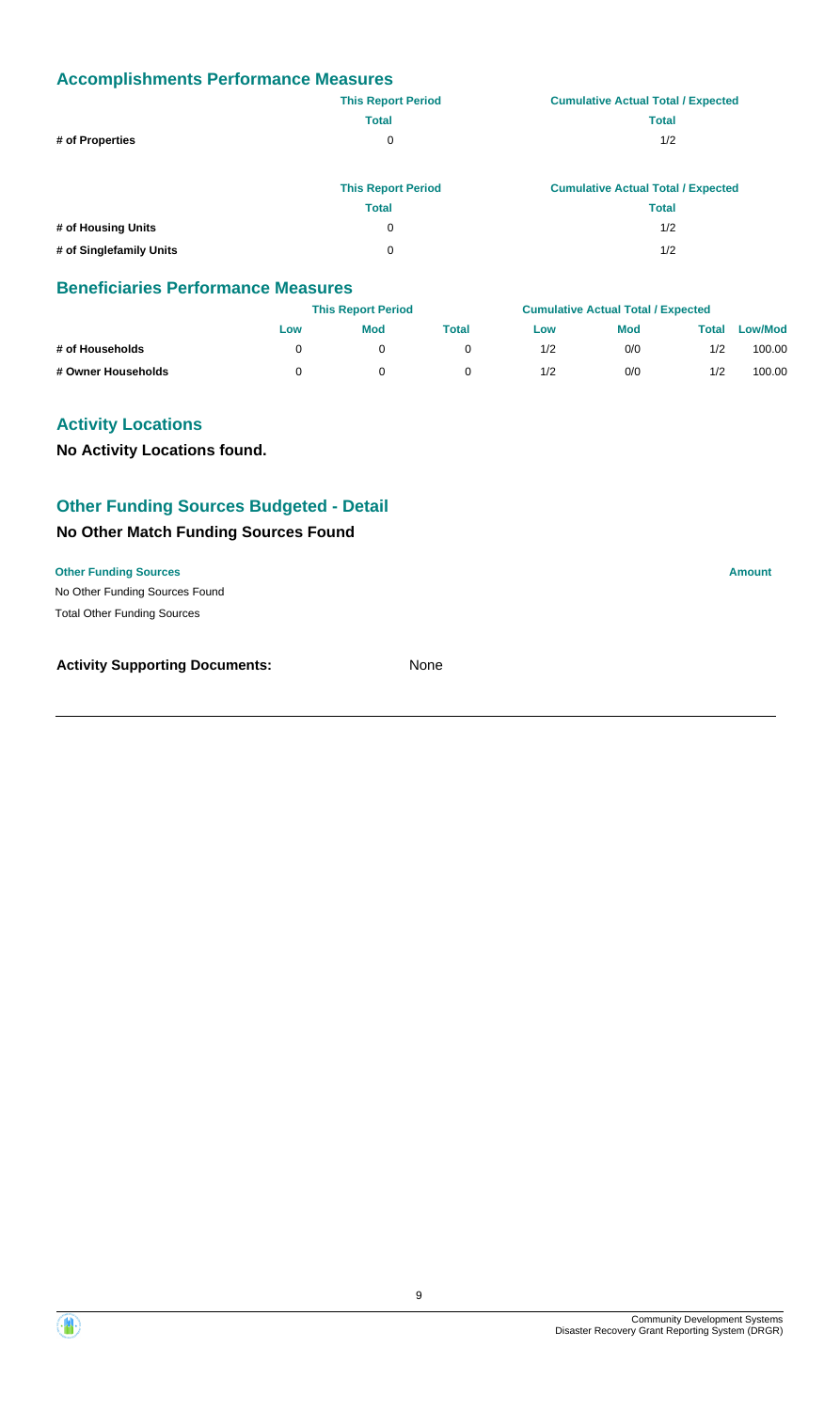| <b>Activitiy Type:</b>                                  | <b>Activity Status:</b>                    |
|---------------------------------------------------------|--------------------------------------------|
| Rehabilitation/reconstruction of residential structures | Completed                                  |
| <b>Project Number:</b>                                  | <b>Project Title:</b>                      |
| $N09-B$                                                 | ACQUISITION/REHABILITATION                 |
| <b>Projected Start Date:</b>                            | <b>Projected End Date:</b>                 |
| 10/01/2009                                              | 08/02/2010                                 |
| <b>Benefit Type:</b><br>Direct Benefit (Households)     | <b>Completed Activity Actual End Date:</b> |
| <b>National Objective:</b>                              | <b>Responsible Organization:</b>           |
| NSP Only - LMMI                                         | Presidio Capital LLC.                      |

| <b>Overall</b>                                 | Oct 1 thru Dec 31, 2020 | <b>To Date</b> |  |
|------------------------------------------------|-------------------------|----------------|--|
| <b>Total Projected Budget from All Sources</b> | \$0.00                  | \$0.00         |  |
| <b>Total Budget</b>                            | \$0.00                  | \$0.00         |  |
| <b>Total Obligated</b>                         | \$0.00                  | \$0.00         |  |
| <b>Total Funds Drawdown</b>                    | \$0.00                  | \$0.00         |  |
| <b>Program Funds Drawdown</b>                  | \$0.00                  | \$0.00         |  |
| Program Income Drawdown                        | \$0.00                  | \$0.00         |  |
| <b>Program Income Received</b>                 | \$0.00                  | \$0.00         |  |
| <b>Total Funds Expended</b>                    | \$0.00                  | \$0.00         |  |
| Presidio Capital LLC.                          | \$0.00                  | \$0.00         |  |
| <b>Most Impacted and Distressed Expended</b>   | \$0.00                  | \$0.00         |  |
| <b>Other Funds</b>                             | \$0.00                  | \$0.00         |  |
| <b>Match Funds</b>                             | \$0.00                  | \$0.00         |  |
| Non-Match Funds                                | \$0.00                  | \$0.00         |  |
| <b>Other Funds:</b>                            |                         |                |  |
| <b>Overall</b>                                 | <b>This Period</b>      | <b>To Date</b> |  |

Match Funds \$ 0.00 \$ 0.00

|  | <b>Activity Description:</b> |  |
|--|------------------------------|--|
|--|------------------------------|--|

Activity reclassed to Activity E. Refer to N09-03-E

### **Location Description:**

### **Activity Progress Narrative:**

Activity has been reclassed as Activity E. Refer to N09-03-E.



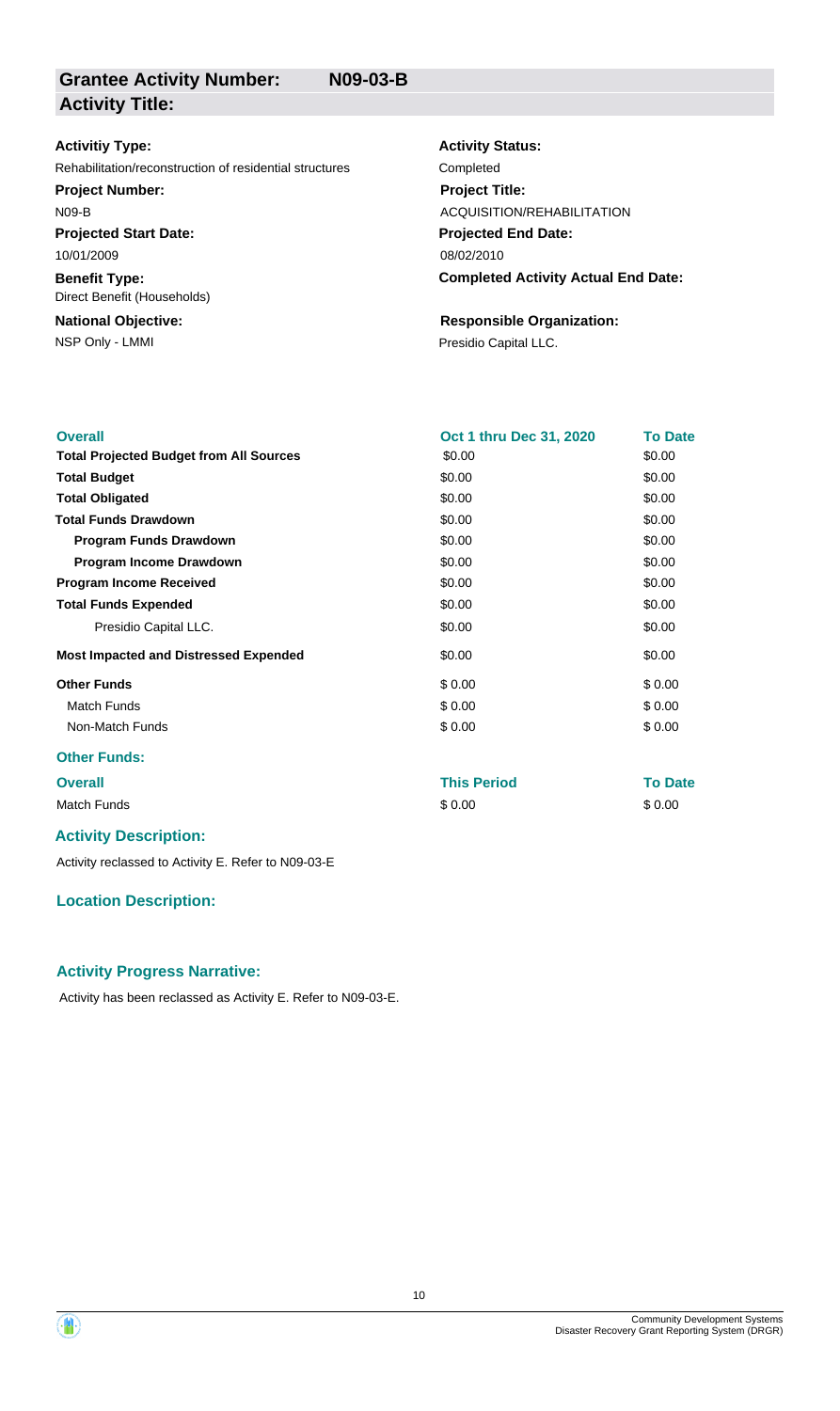| <b>Accomplishments Performance Measures</b> |                           |                                           |  |  |  |
|---------------------------------------------|---------------------------|-------------------------------------------|--|--|--|
|                                             | <b>This Report Period</b> | <b>Cumulative Actual Total / Expected</b> |  |  |  |
|                                             | Total                     | <b>Total</b>                              |  |  |  |
| # of Properties                             |                           | 0/0                                       |  |  |  |

### **Beneficiaries Performance Measures**

|                    | <b>This Report Period</b> |            |       | <b>Cumulative Actual Total / Expected</b> |            |       |                |
|--------------------|---------------------------|------------|-------|-------------------------------------------|------------|-------|----------------|
|                    | Low                       | <b>Mod</b> | Total | Low                                       | <b>Mod</b> | Total | <b>Low/Mod</b> |
| # of Households    |                           |            |       | 0/0                                       | 0/0        | 0/0   |                |
| # Owner Households |                           |            |       | 0/0                                       | 0/0        | 0/0   |                |

### **Activity Locations**

### **No Activity Locations found.**

### **Other Funding Sources Budgeted - Detail**

### **No Other Match Funding Sources Found**

### **Other Funding Sources Amount**

No Other Funding Sources Found Total Other Funding Sources

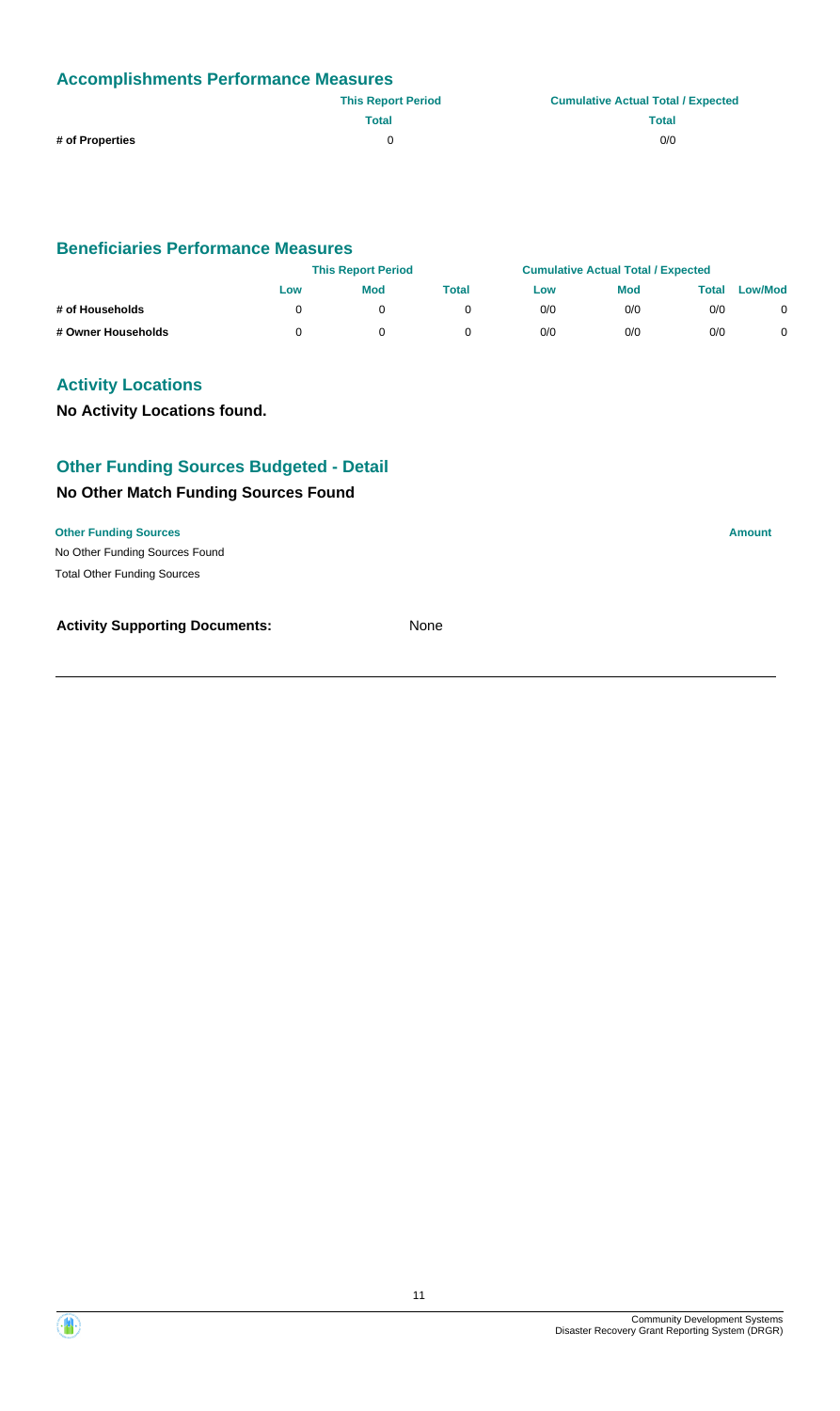### **Activitiy Type:**

Rehabilitation/reconstruction of residential structures Completed

**Project Number:**

N09-B

**Projected Start Date:** 08/01/2009

**Benefit Type:** Direct Benefit (Households)

## **National Objective:**

## **Activity Status: Projected End Date:** 12/31/2012 **Project Title:** ACQUISITION/REHABILITATION

**Completed Activity Actual End Date:**

### **Responsible Organization:**

NSP Only - LMMI MECA Companies Inc.

| <b>Overall</b>                                 | Oct 1 thru Dec 31, 2020 | <b>To Date</b> |
|------------------------------------------------|-------------------------|----------------|
| <b>Total Projected Budget from All Sources</b> | \$0.00                  | \$0.00         |
| <b>Total Budget</b>                            | \$0.00                  | \$0.00         |
| <b>Total Obligated</b>                         | \$0.00                  | \$0.00         |
| <b>Total Funds Drawdown</b>                    | \$0.00                  | \$0.00         |
| <b>Program Funds Drawdown</b>                  | \$0.00                  | \$0.00         |
| Program Income Drawdown                        | \$0.00                  | \$0.00         |
| <b>Program Income Received</b>                 | \$0.00                  | \$15,652.33    |
| <b>Total Funds Expended</b>                    | \$0.00                  | \$0.00         |
| Mecca Companies Inc.                           | \$0.00                  | \$0.00         |
| <b>Most Impacted and Distressed Expended</b>   | \$0.00                  | \$0.00         |
| <b>Other Funds</b>                             | \$0.00                  | \$0.00         |
| <b>Match Funds</b>                             | \$0.00                  | \$0.00         |
| Non-Match Funds                                | \$0.00                  | \$0.00         |
| <b>Other Funds:</b>                            |                         |                |

## **Overall This Period To Date**

Match Funds \$ 0.00 \$ 0.00

### **Activity Description:**

Activity reclassed to Activity E. Refer to N09-04-E.

### **Location Description:**

### **Activity Progress Narrative:**

Activity reclassed to Activity E. Refer to N09-04-E.

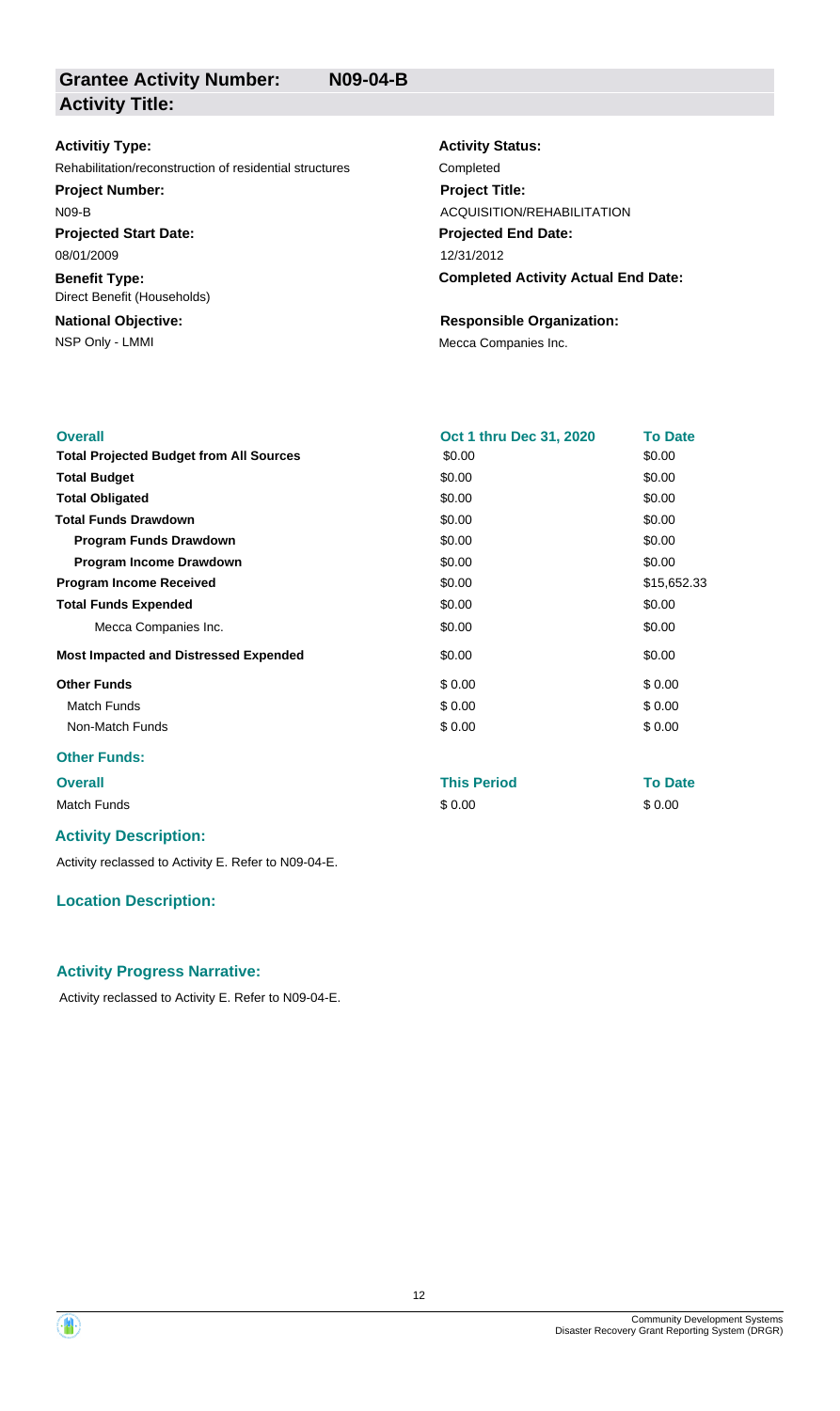|                         | <b>This Report Period</b> | <b>Cumulative Actual Total / Expected</b> |
|-------------------------|---------------------------|-------------------------------------------|
|                         | <b>Total</b>              | <b>Total</b>                              |
| # of Properties         | 0                         | 0/0                                       |
|                         |                           |                                           |
|                         | <b>This Report Period</b> | <b>Cumulative Actual Total / Expected</b> |
|                         | <b>Total</b>              | <b>Total</b>                              |
| # of Housing Units      | 0                         | 0/0                                       |
| # of Singlefamily Units | 0                         | 0/0                                       |

### **Beneficiaries Performance Measures**

|                    |     | <b>This Report Period</b> |       |     | <b>Cumulative Actual Total / Expected</b> |       |                |
|--------------------|-----|---------------------------|-------|-----|-------------------------------------------|-------|----------------|
|                    | Low | Mod                       | Total | Low | <b>Mod</b>                                | Total | <b>Low/Mod</b> |
| # of Households    |     |                           |       | 0/0 | 0/0                                       | 0/0   |                |
| # Owner Households |     |                           |       | 0/0 | 0/0                                       | 0/0   |                |

### **Activity Locations**

**No Activity Locations found.**

### **Other Funding Sources Budgeted - Detail**

### **No Other Match Funding Sources Found**

**Other Funding Sources Amount** 

No Other Funding Sources Found Total Other Funding Sources

**Activity Supporting Documents:** None

Community Development Systems Disaster Recovery Grant Reporting System (DRGR)

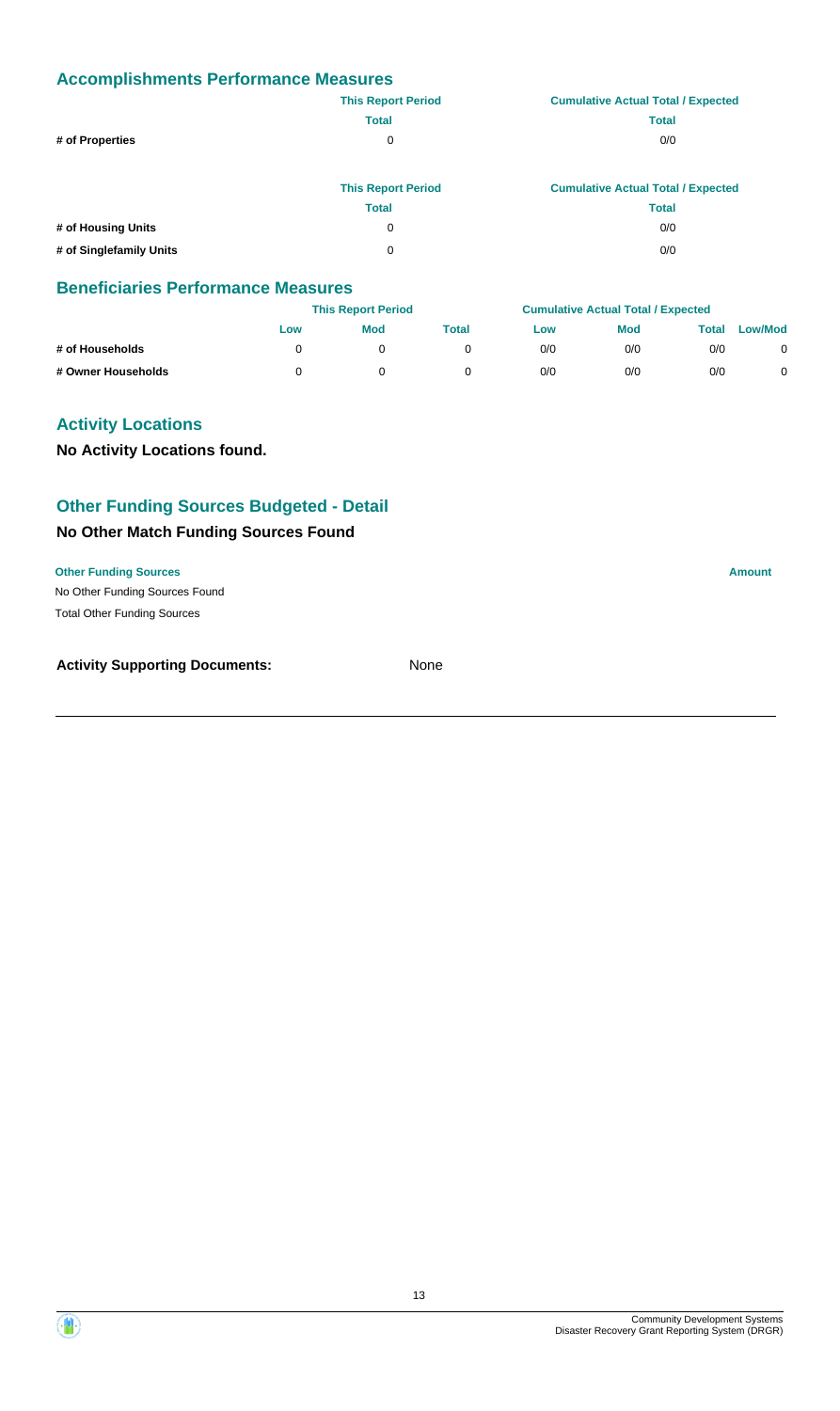**N09-05-B**

### **Grantee Activity Number: Activity Title: 5th Lexington/PLCCA**

### **Activitiy Type:**

Rehabilitation/reconstruction of residential structures Under Way

### **Project Number:**

N09-B

**Projected Start Date:** 09/24/2012

**Benefit Type:** Direct Benefit (Households)

## **National Objective:**

### **Activity Status:**

**Projected End Date: Completed Activity Actual End Date:** 03/31/2013 **Project Title:** ACQUISITION/REHABILITATION

### **Responsible Organization:**

NSP Only - LMMI **NSP Only - LMMI Proviso Leyden Council for Community Action Inc.** 

| <b>Overall</b>                                   | Oct 1 thru Dec 31, 2020 | <b>To Date</b> |
|--------------------------------------------------|-------------------------|----------------|
| <b>Total Projected Budget from All Sources</b>   | \$0.00                  | \$979,364.26   |
| <b>Total Budget</b>                              | \$0.00                  | \$979,364.26   |
| <b>Total Obligated</b>                           | \$0.00                  | \$979,364.26   |
| <b>Total Funds Drawdown</b>                      | \$0.00                  | \$979,364.26   |
| <b>Program Funds Drawdown</b>                    | \$0.00                  | \$364,130.26   |
| Program Income Drawdown                          | \$0.00                  | \$615,234.00   |
| <b>Program Income Received</b>                   | \$0.00                  | \$0.00         |
| <b>Total Funds Expended</b>                      | \$0.00                  | \$364,130.26   |
| Proviso Leyden Council for Community Action Inc. | \$0.00                  | \$364,130.26   |
| <b>Most Impacted and Distressed Expended</b>     | \$0.00                  | \$0.00         |
| <b>Other Funds</b>                               | \$0.00                  | \$0.00         |
| <b>Match Funds</b>                               | \$0.00                  | \$0.00         |
| Non-Match Funds                                  | \$0.00                  | \$0.00         |

### **Other Funds:**

### **Overall This Period To Date**

Match Funds \$ 0.00 \$ 0.00

### **Activity Description:**

Rehabilitate 12 multifamily housing units

### **Location Description:**

1832 S. 5th Avenue Maywood, IL. 60153

### **Activity Progress Narrative:**

Rehabilitation is complete and occupied.

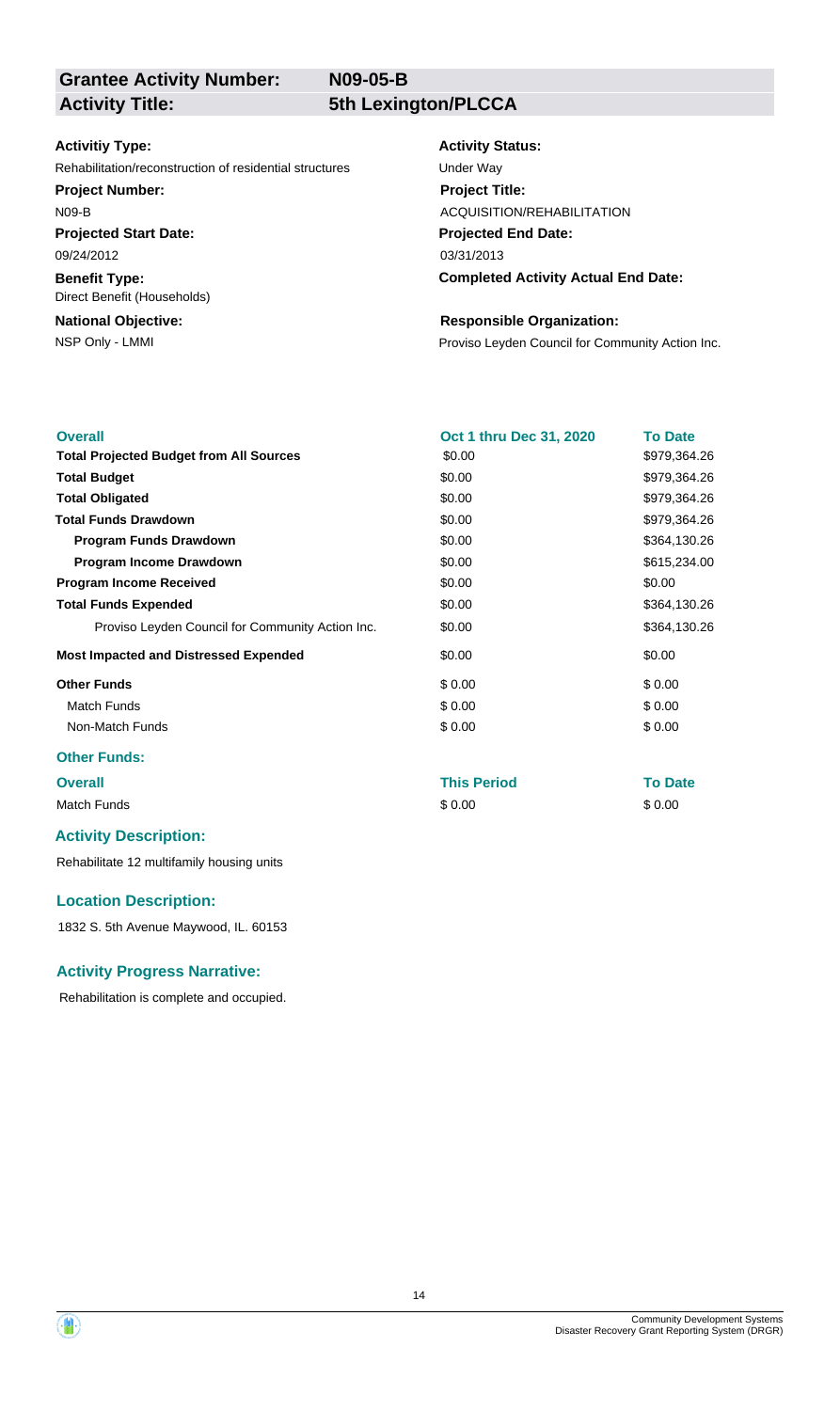|                        | <b>This Report Period</b> | <b>Cumulative Actual Total / Expected</b> |
|------------------------|---------------------------|-------------------------------------------|
|                        | <b>Total</b>              | <b>Total</b>                              |
| # of Properties        | 0                         | 0/1                                       |
|                        |                           |                                           |
|                        | <b>This Report Period</b> | <b>Cumulative Actual Total / Expected</b> |
|                        | <b>Total</b>              | <b>Total</b>                              |
| # of Housing Units     | 0                         | 0/12                                      |
| # of Multifamily Units | 0                         | 0/12                                      |

### **Beneficiaries Performance Measures**

|                     |     | <b>This Report Period</b> |       |     | <b>Cumulative Actual Total / Expected</b> |       |                |
|---------------------|-----|---------------------------|-------|-----|-------------------------------------------|-------|----------------|
|                     | Low | Mod                       | Total | Low | <b>Mod</b>                                | Total | <b>Low/Mod</b> |
| # of Households     |     |                           |       | 0/0 | 0/12                                      | 0/12  | 0              |
| # Renter Households |     |                           |       | 0/0 | 0/12                                      | 0/12  |                |

### **Activity Locations**

**No Activity Locations found.**

### **Other Funding Sources Budgeted - Detail**

### **No Other Match Funding Sources Found**

**Other Funding Sources Amount** 

No Other Funding Sources Found Total Other Funding Sources



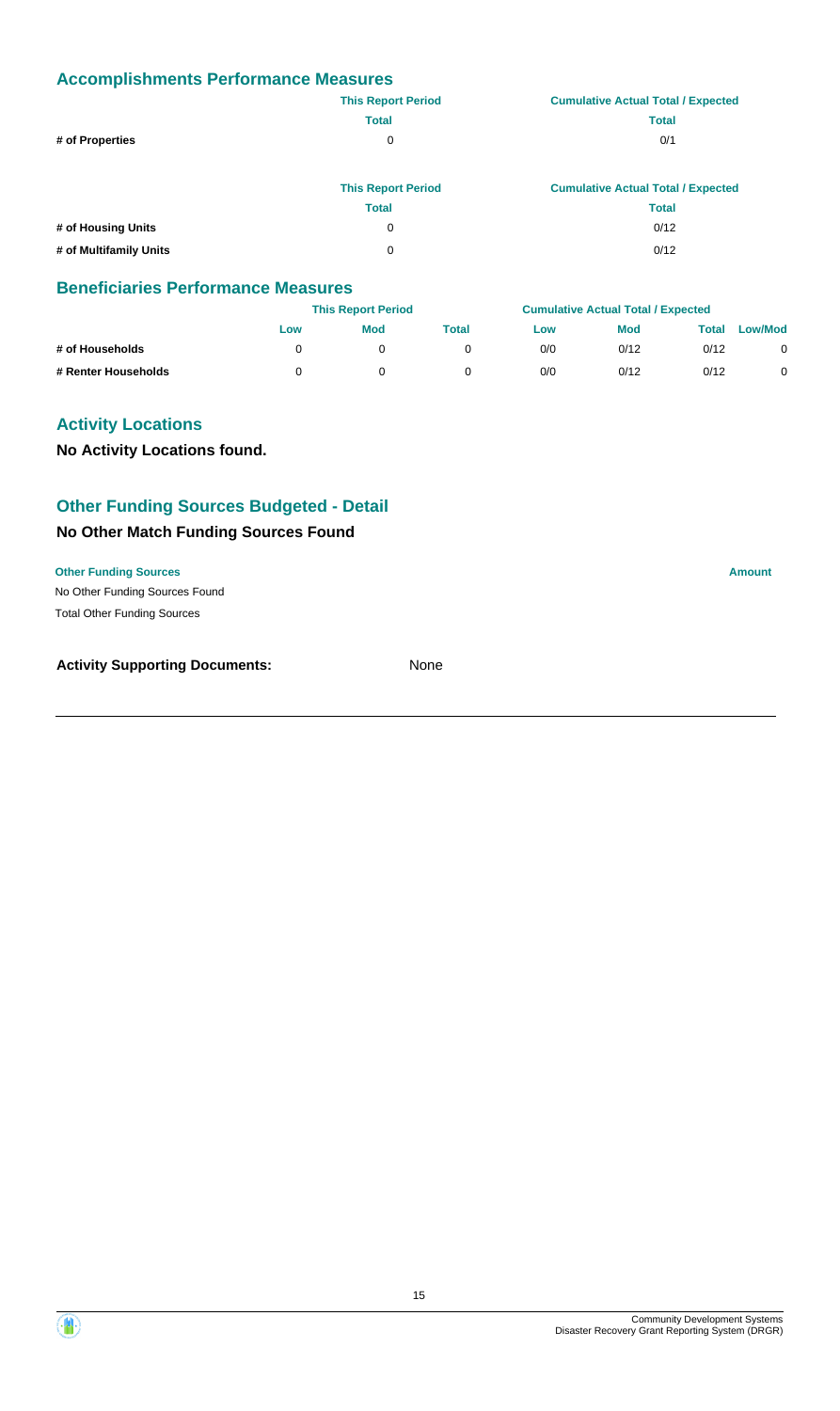**N09-05-B-25%**

### **Activitiy Type:**

Rehabilitation/reconstruction of residential structures Under Way

### **Project Number:**

N09-B

**Projected Start Date:**

**Benefit Type:** 09/24/2012

Direct Benefit (Households)

### **National Objective:**

### **Activity Status:**

**Projected End Date: Completed Activity Actual End Date:** 03/31/2013 **Project Title:** ACQUISITION/REHABILITATION

### **Responsible Organization:**

NSP Only - LH - 25% Set-Aside **Proviso Leyden Council for Community Action Inc.** 

| <b>Overall</b>                                   | Oct 1 thru Dec 31, 2020 | <b>To Date</b> |
|--------------------------------------------------|-------------------------|----------------|
| <b>Total Projected Budget from All Sources</b>   | \$0.00                  | \$666,317.27   |
| <b>Total Budget</b>                              | \$0.00                  | \$666,317.27   |
| <b>Total Obligated</b>                           | \$0.00                  | \$666,317.27   |
| <b>Total Funds Drawdown</b>                      | \$0.00                  | \$666,317.27   |
| <b>Program Funds Drawdown</b>                    | \$0.00                  | \$357,480.27   |
| Program Income Drawdown                          | \$0.00                  | \$308,837.00   |
| <b>Program Income Received</b>                   | \$0.00                  | \$0.00         |
| <b>Total Funds Expended</b>                      | \$0.00                  | \$357,480.27   |
| Proviso Leyden Council for Community Action Inc. | \$0.00                  | \$357,480.27   |
| <b>Most Impacted and Distressed Expended</b>     | \$0.00                  | \$0.00         |
| <b>Other Funds</b>                               | \$0.00                  | \$0.00         |
| Match Funds                                      | \$0.00                  | \$0.00         |
| Non-Match Funds                                  | \$0.00                  | \$0.00         |
| Other Frieder                                    |                         |                |

### **Other Funds:**

## **Overall This Period To Date**

Match Funds \$ 0.00 \$ 0.00

### **Activity Description:**

Rehabilitation of 12 multifamily housing units

### **Location Description:**

1832 S. 5th Avenue Maywood, IL. 60153

### **Activity Progress Narrative:**

Refer to N09-05-B for progress narrative.

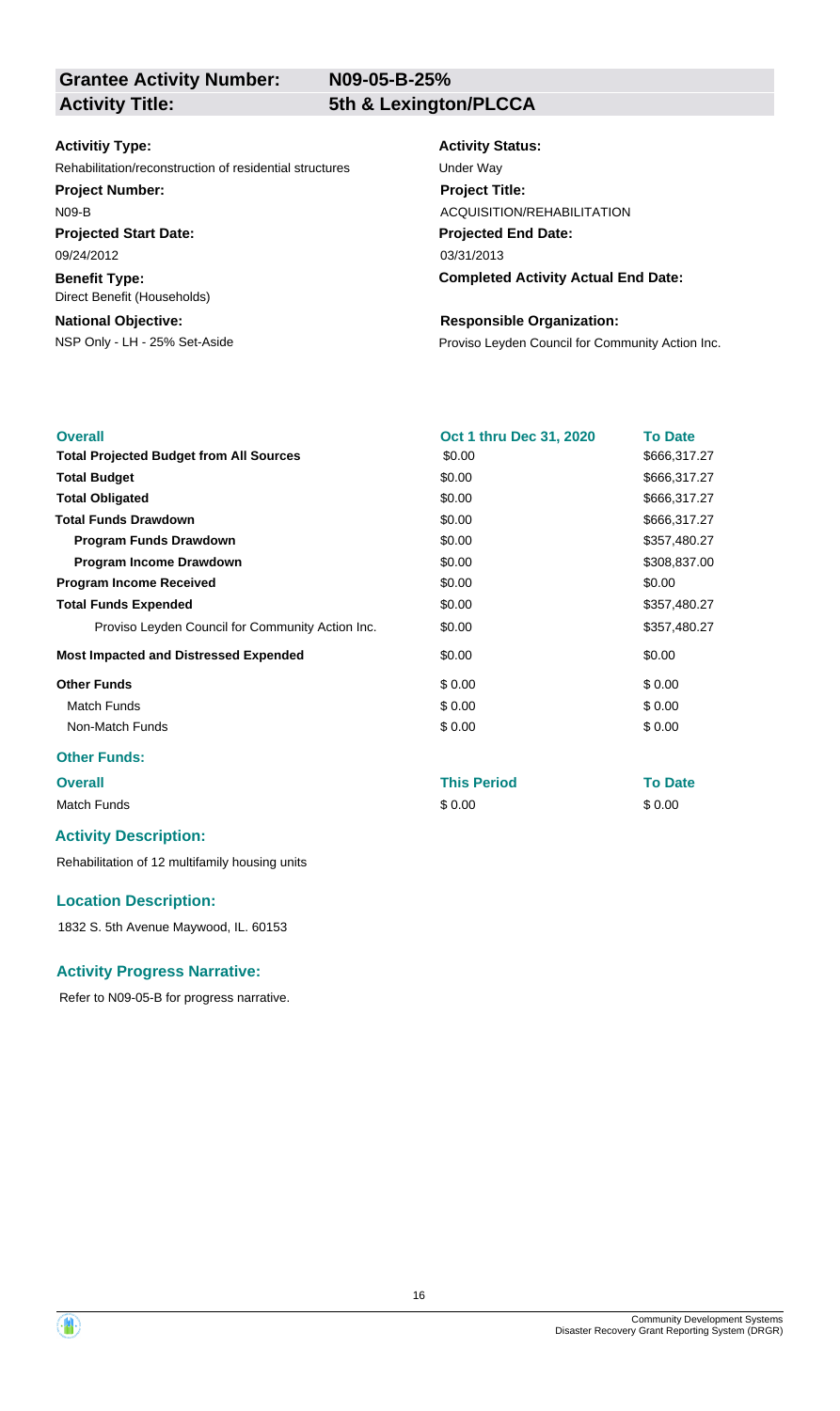|                        | <b>This Report Period</b> | <b>Cumulative Actual Total / Expected</b> |
|------------------------|---------------------------|-------------------------------------------|
|                        | <b>Total</b>              | <b>Total</b>                              |
| # of Properties        | 0                         | 0/1                                       |
|                        |                           |                                           |
|                        | <b>This Report Period</b> | <b>Cumulative Actual Total / Expected</b> |
|                        | <b>Total</b>              | <b>Total</b>                              |
| # of Housing Units     | 0                         | 0/12                                      |
| # of Multifamily Units | 0                         | 0/12                                      |

### **Beneficiaries Performance Measures**

|                     |     | <b>This Report Period</b> |       |     | <b>Cumulative Actual Total / Expected</b> |       |                |
|---------------------|-----|---------------------------|-------|-----|-------------------------------------------|-------|----------------|
|                     | Low | Mod                       | Total | Low | <b>Mod</b>                                | Total | <b>Low/Mod</b> |
| # of Households     |     |                           |       | 0/0 | 0/12                                      | 0/12  | 0              |
| # Renter Households |     |                           |       | 0/0 | 0/12                                      | 0/12  |                |

### **Activity Locations**

**No Activity Locations found.**

### **Other Funding Sources Budgeted - Detail**

### **No Other Match Funding Sources Found**

**Other Funding Sources Amount** 

No Other Funding Sources Found Total Other Funding Sources



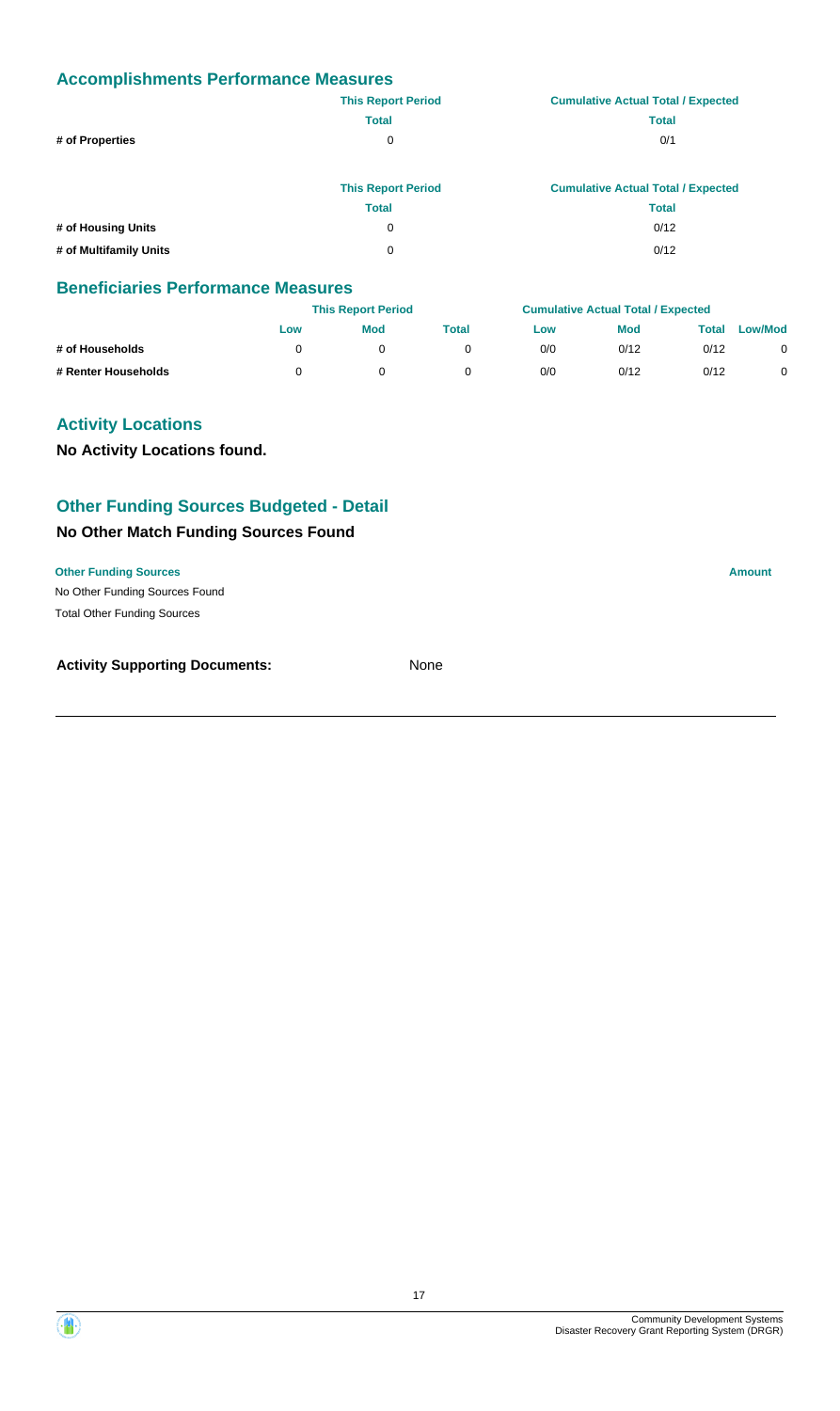## **Activitiy Type:**

Rehabilitation/reconstruction of residential structures Completed

**Project Number:**

N09-B

**Projected Start Date:** 08/01/2009

**Benefit Type:** Direct Benefit (Households)

**National Objective:**

**Activity Status: Project Title:** ACQUISITION/REHABILITATION

**Projected End Date:** 12/31/2012

**Completed Activity Actual End Date:**

### **Responsible Organization:**

NSP Only - LMMI **Mecca Companies Inc.** 

| <b>Overall</b>                                 | Oct 1 thru Dec 31, 2020 | <b>To Date</b> |
|------------------------------------------------|-------------------------|----------------|
| <b>Total Projected Budget from All Sources</b> | \$0.00                  | \$6,120.00     |
| <b>Total Budget</b>                            | \$0.00                  | \$6,120.00     |
| <b>Total Obligated</b>                         | \$0.00                  | \$6,120.00     |
| <b>Total Funds Drawdown</b>                    | \$0.00                  | \$12,240.00    |
| <b>Program Funds Drawdown</b>                  | \$0.00                  | \$12,240.00    |
| Program Income Drawdown                        | \$0.00                  | \$0.00         |
| <b>Program Income Received</b>                 | \$0.00                  | \$0.00         |
| <b>Total Funds Expended</b>                    | \$0.00                  | \$13,240.00    |
| Mecca Companies Inc.                           | \$0.00                  | \$13,240.00    |
| <b>Most Impacted and Distressed Expended</b>   | \$0.00                  | \$0.00         |
| <b>Other Funds</b>                             | \$0.00                  | \$0.00         |
| Match Funds                                    | \$0.00                  | \$0.00         |
| Non-Match Funds                                | \$0.00                  | \$0.00         |
| <b>Other Funds:</b>                            |                         |                |
| <b>Overall</b>                                 | <b>This Period</b>      | <b>To Date</b> |

Match Funds \$ 0.00 \$ 0.00

### **Activity Description:**

Activity reclassed to Activity E. Refer to N09-06-E.

### **Location Description:**

### **Activity Progress Narrative:**

Activity reclassed to Activity E. Refer to N09-06-E.



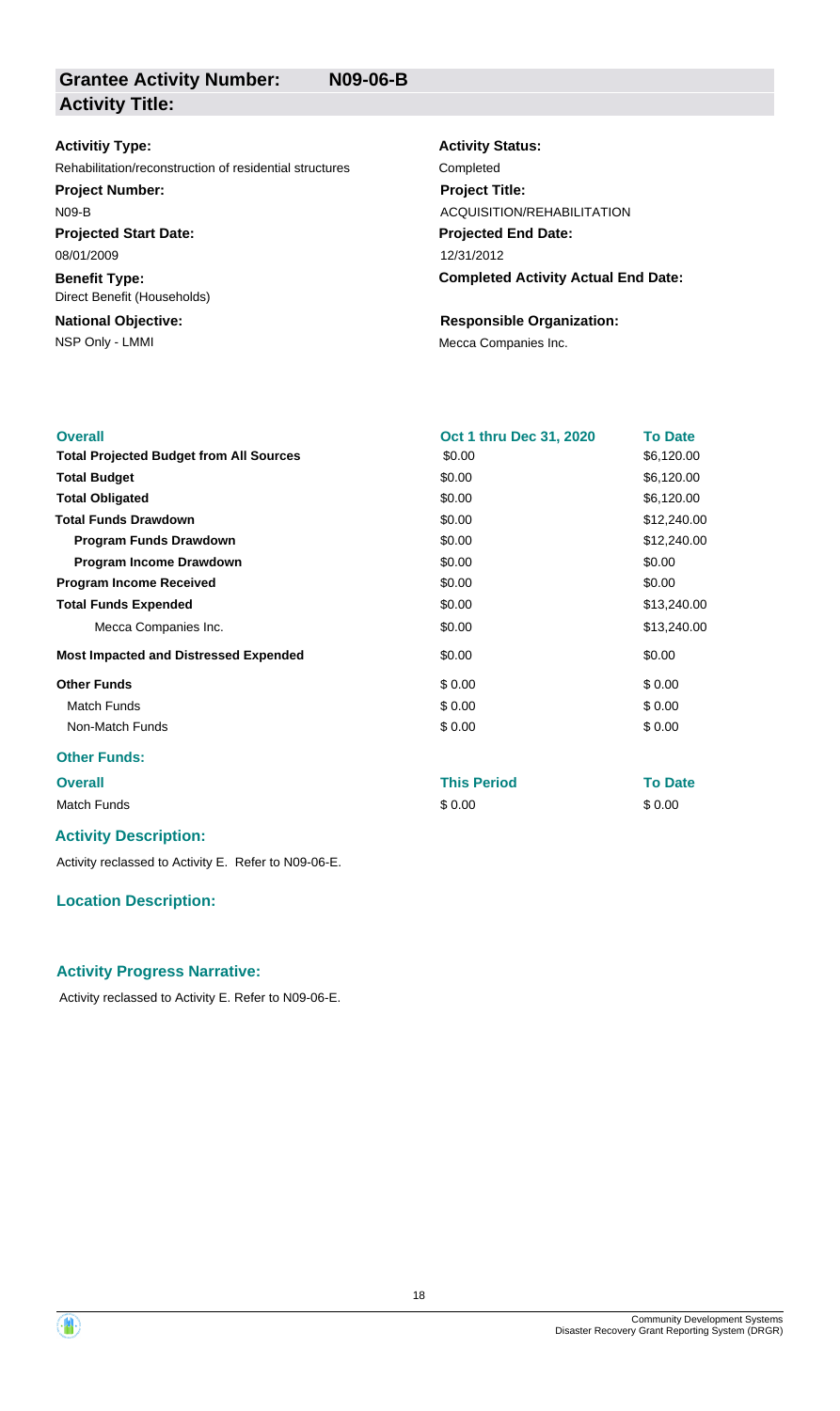|                         | <b>This Report Period</b> | <b>Cumulative Actual Total / Expected</b> |
|-------------------------|---------------------------|-------------------------------------------|
|                         | <b>Total</b>              | <b>Total</b>                              |
| # of Properties         | 0                         | 0/0                                       |
|                         |                           |                                           |
|                         | <b>This Report Period</b> | <b>Cumulative Actual Total / Expected</b> |
|                         | <b>Total</b>              | <b>Total</b>                              |
| # of Housing Units      | 0                         | 0/0                                       |
| # of Singlefamily Units | 0                         | 0/0                                       |

### **Beneficiaries Performance Measures**

|                    |     | <b>This Report Period</b> |       |     | <b>Cumulative Actual Total / Expected</b> |       |                |
|--------------------|-----|---------------------------|-------|-----|-------------------------------------------|-------|----------------|
|                    | Low | Mod                       | Total | Low | <b>Mod</b>                                | Total | <b>Low/Mod</b> |
| # of Households    |     |                           |       | 0/0 | 0/0                                       | 0/0   |                |
| # Owner Households |     |                           |       | 0/0 | 0/0                                       | 0/0   |                |

### **Activity Locations**

**No Activity Locations found.**

### **Other Funding Sources Budgeted - Detail**

### **No Other Match Funding Sources Found**

**Other Funding Sources Amount** 

No Other Funding Sources Found Total Other Funding Sources



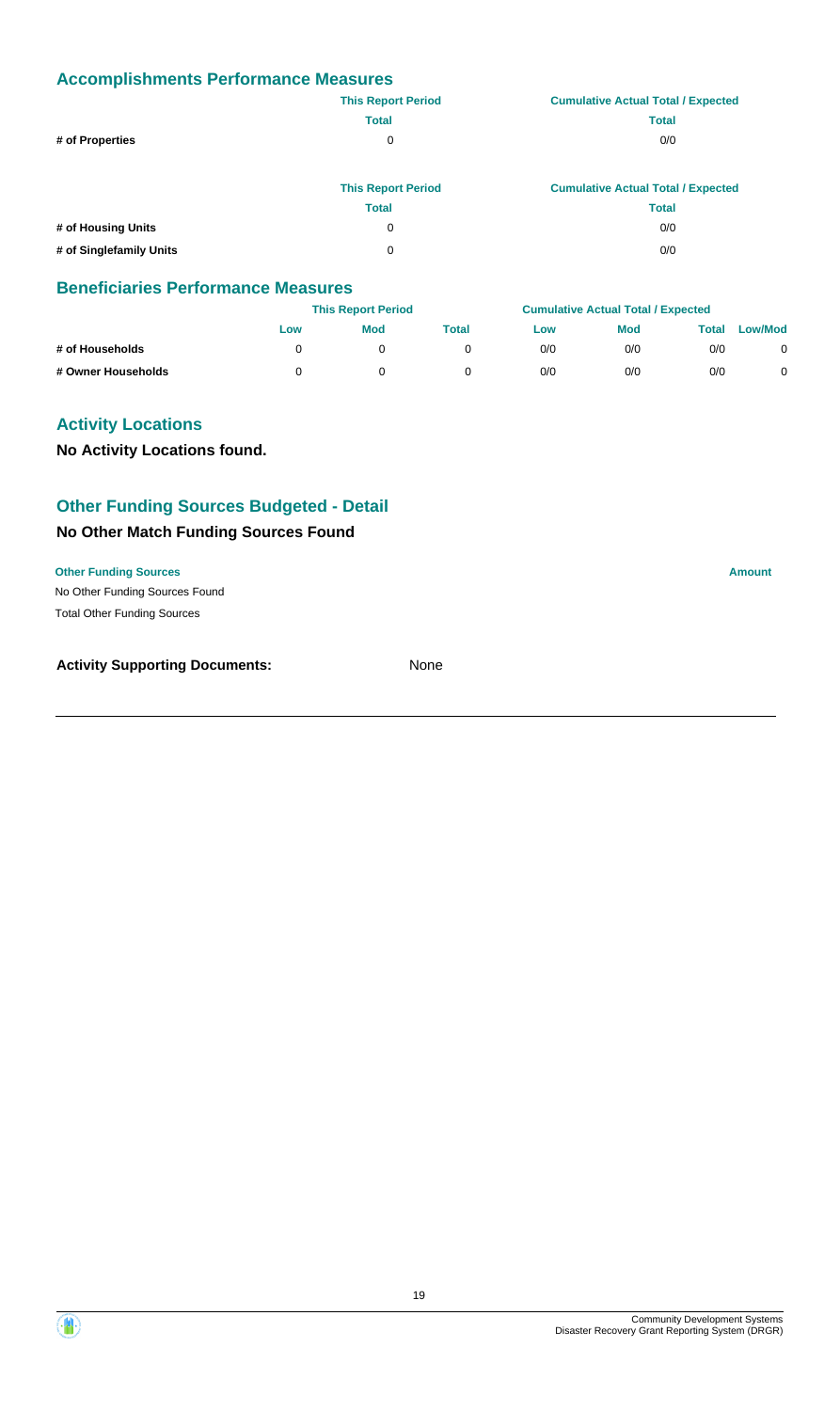## **Activitiy Type:**

Rehabilitation/reconstruction of residential structures Completed

**Project Number:**

N09-B

**Projected Start Date:** 03/18/2010

**Benefit Type:** Direct Benefit (Households)

**National Objective:**

NSP Only - LMMI **Presidio Capital LLC.** 

**Activity Status: Projected End Date: Completed Activity Actual End Date:** 12/31/2012 **Project Title:** ACQUISITION/REHABILITATION

## **Responsible Organization:**

| <b>Overall</b>                                 | <b>Oct 1 thru Dec 31, 2020</b> | <b>To Date</b> |
|------------------------------------------------|--------------------------------|----------------|
| <b>Total Projected Budget from All Sources</b> | \$0.00                         | \$0.00         |
| <b>Total Budget</b>                            | \$0.00                         | \$0.00         |
| <b>Total Obligated</b>                         | \$0.00                         | \$0.00         |
| <b>Total Funds Drawdown</b>                    | \$0.00                         | \$0.00         |
| <b>Program Funds Drawdown</b>                  | \$0.00                         | \$0.00         |
| Program Income Drawdown                        | \$0.00                         | \$0.00         |
| <b>Program Income Received</b>                 | \$0.00                         | \$0.00         |
| <b>Total Funds Expended</b>                    | \$0.00                         | \$0.00         |
| Presidio Capital LLC.                          | \$0.00                         | \$0.00         |
| <b>Most Impacted and Distressed Expended</b>   | \$0.00                         | \$0.00         |
| <b>Other Funds</b>                             | \$0.00                         | \$0.00         |
| <b>Match Funds</b>                             | \$0.00                         | \$0.00         |
| Non-Match Funds                                | \$0.00                         | \$0.00         |
| <b>Other Funds:</b>                            |                                |                |
| <b>Overall</b>                                 | <b>This Period</b>             | <b>To Date</b> |

Match Funds \$ 0.00 \$ 0.00

### **Activity Description:**

Activity reclassed to Activity E. Refer to N09-07-E.

### **Location Description:**

### **Activity Progress Narrative:**

Activity reclassed to Activity E. Refer to N09-07-E.

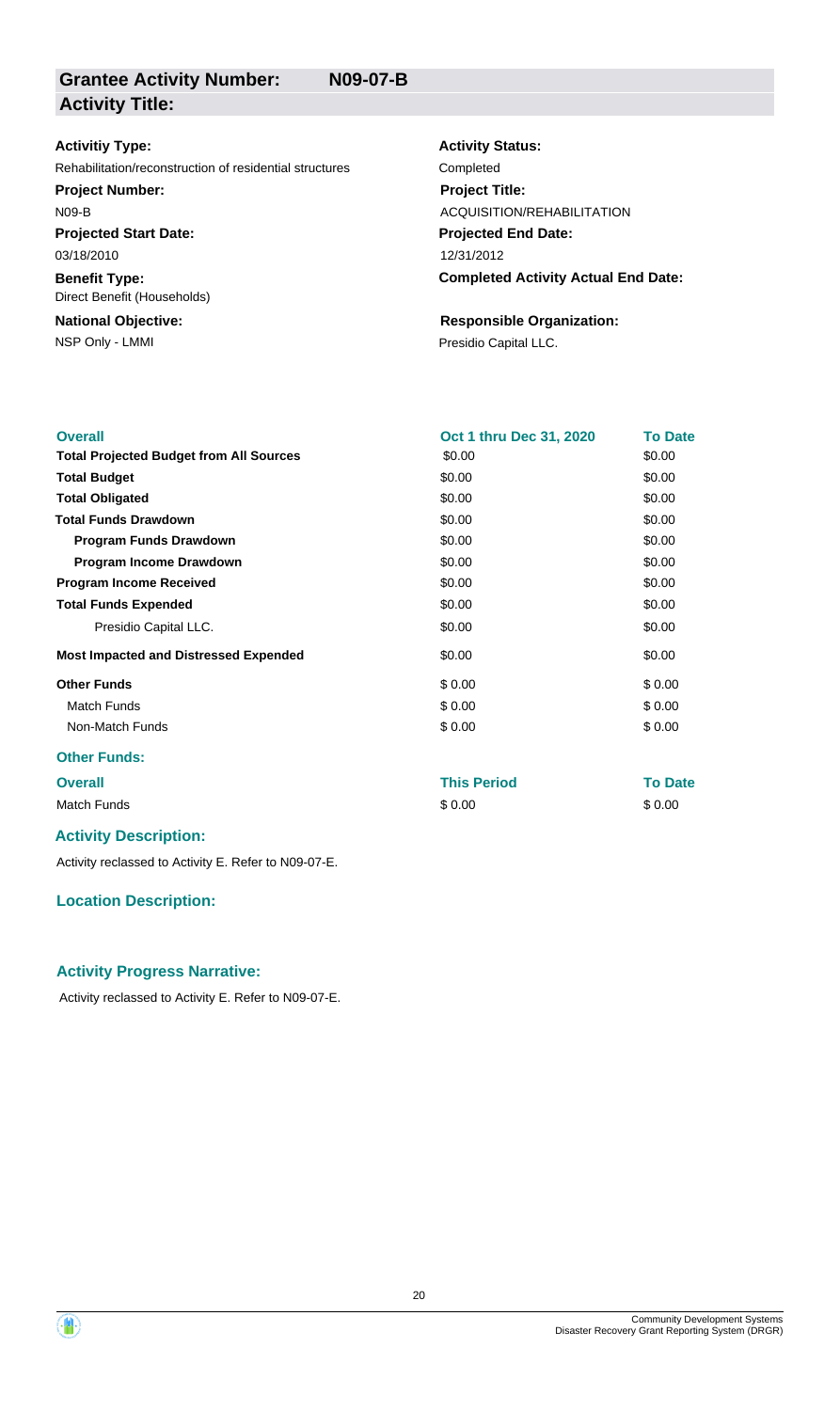|                                         | <b>This Report Period</b> | <b>Cumulative Actual Total / Expected</b> |
|-----------------------------------------|---------------------------|-------------------------------------------|
|                                         | Total                     | Total                                     |
| # of Properties                         | 0                         | 0/0                                       |
| <b>Activity funds eligible for DREF</b> | 0                         | 0/0                                       |

### **Beneficiaries Performance Measures**

|                     | <b>This Report Period</b> |            |       | <b>Cumulative Actual Total / Expected</b> |            |              |                |
|---------------------|---------------------------|------------|-------|-------------------------------------------|------------|--------------|----------------|
|                     | Low                       | <b>Mod</b> | Total | Low                                       | <b>Mod</b> | <b>Total</b> | <b>Low/Mod</b> |
| # of Households     |                           |            |       | 0/0                                       | 0/0        | 0/0          | 0              |
| # Renter Households |                           |            |       | 0/0                                       | 0/0        | 0/0          |                |

### **Activity Locations**

**No Activity Locations found.**

### **Other Funding Sources Budgeted - Detail**

### **No Other Match Funding Sources Found**

No Other Funding Sources Found **Other Funding Sources Amount Amount Amount Amount Amount Amount Amount** Total Other Funding Sources

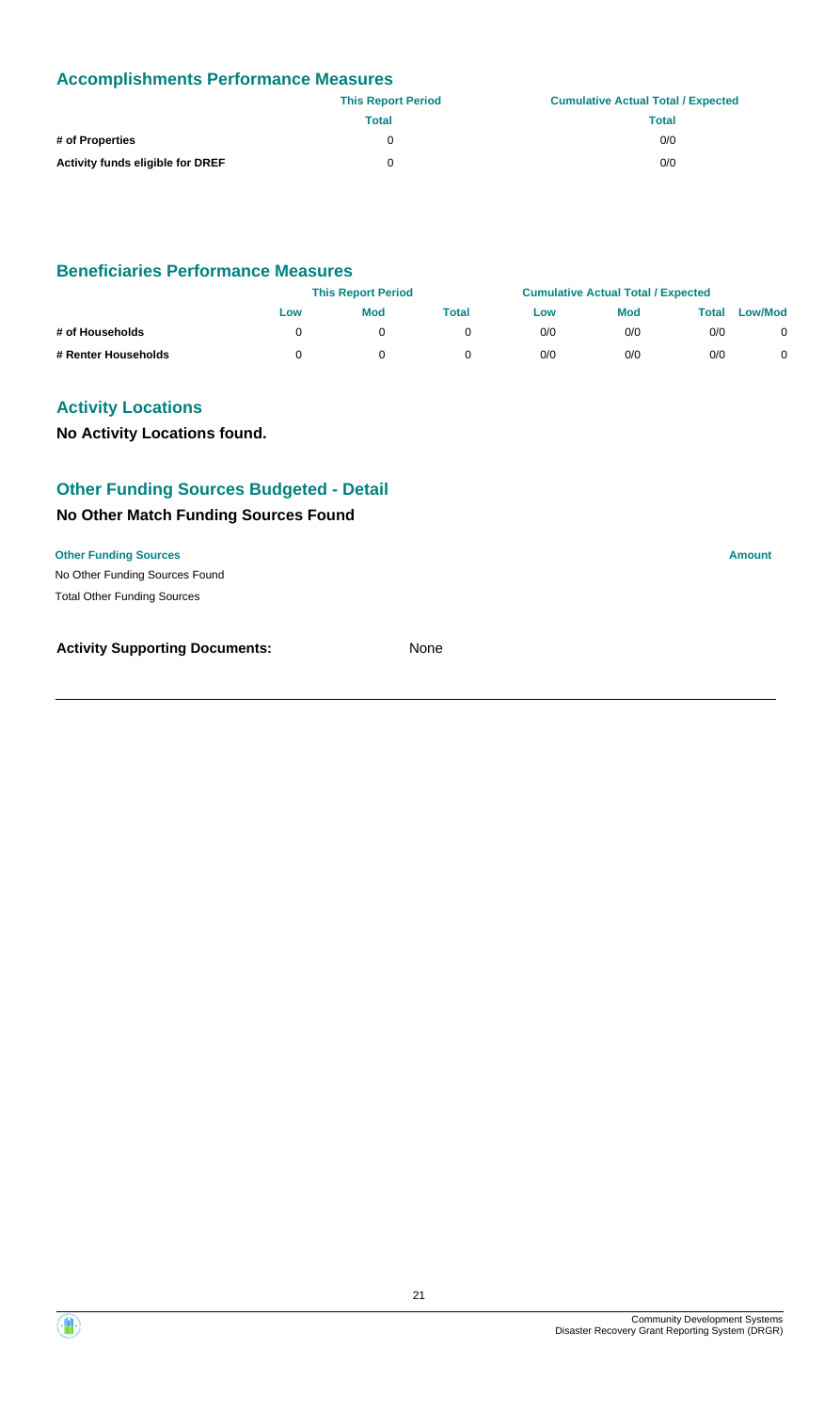**N09-09-B**

# **Grantee Activity Number:**

**Activity Title: Sheilds/Hispanic Housing**

### **Activitiy Type:**

Rehabilitation/reconstruction of residential structures Under Way

### **Project Number:**

N09-B

**Projected Start Date:** 09/24/2012

**Benefit Type:**

Direct Benefit (Households)

## **National Objective:**

### **Activity Status:**

**Projected End Date: Completed Activity Actual End Date:** 03/31/2013 **Project Title:** ACQUISITION/REHABILITATION

### **Responsible Organization:**

NSP Only - LMMI **NSP Only - LMMI Hispanic Housing Development Corporation** 

| <b>Overall</b>                                 | Oct 1 thru Dec 31, 2020 | <b>To Date</b> |
|------------------------------------------------|-------------------------|----------------|
| <b>Total Projected Budget from All Sources</b> | \$0.00                  | \$611,651.31   |
| <b>Total Budget</b>                            | \$0.00                  | \$611,651.31   |
| <b>Total Obligated</b>                         | \$0.00                  | \$611,651.31   |
| <b>Total Funds Drawdown</b>                    | \$0.00                  | \$611,651.31   |
| <b>Program Funds Drawdown</b>                  | \$0.00                  | \$369,993.45   |
| Program Income Drawdown                        | \$0.00                  | \$241,657.86   |
| <b>Program Income Received</b>                 | \$0.00                  | \$128,506.35   |
| <b>Total Funds Expended</b>                    | \$0.00                  | \$558,350.73   |
| Hispanic Housing Development Corporation       | \$0.00                  | \$558,350.73   |
| <b>Most Impacted and Distressed Expended</b>   | \$0.00                  | \$0.00         |
| <b>Other Funds</b>                             | \$0.00                  | \$0.00         |
| <b>Match Funds</b>                             | \$0.00                  | \$0.00         |
| Non-Match Funds                                | \$0.00                  | \$0.00         |
| <b>Other Funds:</b>                            |                         |                |
| <b>Overall</b>                                 | <b>This Period</b>      | <b>To Date</b> |
| <b>Match Funds</b>                             | \$0.00                  | \$0.00         |
|                                                |                         |                |

### **Activity Description:**

Rehabilitate 16 multifamily units for rental to low income individuals. Four (3) bedrooms and Twelve (2) bedrooms.

### **Location Description:**

1411-23 Shields Avenue Chicago Heights, IL. 60411

### **Activity Progress Narrative:**

Rehabilitation is complete for 16 units and have been leased.



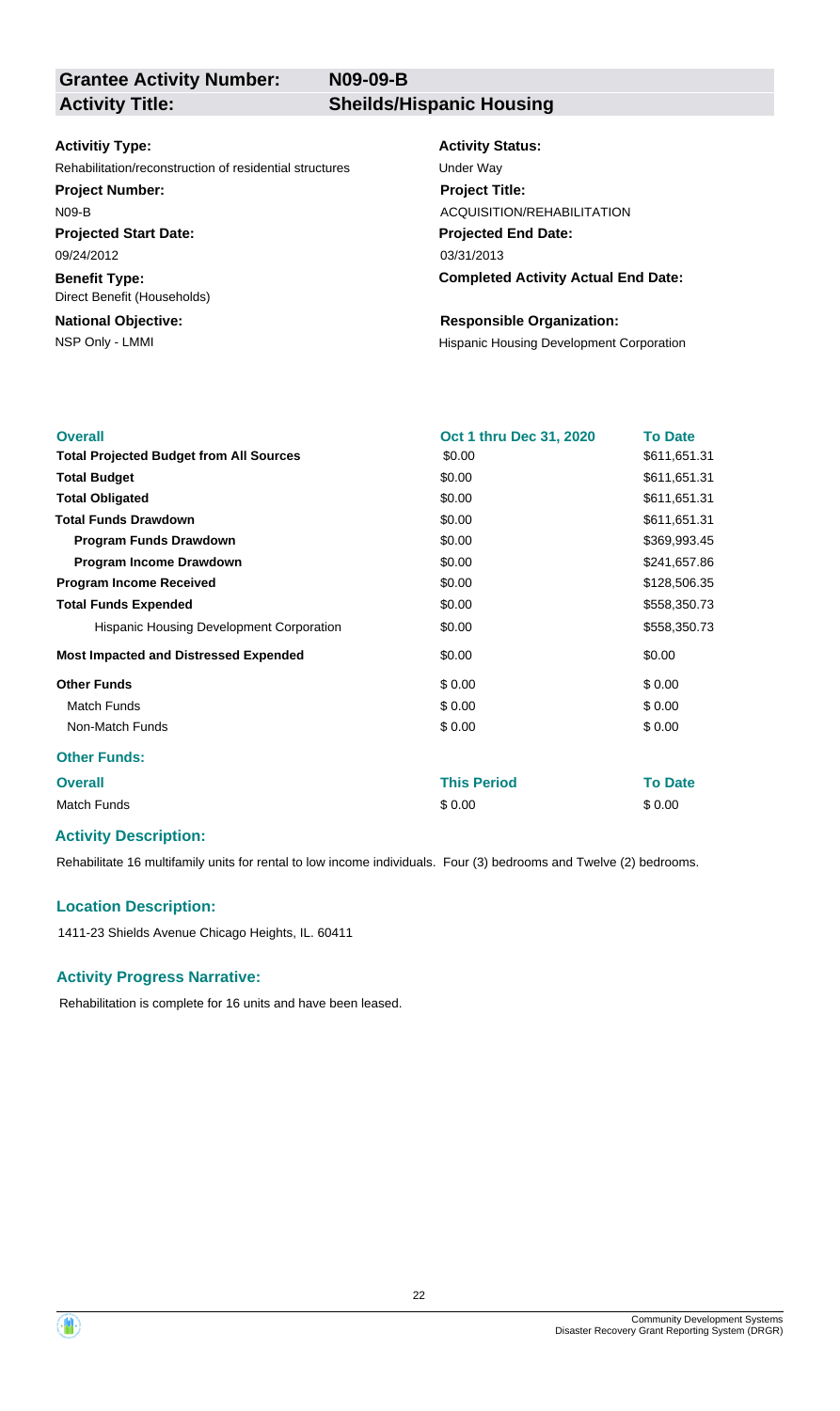|                        | <b>This Report Period</b> | <b>Cumulative Actual Total / Expected</b> |
|------------------------|---------------------------|-------------------------------------------|
|                        | <b>Total</b>              | <b>Total</b>                              |
| # of Properties        | 0                         | 8/8                                       |
|                        | <b>This Report Period</b> | <b>Cumulative Actual Total / Expected</b> |
|                        | <b>Total</b>              | <b>Total</b>                              |
| # of Housing Units     | 0                         | 8/8                                       |
| # of Multifamily Units | 0                         | 8/8                                       |

### **Beneficiaries Performance Measures**

|                     |     | <b>This Report Period</b> |       |     | <b>Cumulative Actual Total / Expected</b> |       |         |
|---------------------|-----|---------------------------|-------|-----|-------------------------------------------|-------|---------|
|                     | Low | Mod                       | Total | Low | <b>Mod</b>                                | Total | Low/Mod |
| # of Households     |     |                           |       | 8/8 | 0/0                                       | 8/8   | 100.00  |
| # Renter Households |     |                           |       | 8/8 | 0/0                                       | 8/8   | 100.00  |

### **Activity Locations**

**No Activity Locations found.**

### **Other Funding Sources Budgeted - Detail**

### **No Other Match Funding Sources Found**

**Other Funding Sources Amount** 

No Other Funding Sources Found Total Other Funding Sources

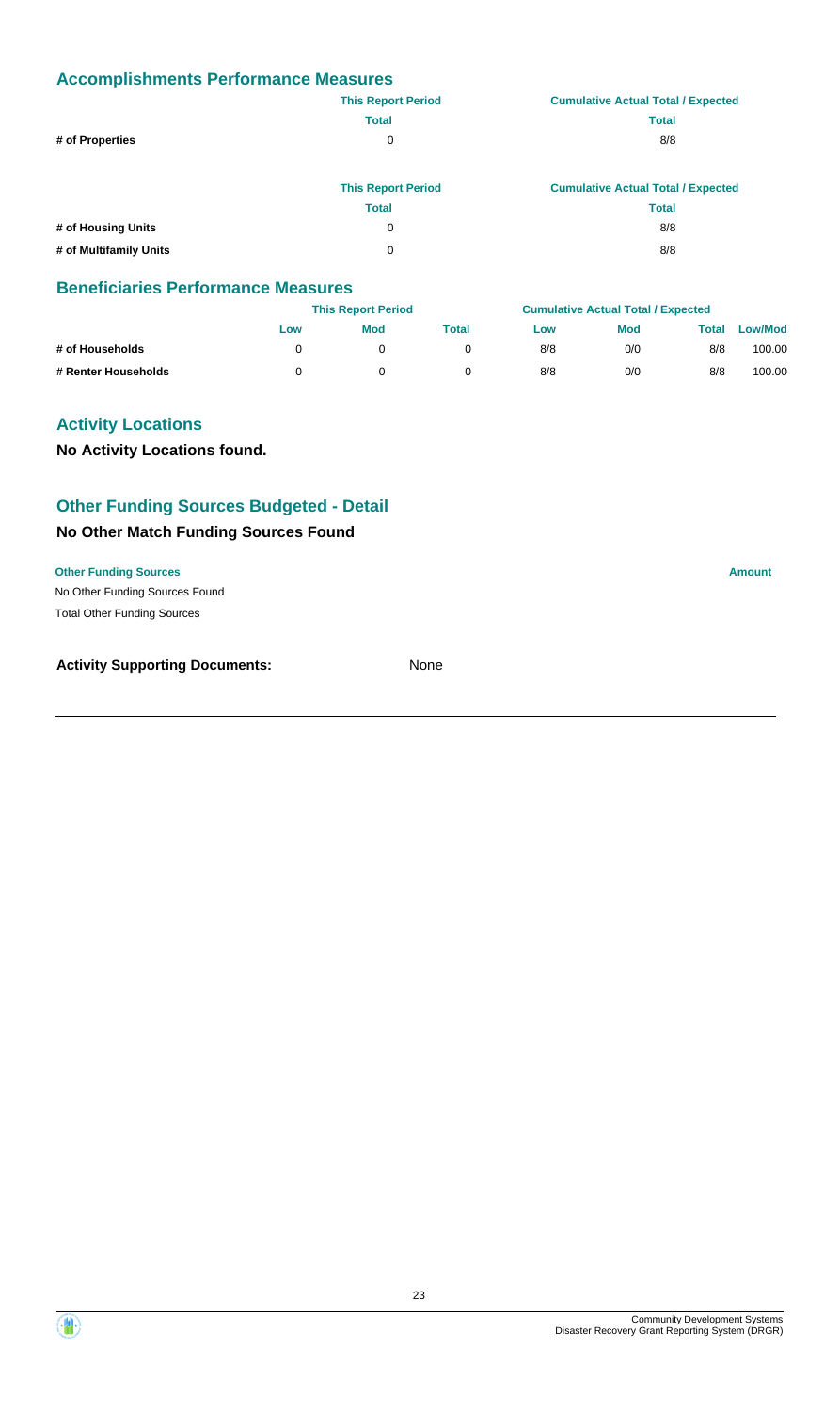**N09-09-B-25%**

### **Activitiy Type:**

**Projected Start Date: Benefit Type:** 09/24/2012 Acquisition - general and the contract of the Under Way **Project Number:** N09-B

**National Objective:** Direct Benefit (Households)

### **Activity Title: Shields/Hispanic Housing**

**Activity Status: Projected End Date: Completed Activity Actual End Date:** 03/31/2013 **Project Title:** ACQUISITION/REHABILITATION

### **Responsible Organization:**

NSP Only - LMMI **NSP Only - LMMI Hispanic Housing Development Corporation** 

| <b>Overall</b>                                 | Oct 1 thru Dec 31, 2020 | <b>To Date</b> |
|------------------------------------------------|-------------------------|----------------|
| <b>Total Projected Budget from All Sources</b> | \$0.00                  | \$667,305.84   |
| <b>Total Budget</b>                            | \$0.00                  | \$667,305.84   |
| <b>Total Obligated</b>                         | \$0.00                  | \$667,305.84   |
| <b>Total Funds Drawdown</b>                    | \$0.00                  | \$667,305.84   |
| <b>Program Funds Drawdown</b>                  | \$0.00                  | \$667,305.84   |
| Program Income Drawdown                        | \$0.00                  | \$0.00         |
| <b>Program Income Received</b>                 | \$0.00                  | \$0.00         |
| <b>Total Funds Expended</b>                    | \$0.00                  | \$667,305.84   |
| Hispanic Housing Development Corporation       | \$0.00                  | \$667,305.84   |
| <b>Most Impacted and Distressed Expended</b>   | \$0.00                  | \$0.00         |
| <b>Other Funds</b>                             | \$0.00                  | \$0.00         |
| <b>Match Funds</b>                             | \$0.00                  | \$0.00         |
| Non-Match Funds                                | \$0.00                  | \$0.00         |
| <b>Other Funds:</b>                            |                         |                |
| <b>Overall</b>                                 | <b>This Period</b>      | <b>To Date</b> |
| <b>Match Funds</b>                             | \$0.00                  | \$0.00         |
|                                                |                         |                |

### **Activity Description:**

Rehabilitate 16 multifamily units for rental to low income individuals. Four (3)bedrooms and Twelve (2) bedrooms.

### **Location Description:**

1411-23 Sheilds Avenue Chicago Heights, IL. 60411

### **Activity Progress Narrative:**

Refer to N09-09-B for progress narrative.

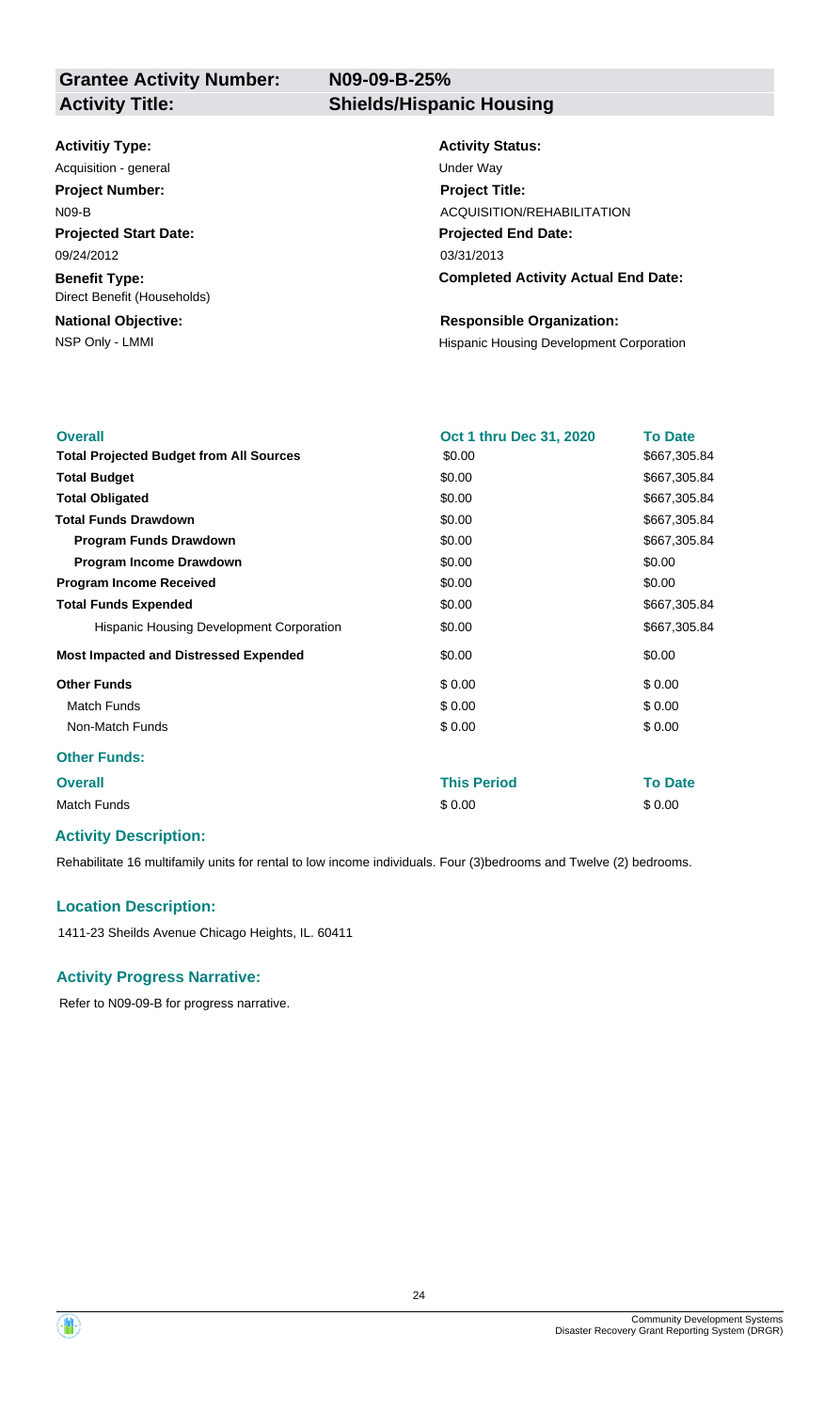|                        | <b>This Report Period</b> | <b>Cumulative Actual Total / Expected</b> |
|------------------------|---------------------------|-------------------------------------------|
|                        | <b>Total</b>              | <b>Total</b>                              |
| # of Properties        | 0                         | 5/5                                       |
|                        | <b>This Report Period</b> | <b>Cumulative Actual Total / Expected</b> |
|                        | <b>Total</b>              | <b>Total</b>                              |
| # of Housing Units     | 0                         | 8/8                                       |
| # of Multifamily Units | 0                         | 8/8                                       |

### **Beneficiaries Performance Measures**

|                     |     | <b>This Report Period</b> |       |     | <b>Cumulative Actual Total / Expected</b> |       |         |
|---------------------|-----|---------------------------|-------|-----|-------------------------------------------|-------|---------|
|                     | Low | Mod                       | Total | Low | <b>Mod</b>                                | Total | Low/Mod |
| # of Households     |     |                           |       | 8/8 | 0/0                                       | 8/8   | 100.00  |
| # Renter Households |     |                           |       | 8/8 | 0/0                                       | 8/8   | 100.00  |

### **Activity Locations**

**No Activity Locations found.**

### **Other Funding Sources Budgeted - Detail**

### **No Other Match Funding Sources Found**

**Other Funding Sources Amount** 

No Other Funding Sources Found Total Other Funding Sources

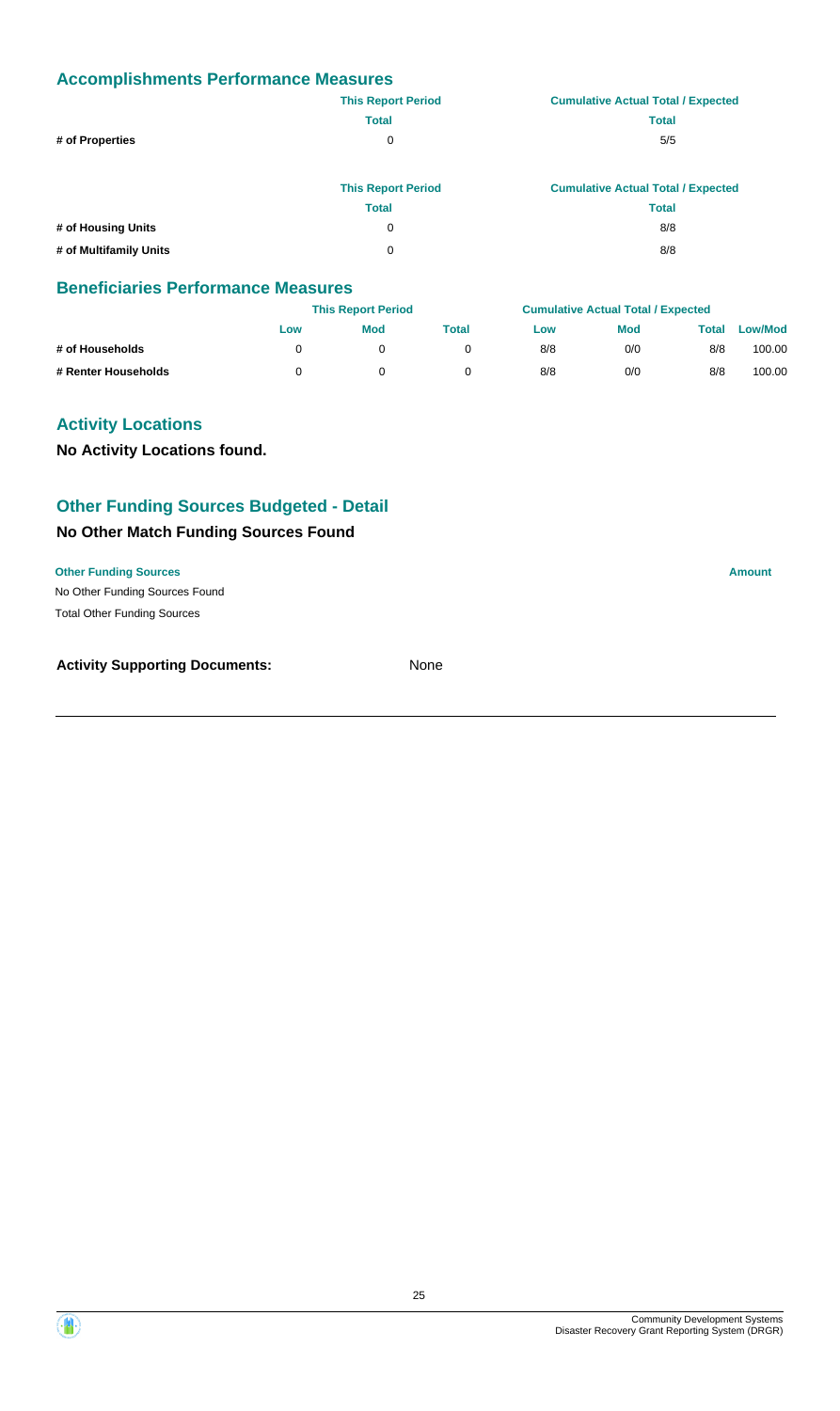**N09-12-B-25%**

**Grantee Activity Number:**

**Activity Title: Hanover Park/Streamwood/HODC**

### **Activitiy Type:**

Rehabilitation/reconstruction of residential structures Under Way

### **Project Number:**

N09-B

**Projected Start Date:** 08/01/2009

**Benefit Type:**

Direct Benefit (Households)

### **National Objective:**

## **Activity Status:**

**Projected End Date: Completed Activity Actual End Date:** 12/31/2012 **Project Title:** ACQUISITION/REHABILITATION

### **Responsible Organization:**

NSP Only - LH - 25% Set-Aside **Housing Opportunity Development Corporation** 

| <b>Overall</b>                                 | Oct 1 thru Dec 31, 2020 | <b>To Date</b> |
|------------------------------------------------|-------------------------|----------------|
| <b>Total Projected Budget from All Sources</b> | \$0.00                  | \$364,358.07   |
| <b>Total Budget</b>                            | \$0.00                  | \$364,358.07   |
| <b>Total Obligated</b>                         | \$0.00                  | \$364,358.07   |
| <b>Total Funds Drawdown</b>                    | \$0.00                  | \$364,358.07   |
| <b>Program Funds Drawdown</b>                  | \$0.00                  | \$269,612.33   |
| Program Income Drawdown                        | \$0.00                  | \$94,745.74    |
| <b>Program Income Received</b>                 | \$0.00                  | \$85,333.74    |
| <b>Total Funds Expended</b>                    | \$0.00                  | \$356,596.96   |
| Housing Opportunity Development Corporation    | \$0.00                  | \$356,596.96   |
| <b>Most Impacted and Distressed Expended</b>   | \$0.00                  | \$0.00         |
| <b>Other Funds</b>                             | \$0.00                  | \$0.00         |
| Match Funds                                    | \$0.00                  | \$0.00         |
| Non-Match Funds                                | \$0.00                  | \$0.00         |
| <b>Other Funds:</b>                            |                         |                |
| <b>Overall</b>                                 | <b>This Period</b>      | <b>To Date</b> |
| <b>Match Funds</b>                             | \$0.00                  | \$0.00         |

### **Activity Description:**

Rehabilitation of two single family residential properties for rental.

### **Location Description:**

• 7000 PlumTree Lane Hanover Park, IL. 60133

• 1623 McKool Avenue Streamwood, IL. 60107

### **Activity Progress Narrative:**

2 units are complete and have been transferred to WINGS Organization.

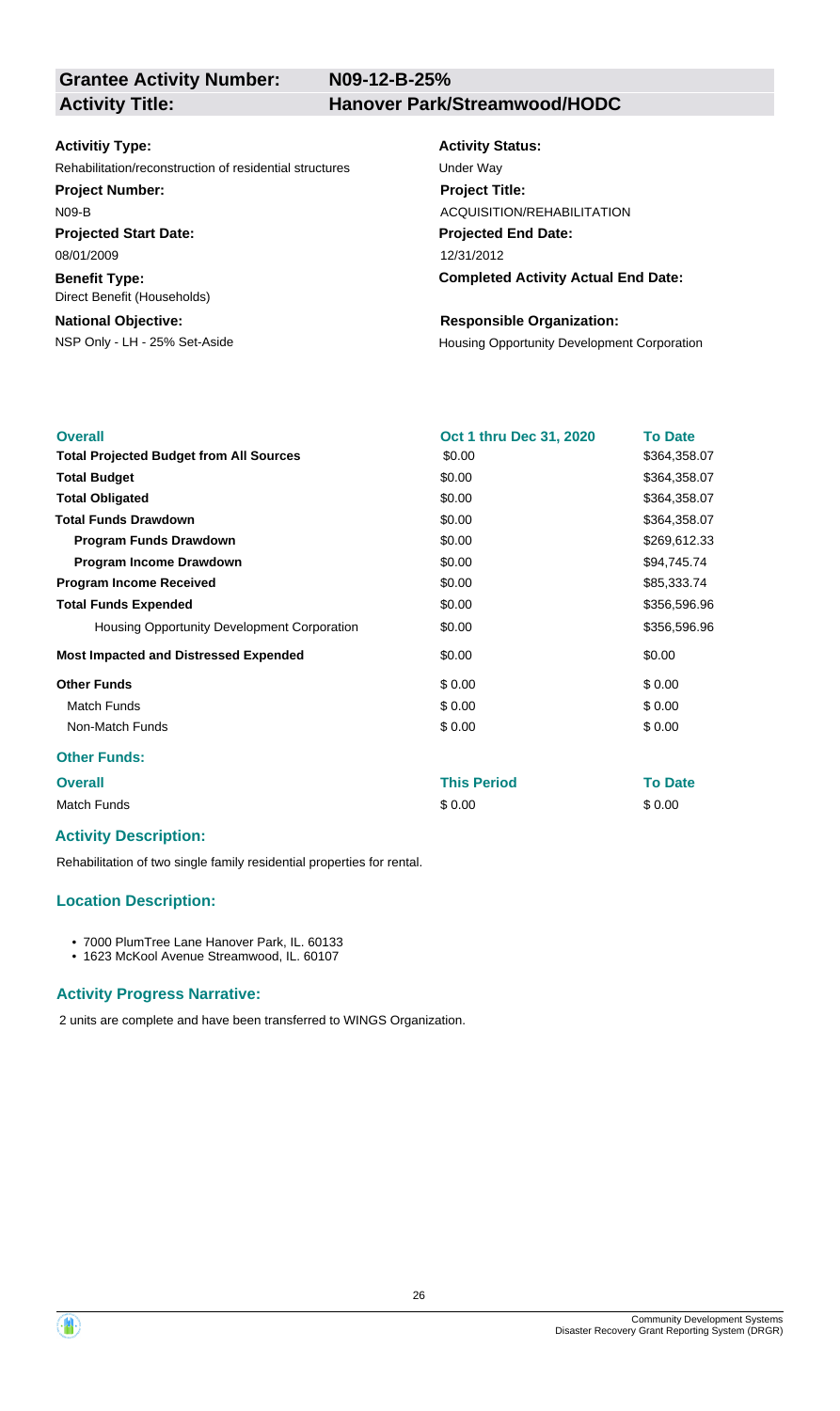|                         | <b>This Report Period</b> | <b>Cumulative Actual Total / Expected</b> |
|-------------------------|---------------------------|-------------------------------------------|
|                         | <b>Total</b>              | <b>Total</b>                              |
| # of Properties         | 0                         | 2/2                                       |
|                         |                           |                                           |
|                         | <b>This Report Period</b> | <b>Cumulative Actual Total / Expected</b> |
|                         | <b>Total</b>              | <b>Total</b>                              |
| # of Housing Units      | 0                         | 2/2                                       |
| # of Singlefamily Units | 0                         | 2/2                                       |

### **Beneficiaries Performance Measures**

|                     |     | <b>This Report Period</b> |              |     | <b>Cumulative Actual Total / Expected</b> |              |                |
|---------------------|-----|---------------------------|--------------|-----|-------------------------------------------|--------------|----------------|
|                     | Low | <b>Mod</b>                | <b>Total</b> | Low | <b>Mod</b>                                | <b>Total</b> | <b>Low/Mod</b> |
| # of Households     |     | 0                         |              | 2/2 | 0/0                                       | 2/2          | 100.00         |
| # Owner Households  |     | 0                         | 0            | 0/0 | 0/0                                       | 0/0          | 0              |
| # Renter Households |     | 0                         |              | 2/2 | 0/0                                       | 2/2          | 100.00         |

### **Activity Locations**

**No Activity Locations found.**

### **Other Funding Sources Budgeted - Detail**

### **No Other Match Funding Sources Found**

### **Other Funding Sources Amount**

No Other Funding Sources Found Total Other Funding Sources

| <b>Activity Supporting Documents:</b> | None |
|---------------------------------------|------|
|                                       |      |

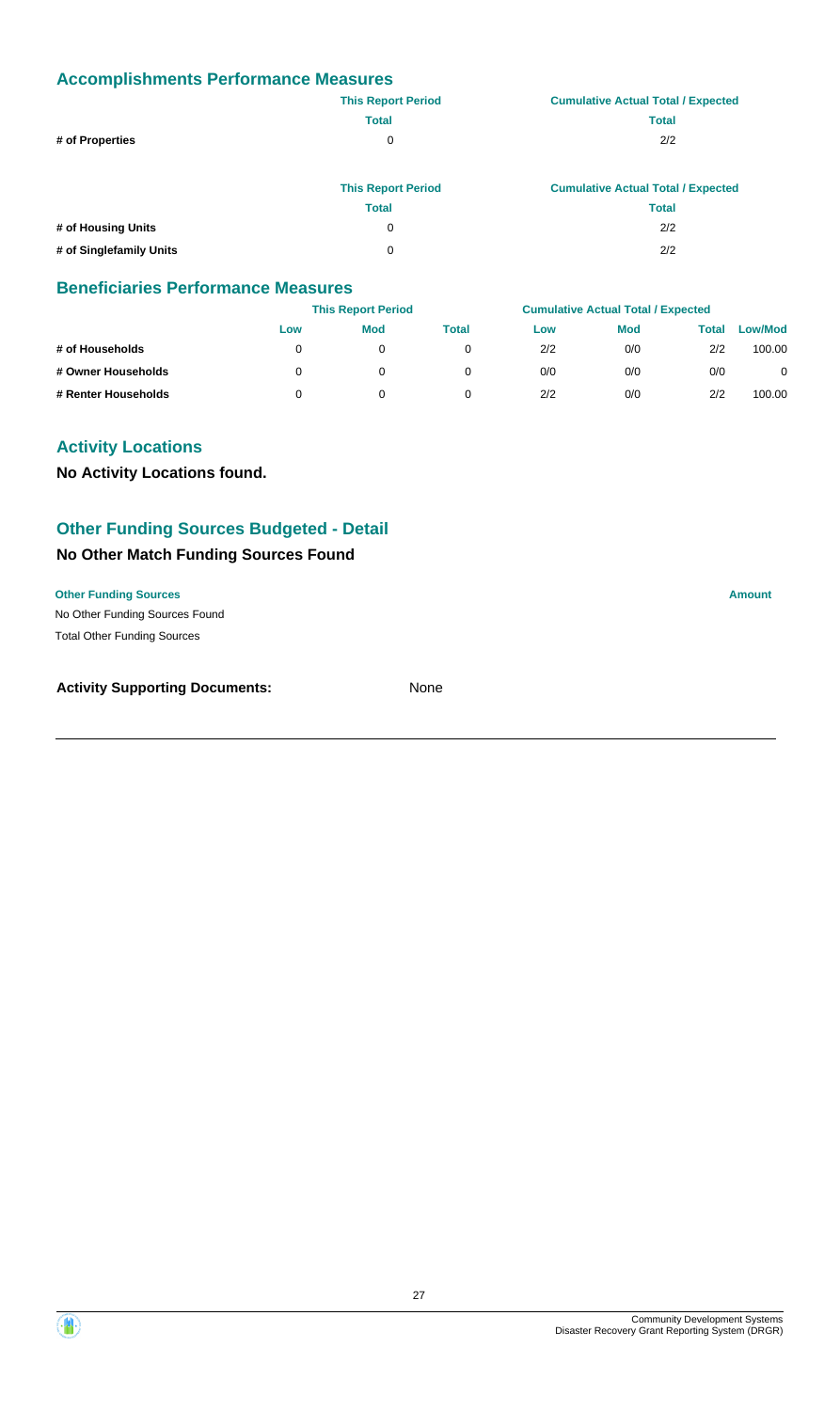**N09-13-B**

# **Grantee Activity Number:**

**Activity Title: Maywood Apartments/IFF**

### **Activitiy Type:**

Rehabilitation/reconstruction of residential structures Completed

### **Project Number:**

N09-B

**Projected Start Date:** 10/01/2009

**Benefit Type:** Direct Benefit (Households)

## **National Objective:**

### **Activity Status:**

**Projected End Date: Completed Activity Actual End Date:** 12/31/2012 **Project Title:** ACQUISITION/REHABILITATION

### **Responsible Organization:**

NSP Only - LMMI **IFF/North West Housing Partnership** 

| <b>Overall</b>                                 | Oct 1 thru Dec 31, 2020 | <b>To Date</b> |
|------------------------------------------------|-------------------------|----------------|
| <b>Total Projected Budget from All Sources</b> | \$0.00                  | \$1,711,475.11 |
| <b>Total Budget</b>                            | \$0.00                  | \$1,711,475.11 |
| <b>Total Obligated</b>                         | \$0.00                  | \$1,711,475.11 |
| <b>Total Funds Drawdown</b>                    | \$0.00                  | \$1,711,475.11 |
| <b>Program Funds Drawdown</b>                  | \$0.00                  | \$1,711,475.11 |
| Program Income Drawdown                        | \$0.00                  | \$0.00         |
| <b>Program Income Received</b>                 | \$0.00                  | \$0.00         |
| <b>Total Funds Expended</b>                    | \$0.00                  | \$1,588,820.74 |
| <b>IFF/North West Housing Partnership</b>      | \$0.00                  | \$1,588,820.74 |
| <b>Most Impacted and Distressed Expended</b>   | \$0.00                  | \$0.00         |
| <b>Other Funds</b>                             | \$0.00                  | \$0.00         |
| <b>Match Funds</b>                             | \$0.00                  | \$0.00         |
| Non-Match Funds                                | \$0.00                  | \$0.00         |
| <b>Other Funds:</b>                            |                         |                |
| <b>Overall</b>                                 | <b>This Period</b>      | <b>To Date</b> |
| <b>Match Funds</b>                             | \$0.00                  | \$0.00         |
|                                                |                         |                |

### **Activity Description:**

IFF seeks acquired and rehabilitated approximately 13 existing multifamily units. All 13 units target moderate income individuals and families, seniors, and persons with disabilities. The units are for rental.

### **Location Description:**

• 1015-1017 S 4th Avenue Maywood, IL. 60153

### **Activity Progress Narrative:**

All units are leased and operational.

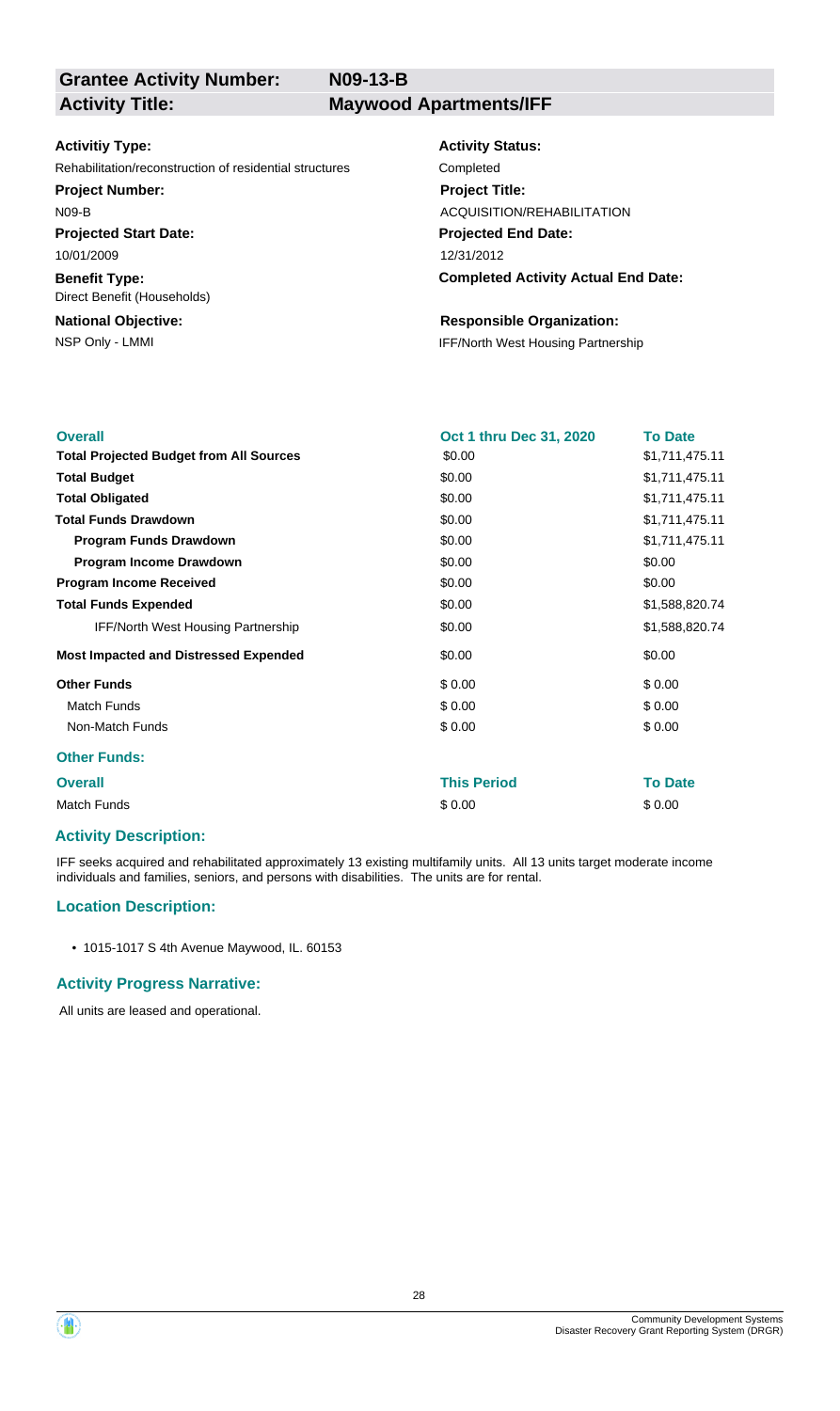|                              | <b>This Report Period</b> | <b>Cumulative Actual Total / Expected</b> |
|------------------------------|---------------------------|-------------------------------------------|
|                              | <b>Total</b>              | Total                                     |
| # of Properties              | 0                         | 1/1                                       |
| # ELI Households (0-30% AMI) | 0                         | 0/0                                       |
|                              |                           |                                           |

|                        | <b>This Report Period</b> | <b>Cumulative Actual Total / Expected</b> |
|------------------------|---------------------------|-------------------------------------------|
|                        | <b>Total</b>              | Total                                     |
| # of Housing Units     | 0                         | 13/13                                     |
| # of Multifamily Units | 0                         | 13/13                                     |

### **Beneficiaries Performance Measures**

|                     |     | <b>This Report Period</b> |       |     | <b>Cumulative Actual Total / Expected</b> |       |                |
|---------------------|-----|---------------------------|-------|-----|-------------------------------------------|-------|----------------|
|                     | Low | <b>Mod</b>                | Total | Low | <b>Mod</b>                                | Total | <b>Low/Mod</b> |
| # of Households     |     |                           |       | 0/0 | 13/13                                     | 13/13 | 100.00         |
| # Renter Households |     |                           |       | 0/0 | 13/13                                     | 13/13 | 100.00         |

### **Activity Locations**

**No Activity Locations found.**

### **Other Funding Sources Budgeted - Detail**

### **No Other Match Funding Sources Found**

### **Other Funding Sources Amount**

No Other Funding Sources Found Total Other Funding Sources

| <b>Activity Supporting Documents:</b> | None |
|---------------------------------------|------|
|                                       |      |

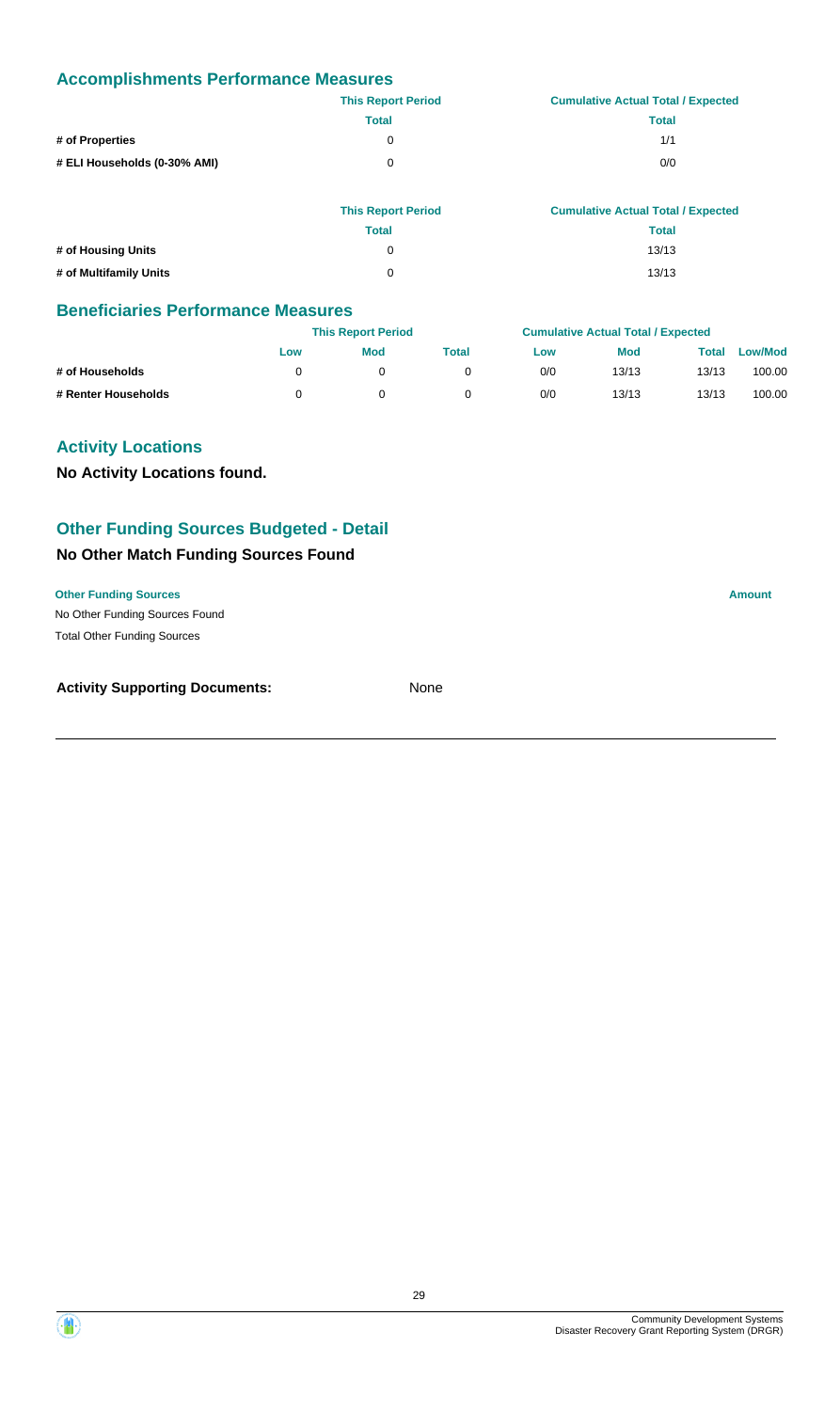**N09-15-B**

## **Grantee Activity Number:**

Activity Title: **Bellwood/IFF** 

### **Activitiy Type:**

Rehabilitation/reconstruction of residential structures Completed

**Project Number:**

N09-B

**Projected Start Date:** 10/01/2009

**Benefit Type:** Direct Benefit (Households)

NSP Only - LMMI and the state of the state of the state of the state of the state of the state of the state of the state of the state of the state of the state of the state of the state of the state of the state of the sta **National Objective:**

**Activity Status: Projected End Date: Completed Activity Actual End Date:** 12/31/2012 **Project Title:** ACQUISITION/REHABILITATION

**Responsible Organization:**

| <b>Overall</b>                                 | <b>Oct 1 thru Dec 31, 2020</b> | <b>To Date</b> |
|------------------------------------------------|--------------------------------|----------------|
| <b>Total Projected Budget from All Sources</b> | \$0.00                         | \$318,491.82   |
| <b>Total Budget</b>                            | \$0.00                         | \$318,491.82   |
| <b>Total Obligated</b>                         | \$0.00                         | \$318,491.82   |
| <b>Total Funds Drawdown</b>                    | \$0.00                         | \$318,491.82   |
| <b>Program Funds Drawdown</b>                  | \$0.00                         | \$318,491.82   |
| Program Income Drawdown                        | \$0.00                         | \$0.00         |
| <b>Program Income Received</b>                 | \$0.00                         | \$0.00         |
| <b>Total Funds Expended</b>                    | \$0.00                         | \$298,675.82   |
| <b>IFF</b>                                     | \$0.00                         | \$298,675.82   |
| <b>Most Impacted and Distressed Expended</b>   | \$0.00                         | \$0.00         |
| <b>Other Funds</b>                             | \$0.00                         | \$0.00         |
| Match Funds                                    | \$0.00                         | \$0.00         |
| Non-Match Funds                                | \$0.00                         | \$0.00         |
| <b>Other Funds:</b>                            |                                |                |

**Overall This Period To Date** Match Funds \$ 0.00 \$ 0.00

### **Activity Description:**

Rehabilitation of 3 single family for sale residential properties.

### **Location Description:**

- 418 Frederick Avenue Bellwood, IL. 60104
- 443 Frederick Avenue Bellwood, IL. 60104
- 421 22 nd Avenue Bellwood, IL. 60104

### **Activity Progress Narrative:**

3 single family units have been rehabbed and sold.

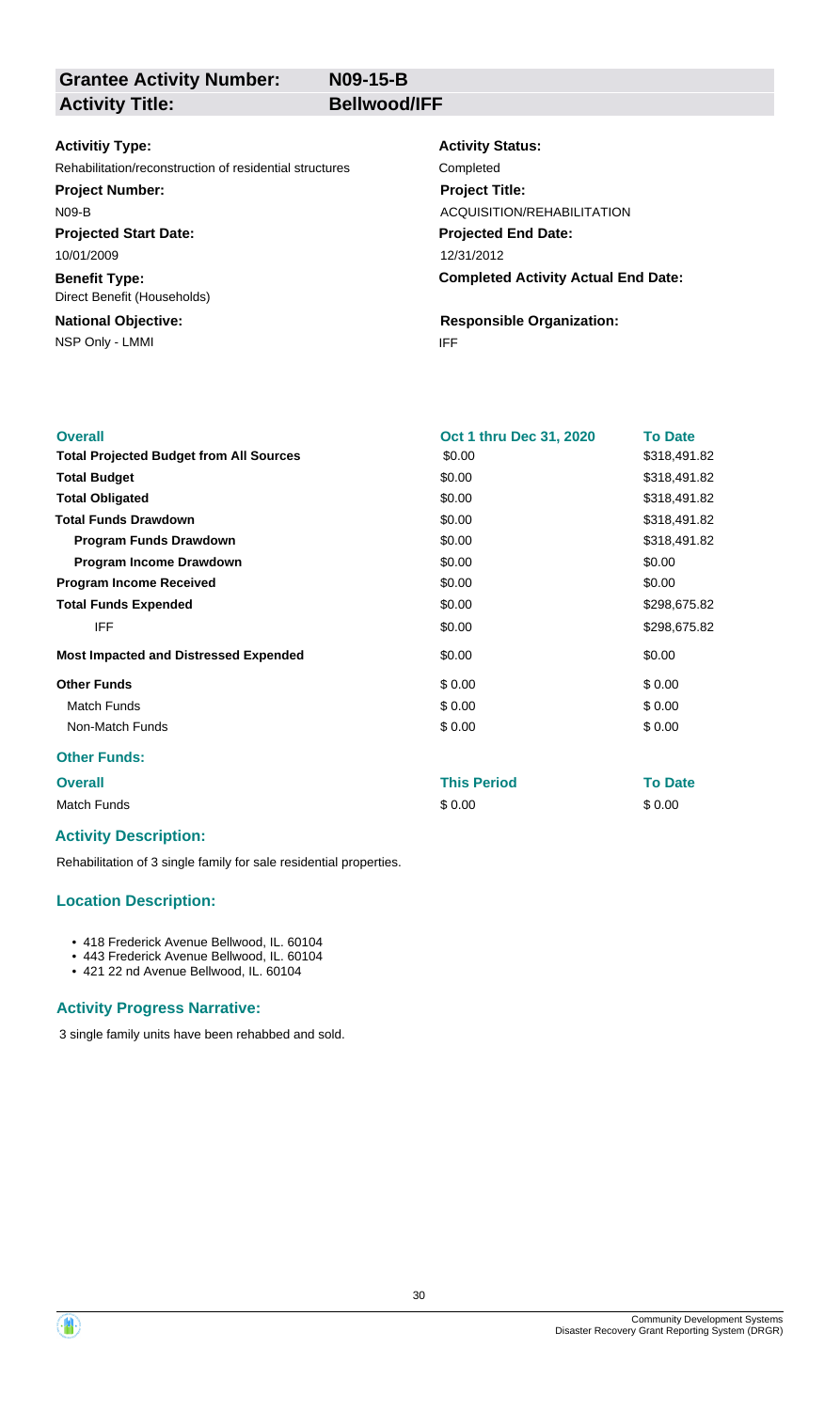|                         | <b>This Report Period</b> | <b>Cumulative Actual Total / Expected</b> |
|-------------------------|---------------------------|-------------------------------------------|
|                         | <b>Total</b>              | <b>Total</b>                              |
| # of Properties         | 0                         | 3/3                                       |
|                         | <b>This Report Period</b> | <b>Cumulative Actual Total / Expected</b> |
|                         | <b>Total</b>              | <b>Total</b>                              |
| # of Housing Units      | 0                         | 3/3                                       |
| # of Singlefamily Units | 0                         | 3/3                                       |

### **Beneficiaries Performance Measures**

|                    |     | <b>This Report Period</b> |       |     | <b>Cumulative Actual Total / Expected</b> |       |         |
|--------------------|-----|---------------------------|-------|-----|-------------------------------------------|-------|---------|
|                    | Low | Mod                       | Total | Low | <b>Mod</b>                                | Total | Low/Mod |
| # of Households    |     |                           |       | 0/0 | 3/3                                       | 3/3   | 100.00  |
| # Owner Households |     |                           |       | 0/0 | 3/3                                       | 3/3   | 100.00  |

### **Activity Locations**

**No Activity Locations found.**

### **Other Funding Sources Budgeted - Detail**

### **No Other Match Funding Sources Found**

**Other Funding Sources Amount** 

No Other Funding Sources Found Total Other Funding Sources

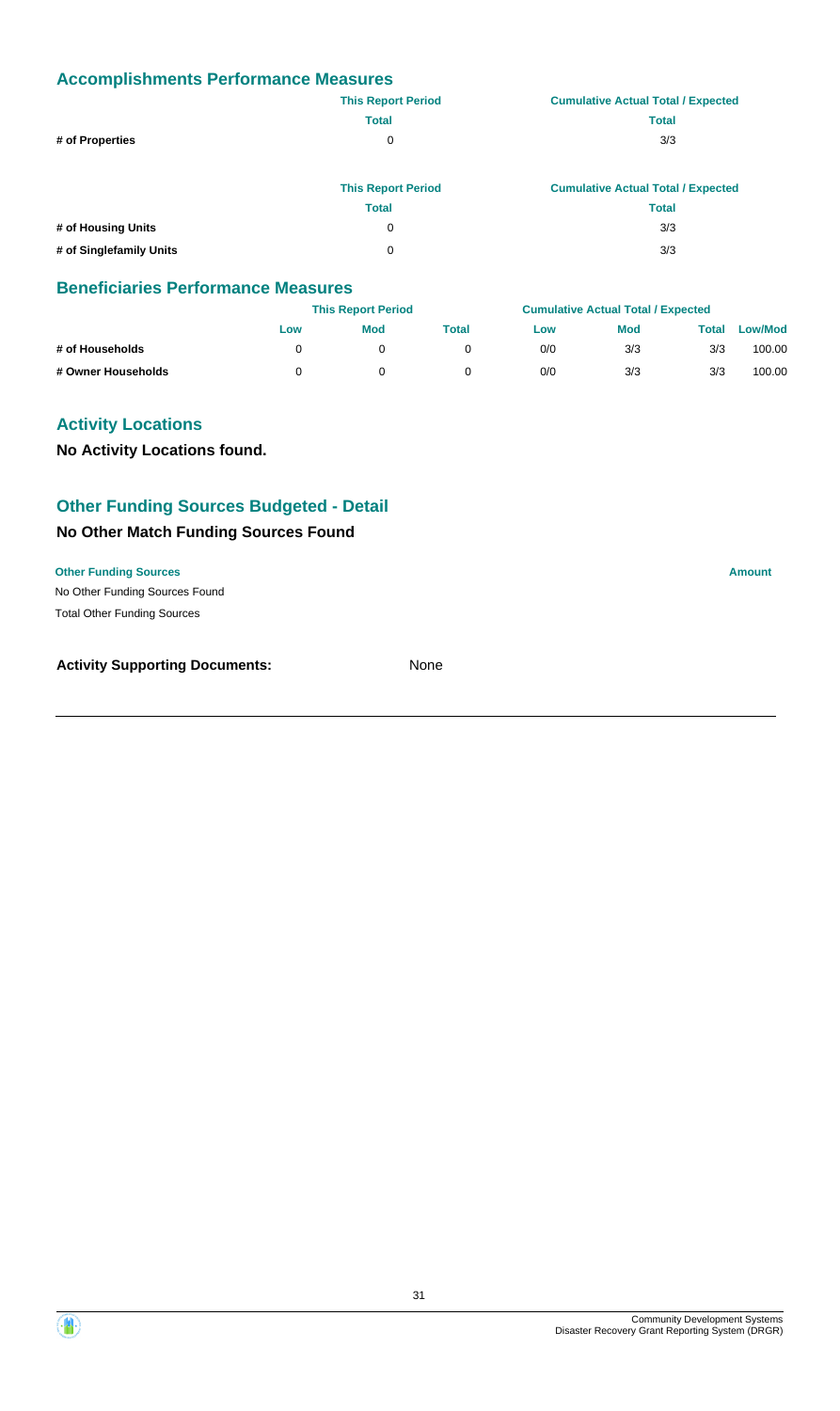**N09-15-B-25%**

### **Activitiy Type:**

Rehabilitation/reconstruction of residential structures Completed

### **Project Number:**

N09-B

**Projected Start Date:** 10/01/2009

**Benefit Type:** Direct Benefit (Households)

### **National Objective:**

### **Activity Status:**

**Projected End Date: Completed Activity Actual End Date:** 12/31/2012 **Project Title:** ACQUISITION/REHABILITATION

### **Responsible Organization:**

NSP Only - LH - 25% Set-Aside IFF/North West Housing Partnership

| <b>Overall</b>                                 | Oct 1 thru Dec 31, 2020 | <b>To Date</b> |
|------------------------------------------------|-------------------------|----------------|
| <b>Total Projected Budget from All Sources</b> | \$0.00                  | \$1,466,166.37 |
| <b>Total Budget</b>                            | \$0.00                  | \$1,466,166.37 |
| <b>Total Obligated</b>                         | \$0.00                  | \$1,466,166.37 |
| <b>Total Funds Drawdown</b>                    | \$0.00                  | \$1,466,166.37 |
| <b>Program Funds Drawdown</b>                  | \$0.00                  | \$1,466,166.37 |
| Program Income Drawdown                        | \$0.00                  | \$0.00         |
| <b>Program Income Received</b>                 | \$0.00                  | \$0.00         |
| <b>Total Funds Expended</b>                    | \$0.00                  | \$1,466,166.37 |
| <b>IFF/North West Housing Partnership</b>      | \$0.00                  | \$1,466,166.37 |
| <b>Most Impacted and Distressed Expended</b>   | \$0.00                  | \$0.00         |
| <b>Other Funds</b>                             | \$0.00                  | \$0.00         |
| <b>Match Funds</b>                             | \$0.00                  | \$0.00         |
| Non-Match Funds                                | \$0.00                  | \$0.00         |
| <b>Other Funds:</b>                            |                         |                |
| <b>Overall</b>                                 | <b>This Period</b>      | <b>To Date</b> |
| Match Funds                                    | \$0.00                  | \$0.00         |

### **Activity Description:**

IFF acquired and rehabilitated approximately 13 existing multifamily units. All 13 units target moderate income individuals and families, seniors, persons with disabilities. The 13 units are for rental designated as the 25% set aside.

### **Location Description:**

1015-1017 S. 4th Avenue, Maywood, IL. 60153

### **Activity Progress Narrative:**

Refer to N09-13-B for progress narrative.

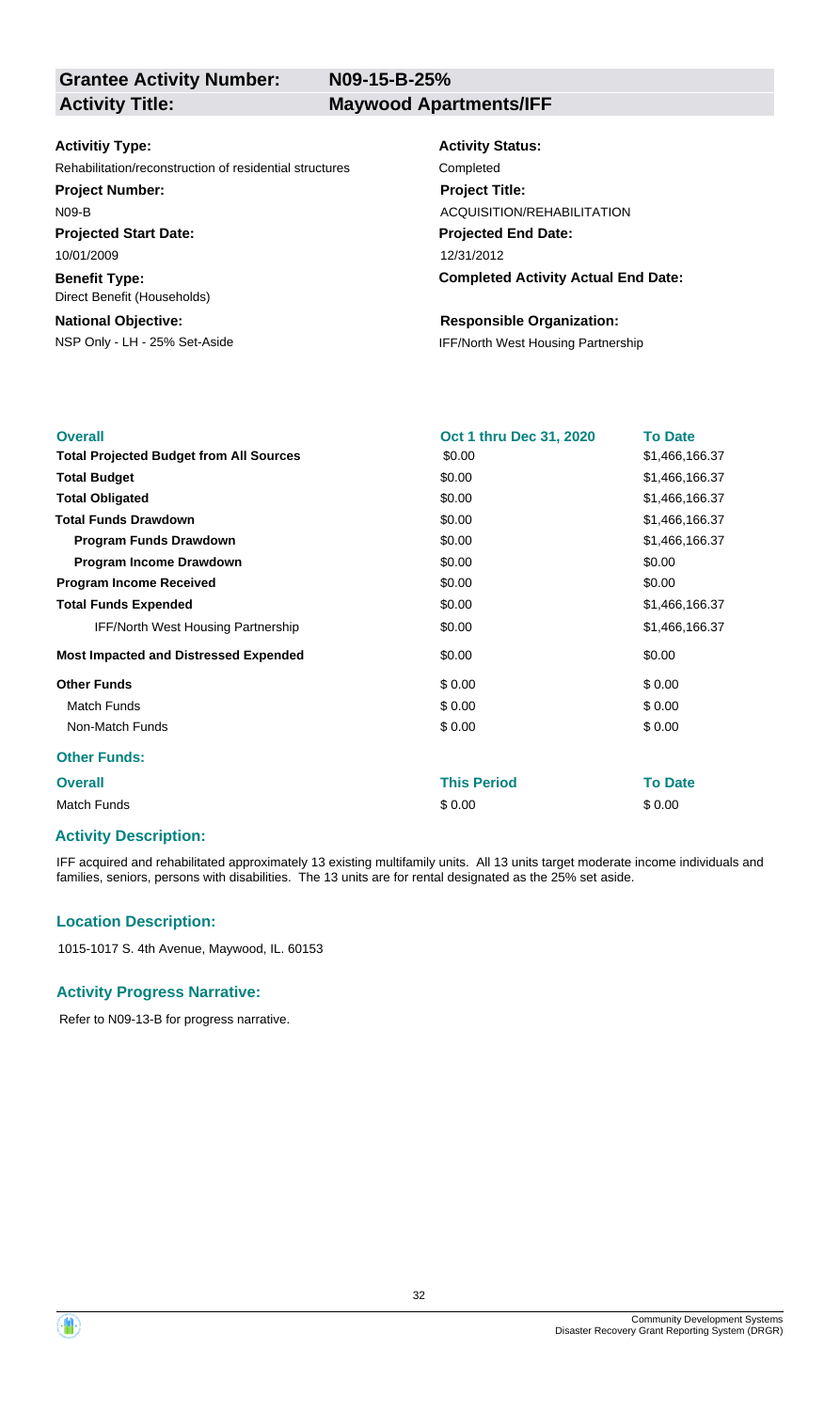|                        | <b>This Report Period</b> | <b>Cumulative Actual Total / Expected</b> |
|------------------------|---------------------------|-------------------------------------------|
|                        | <b>Total</b>              | <b>Total</b>                              |
| # of Properties        | 0                         | 1/1                                       |
|                        | <b>This Report Period</b> | <b>Cumulative Actual Total / Expected</b> |
|                        | <b>Total</b>              | <b>Total</b>                              |
| # of Housing Units     | 0                         | 13/13                                     |
| # of Multifamily Units | 0                         | 13/13                                     |

### **Beneficiaries Performance Measures**

|                     |     | <b>This Report Period</b> |       |       | <b>Cumulative Actual Total / Expected</b> |       |                |
|---------------------|-----|---------------------------|-------|-------|-------------------------------------------|-------|----------------|
|                     | Low | Mod                       | Total | Low   | <b>Mod</b>                                | Total | <b>Low/Mod</b> |
| # of Households     |     |                           |       | 13/13 | 0/0                                       | 13/13 | 100.00         |
| # Renter Households |     |                           |       | 13/13 | 0/0                                       | 13/13 | 100.00         |

### **Activity Locations**

**No Activity Locations found.**

### **Other Funding Sources Budgeted - Detail**

### **No Other Match Funding Sources Found**

**Other Funding Sources Amount** 

No Other Funding Sources Found Total Other Funding Sources

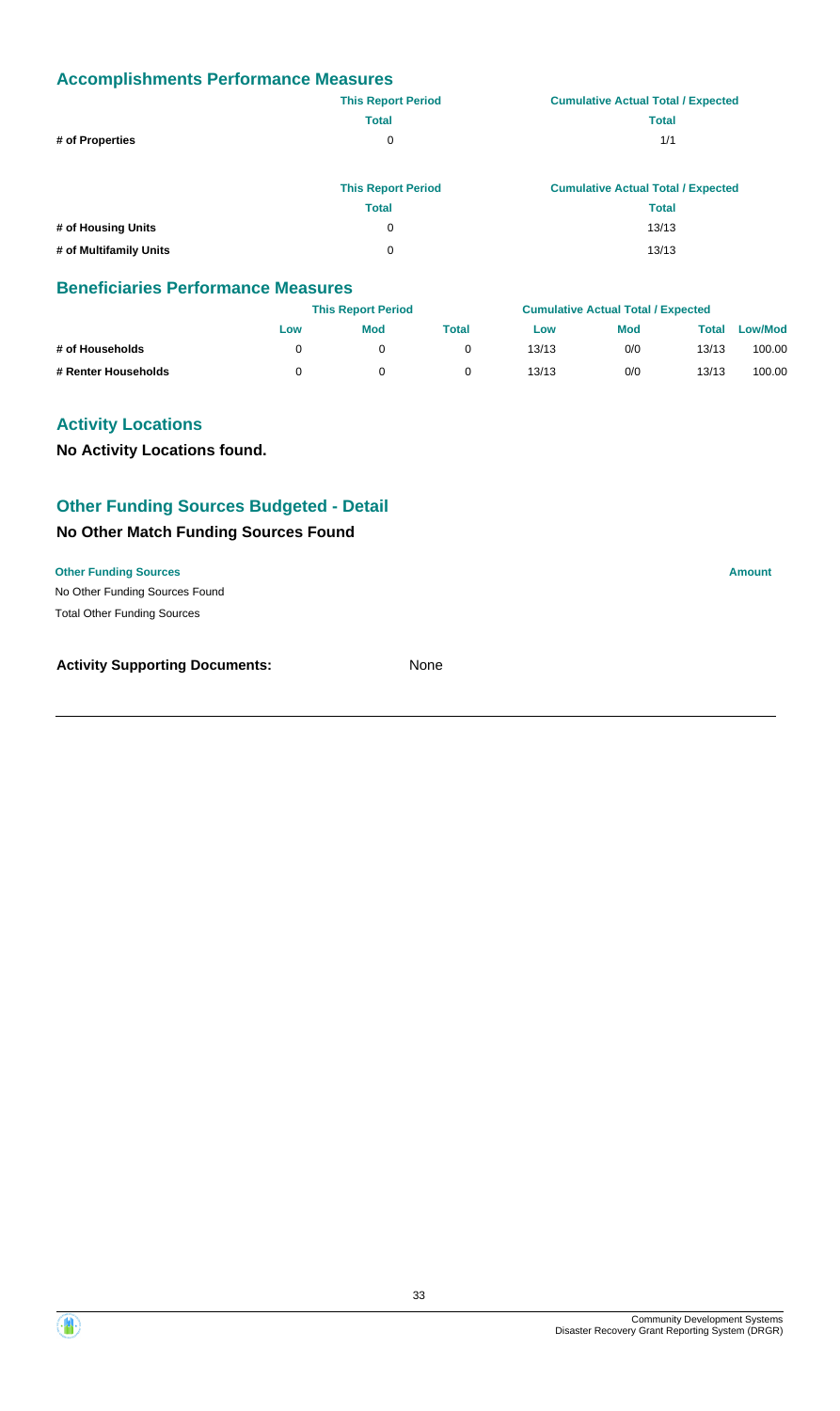**N09-16-B-25%**

### **Activitiy Type:**

Rehabilitation/reconstruction of residential structures Under Way

### **Project Number:**

N09-B

**Projected Start Date:**

03/18/2010

**Benefit Type:** Direct Benefit (Households)

### **National Objective:**

### **Activity Status:**

**Projected End Date: Completed Activity Actual End Date:** 12/31/2012 **Project Title:** ACQUISITION/REHABILITATION

### **Responsible Organization:**

NSP Only - LH - 25% Set-Aside **Habitat for Humanity Chicago South Suburbs** 

| <b>Overall</b>                                 | Oct 1 thru Dec 31, 2020 | <b>To Date</b> |
|------------------------------------------------|-------------------------|----------------|
| <b>Total Projected Budget from All Sources</b> | \$0.00                  | \$678,686.31   |
| <b>Total Budget</b>                            | \$0.00                  | \$678,686.31   |
| <b>Total Obligated</b>                         | \$0.00                  | \$678,686.31   |
| <b>Total Funds Drawdown</b>                    | \$0.00                  | \$671,024.55   |
| <b>Program Funds Drawdown</b>                  | \$0.00                  | \$657,710.90   |
| Program Income Drawdown                        | \$0.00                  | \$13,313.65    |
| <b>Program Income Received</b>                 | \$0.00                  | \$42,722.23    |
| <b>Total Funds Expended</b>                    | \$0.00                  | \$663,174.56   |
| Habitat for Humanity Chicago South Suburbs     | \$0.00                  | \$663,174.56   |
| <b>Most Impacted and Distressed Expended</b>   | \$0.00                  | \$0.00         |
| <b>Other Funds</b>                             | \$0.00                  | \$0.00         |
| <b>Match Funds</b>                             | \$0.00                  | \$0.00         |
| Non-Match Funds                                | \$0.00                  | \$0.00         |
| <b>Other Funds:</b>                            |                         |                |

### **Overall This Period To Date**

Match Funds \$ 0.00 \$ 0.00

### **Activity Description:**

Rehabilitation of six single family for sale residential properties.

### **Location Description:**

- 17741 Roy Street, Lansing, IL. 60438
- 17505 Burnham Avenue, Lansing, IL. 60438
- 17219 Lorenz Avenue, Lansing, IL. 60438
- 18530 Oakley Avenue, Lansing, IL. 60438 • 3545 178th Street, Lansing, IL. 60438
- 17919 School Street, Lansing, IL. 60438

### **Activity Progress Narrative:**

6 single family homes have been rehabbed and sold.

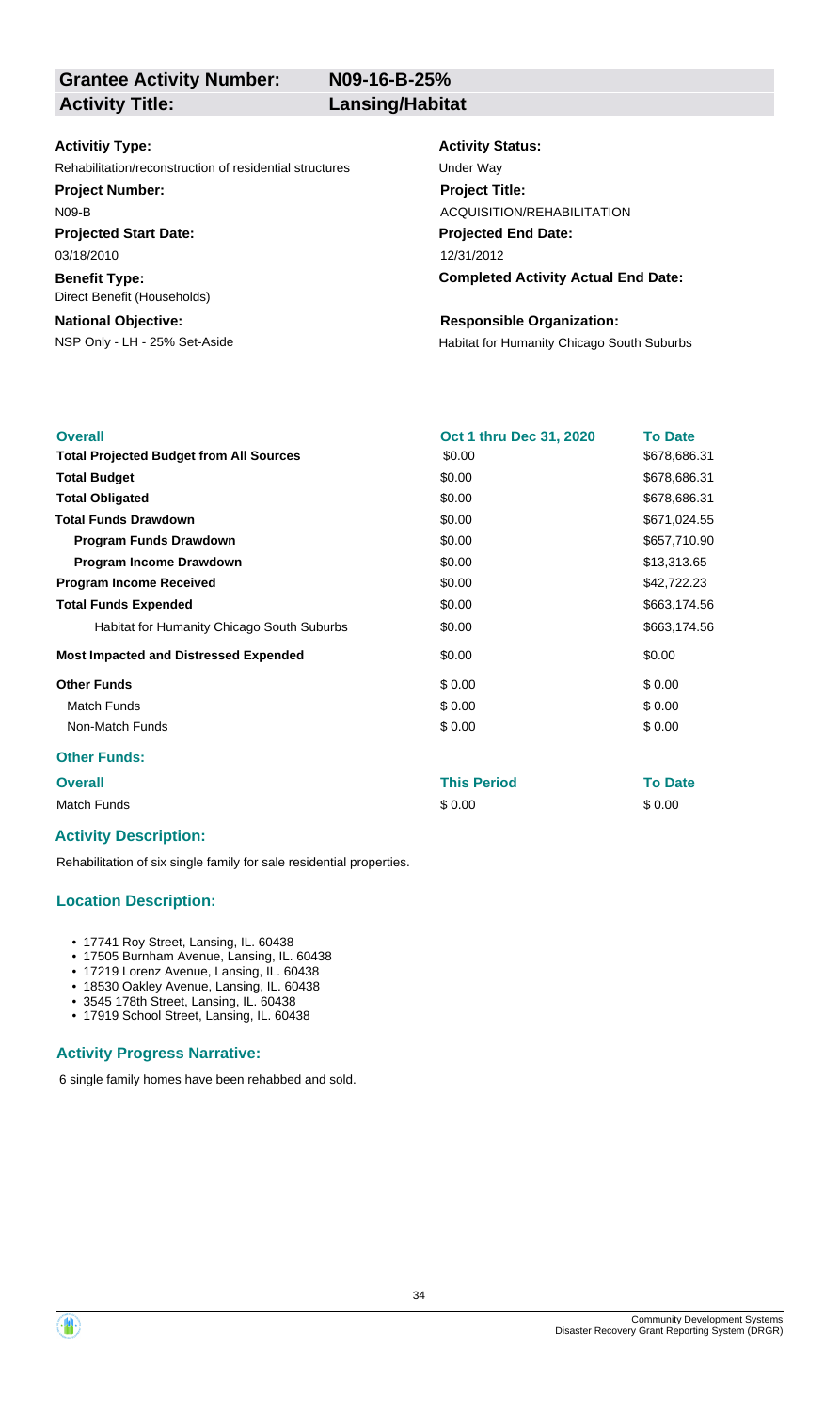|                    | <b>This Report Period</b> | <b>Cumulative Actual Total / Expected</b> |
|--------------------|---------------------------|-------------------------------------------|
|                    | <b>Total</b>              | <b>Total</b>                              |
| # of Properties    | 0                         | 6/6                                       |
|                    | <b>This Report Period</b> | <b>Cumulative Actual Total / Expected</b> |
|                    | <b>Total</b>              | <b>Total</b>                              |
| # of Housing Units | 0                         | 6/6                                       |

**# of Singlefamily Units** 0 6/6

### **Beneficiaries Performance Measures**

|                    |     | <b>This Report Period</b> |       |     | <b>Cumulative Actual Total / Expected</b> |       |                |
|--------------------|-----|---------------------------|-------|-----|-------------------------------------------|-------|----------------|
|                    | Low | <b>Mod</b>                | Total | Low | Mod                                       | Total | <b>Low/Mod</b> |
| # of Households    |     |                           |       | 6/6 | 0/0                                       | 6/6   | 100.00         |
| # Owner Households |     |                           |       | 6/6 | 0/0                                       | 6/6   | 100.00         |

### **Activity Locations**

**No Activity Locations found.**

### **Other Funding Sources Budgeted - Detail**

### **No Other Match Funding Sources Found**

### **Other Funding Sources Amount**

No Other Funding Sources Found Total Other Funding Sources

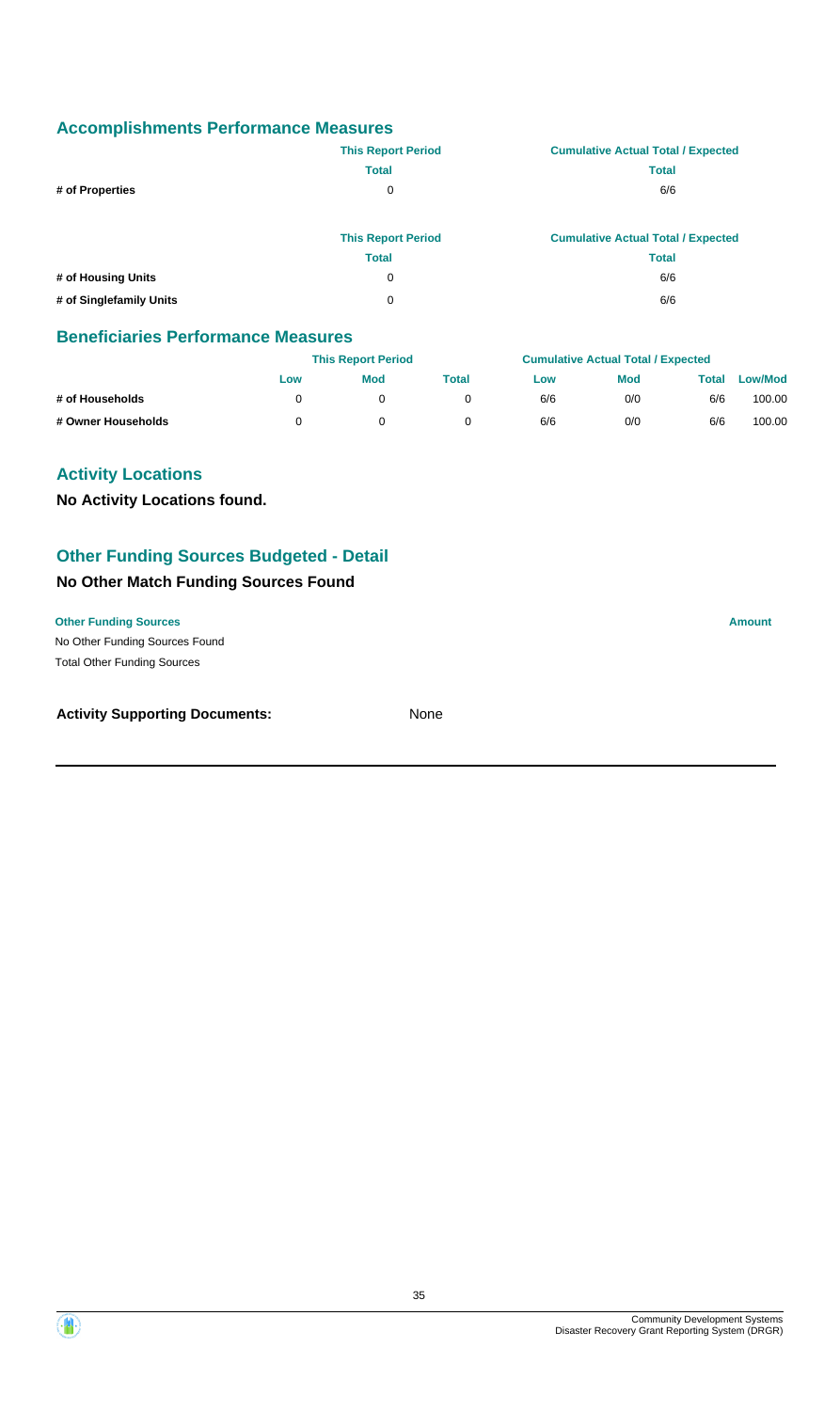**N09-19-B**

# **Grantee Activity Number:**

**Activity Title: HazelCrest/Markham/Mecca**

### **Activitiy Type:**

Rehabilitation/reconstruction of residential structures Under Way

### **Project Number:**

N09-B

**Projected Start Date:** 03/18/2010

**Benefit Type:** Direct Benefit (Households)

## **National Objective:**

### **Activity Status:**

**Projected End Date: Completed Activity Actual End Date:** 12/31/2012 **Project Title:** ACQUISITION/REHABILITATION

### **Responsible Organization:**

NSP Only - LMMI MECA Companies Inc.

| <b>Overall</b>                                 | Oct 1 thru Dec 31, 2020 | <b>To Date</b> |
|------------------------------------------------|-------------------------|----------------|
| <b>Total Projected Budget from All Sources</b> | \$0.00                  | \$492,374.39   |
| <b>Total Budget</b>                            | \$0.00                  | \$492,374.39   |
| <b>Total Obligated</b>                         | \$0.00                  | \$492,374.39   |
| <b>Total Funds Drawdown</b>                    | \$0.00                  | \$492,374.39   |
| <b>Program Funds Drawdown</b>                  | \$0.00                  | \$488,135.43   |
| <b>Program Income Drawdown</b>                 | \$0.00                  | \$4,238.96     |
| <b>Program Income Received</b>                 | \$0.00                  | \$67,242.51    |
| <b>Total Funds Expended</b>                    | \$0.00                  | \$488,135.43   |
| Mecca Companies Inc.                           | \$0.00                  | \$488,135.43   |
| <b>Most Impacted and Distressed Expended</b>   | \$0.00                  | \$0.00         |
| <b>Other Funds</b>                             | \$0.00                  | \$0.00         |
| <b>Match Funds</b>                             | \$0.00                  | \$0.00         |
| Non-Match Funds                                | \$0.00                  | \$0.00         |
| <b>Other Funds:</b>                            |                         |                |
| <b>Overall</b>                                 | <b>This Period</b>      | <b>To Date</b> |

| Match Funds | \$0.00 | \$0.00 |
|-------------|--------|--------|

### **Activity Description:**

Rehabilitation of two single family for sale residential properties.

### **Location Description:**

- 2802 Knollwood Place, Hazelcrest, IL. 60429
- 16019 Trumbull Avenue, Markam, IL. 60428

### **Activity Progress Narrative:**

2 single family homes have been rehabbed and sold.

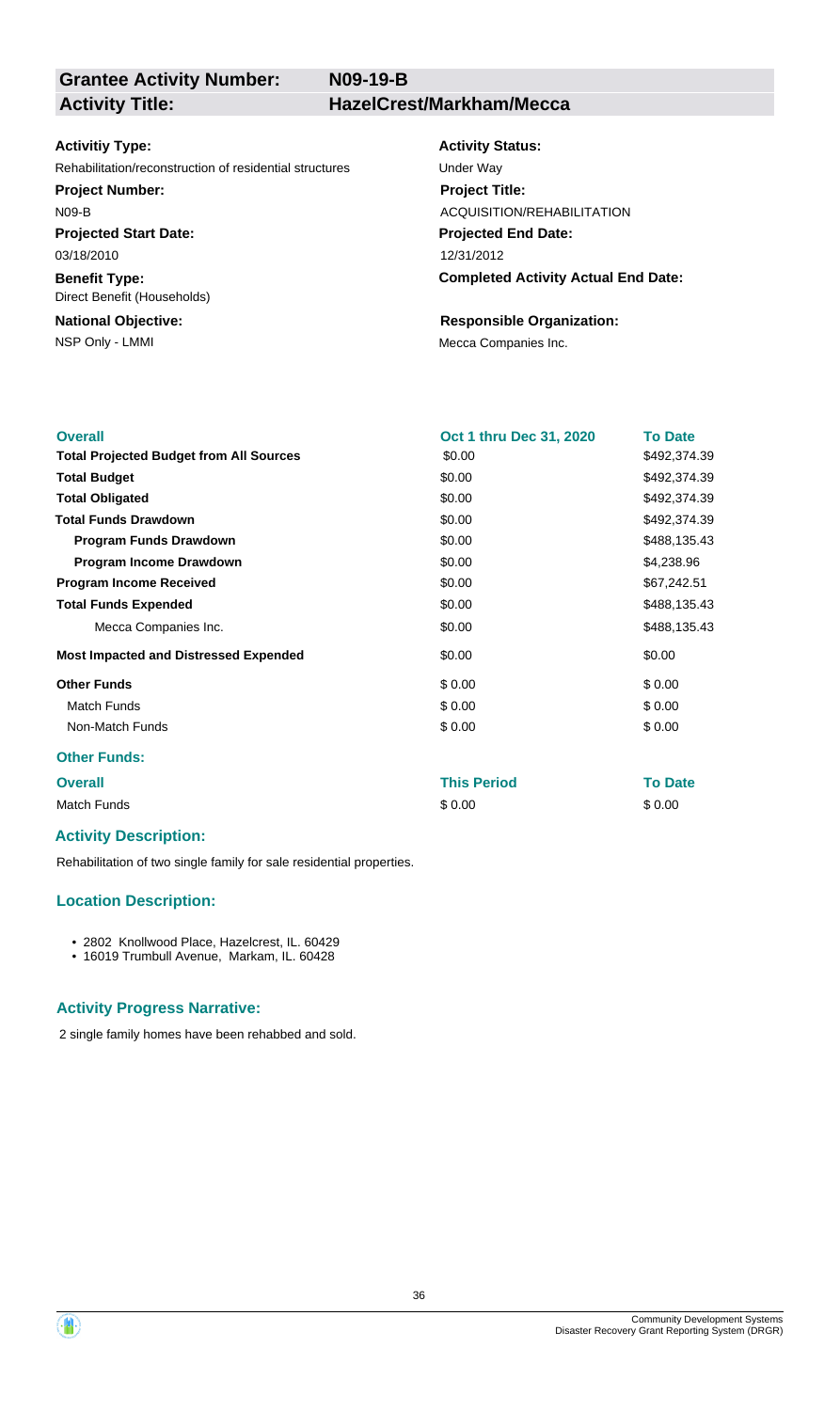|                         | <b>This Report Period</b> | <b>Cumulative Actual Total / Expected</b> |
|-------------------------|---------------------------|-------------------------------------------|
|                         | <b>Total</b>              | <b>Total</b>                              |
| # of Properties         | 0                         | 2/2                                       |
|                         | <b>This Report Period</b> | <b>Cumulative Actual Total / Expected</b> |
|                         | <b>Total</b>              | <b>Total</b>                              |
| # of Housing Units      | 0                         | 2/2                                       |
| # of Singlefamily Units | 0                         | 2/2                                       |

#### **Beneficiaries Performance Measures**

|                    |     | <b>This Report Period</b> |       |     | <b>Cumulative Actual Total / Expected</b> |       |         |  |
|--------------------|-----|---------------------------|-------|-----|-------------------------------------------|-------|---------|--|
|                    | Low | Mod                       | Total | Low | <b>Mod</b>                                | Total | Low/Mod |  |
| # of Households    |     |                           |       | 2/2 | 0/0                                       | 2/2   | 100.00  |  |
| # Owner Households |     |                           |       | 2/2 | 0/0                                       | 2/2   | 100.00  |  |

# **Activity Locations**

**No Activity Locations found.**

# **Other Funding Sources Budgeted - Detail**

# **No Other Match Funding Sources Found**

**Other Funding Sources Amount** 

No Other Funding Sources Found Total Other Funding Sources

**Activity Supporting Documents:** None

Community Development Systems

Disaster Recovery Grant Reporting System (DRGR)

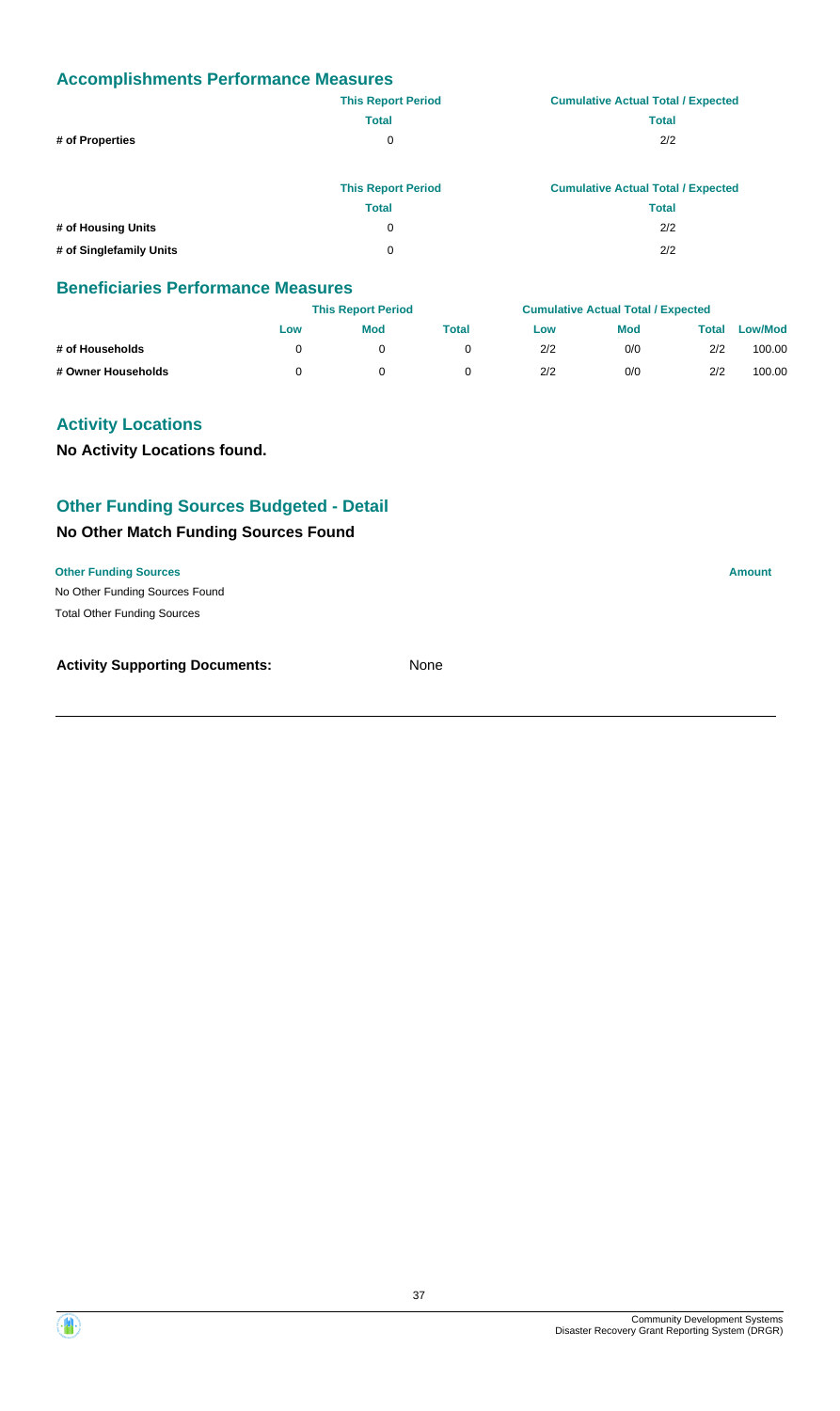**N09-21-B-25%**

#### **Activitiy Type:**

Rehabilitation/reconstruction of residential structures Under Way

#### **Project Number:**

N09-B

**Projected Start Date:**

**Benefit Type:** 03/18/2010

Direct Benefit (Households)

# **National Objective:**

# **Activity Status:**

**Projected End Date: Completed Activity Actual End Date:** 12/31/2012 **Project Title:** ACQUISITION/REHABILITATION

#### **Responsible Organization:**

NSP Only - LH - 25% Set-Aside **Habitat for Humanity Chicago South Suburbs** 

| <b>Overall</b>                                 | Oct 1 thru Dec 31, 2020 | <b>To Date</b> |
|------------------------------------------------|-------------------------|----------------|
| <b>Total Projected Budget from All Sources</b> | \$0.00                  | \$972,475.86   |
| <b>Total Budget</b>                            | \$0.00                  | \$972,475.86   |
| <b>Total Obligated</b>                         | \$0.00                  | \$972,475.86   |
| <b>Total Funds Drawdown</b>                    | \$0.00                  | \$943,756.37   |
| <b>Program Funds Drawdown</b>                  | \$0.00                  | \$861,510.82   |
| <b>Program Income Drawdown</b>                 | \$0.00                  | \$82,245.55    |
| <b>Program Income Received</b>                 | \$0.00                  | \$19,478.74    |
| <b>Total Funds Expended</b>                    | \$0.00                  | \$880,423.17   |
| Habitat for Humanity Chicago South Suburbs     | \$0.00                  | \$880,423.17   |
| <b>Most Impacted and Distressed Expended</b>   | \$0.00                  | \$0.00         |
| <b>Other Funds</b>                             | \$0.00                  | \$0.00         |
| <b>Match Funds</b>                             | \$0.00                  | \$0.00         |
| Non-Match Funds                                | \$0.00                  | \$0.00         |
| <b>Other Funds:</b>                            |                         |                |

**Overall This Period To Date** Match Funds \$ 0.00 \$ 0.00

# **Activity Description:**

Rehabilitation of 10 single family for sale residential properties.

#### **Location Description:**

- 287 Mohawk Street, Park Forest, IL. 60466
- 329 Merrimac Street, Park Forest, IL. 60466
- 215 Early Street, Park Forest, IL. 60466
- 279 Minocqua Street, Park Forest, IL. 60466
- 10 E. Rocket Circle, Park Forest, IL. 60466
- 412 Wilshire Street, Park Forest, IL. 60466 • 356 Winona Street, Park Forest, IL. 60466
- 439 Winnebago Street, Park Forest, IL. 60466
- 300 Seneca Street, Park Forest, IL. 60466
- 217 Early Street, Park Forest, IL. 60466

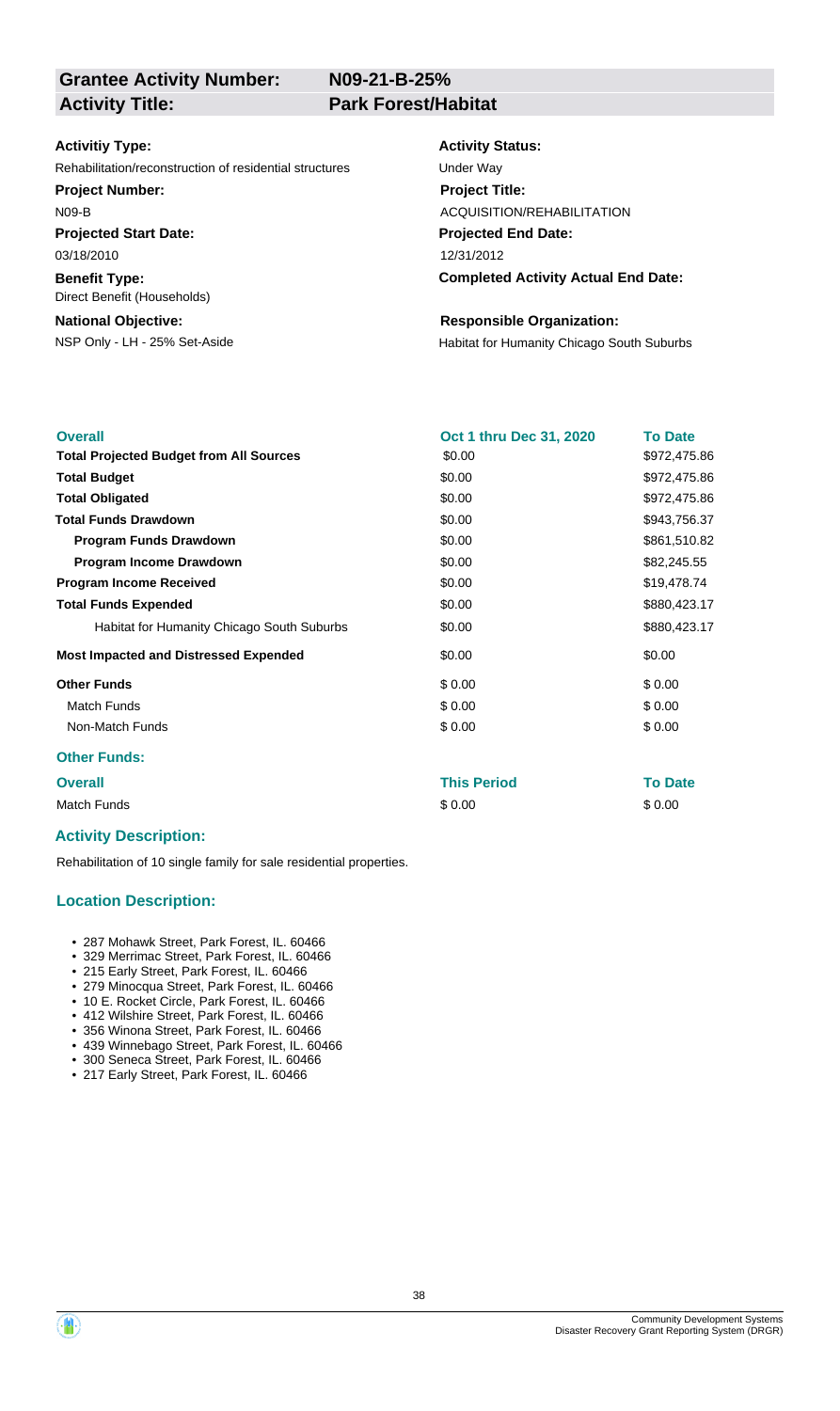# **Activity Progress Narrative:**

10 single family homes have been rehabbed and sold.

# **Accomplishments Performance Measures**

|                    | <b>This Report Period</b> | <b>Cumulative Actual Total / Expected</b> |
|--------------------|---------------------------|-------------------------------------------|
|                    | <b>Total</b>              | <b>Total</b>                              |
| # of Properties    | 0                         | 10/10                                     |
|                    |                           |                                           |
|                    | <b>This Report Period</b> | <b>Cumulative Actual Total / Expected</b> |
|                    | <b>Total</b>              | <b>Total</b>                              |
| # of Housing Units | 0                         | 10/10                                     |
|                    |                           |                                           |

### **Beneficiaries Performance Measures**

|                    |     | <b>This Report Period</b> |       |      | <b>Cumulative Actual Total / Expected</b> |       |                |  |
|--------------------|-----|---------------------------|-------|------|-------------------------------------------|-------|----------------|--|
|                    | Low | <b>Mod</b>                | Total | Low  | Mod                                       | Total | <b>Low/Mod</b> |  |
| # of Households    |     |                           |       | 9/10 | 0/0                                       | 9/10  | 100.00         |  |
| # Owner Households |     |                           |       | 9/10 | 0/0                                       | 9/10  | 100.00         |  |

# **Activity Locations**

**No Activity Locations found.**

# **Other Funding Sources Budgeted - Detail**

# **No Other Match Funding Sources Found**

No Other Funding Sources Found **Other Funding Sources Amount Amount Amount Amount Amount Amount Amount** Total Other Funding Sources

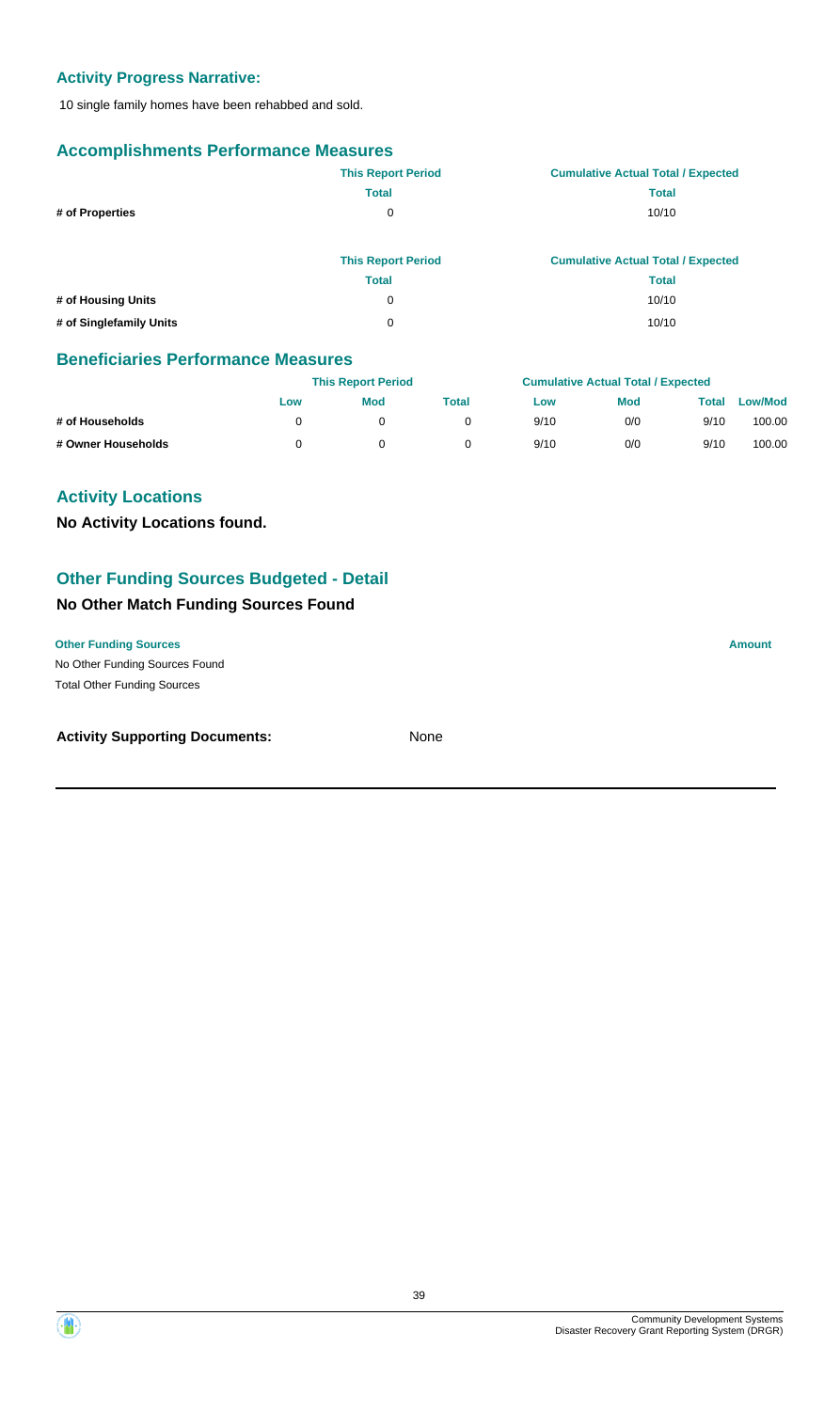**N09-23-B-25%**

#### **Activitiy Type:**

Rehabilitation/reconstruction of residential structures Completed

#### **Project Number:**

N09-B

**Projected Start Date:** 08/01/2009

**Benefit Type:**

Direct Benefit (Households)

# **National Objective:**

**Activity Status: Projected End Date: Completed Activity Actual End Date:** 12/31/2012 **Project Title:** ACQUISITION/REHABILITATION

#### **Responsible Organization:**

NSP Only - LH - 25% Set-Aside **Proviso Leyden Council for Community Action Inc.** 

| <b>Overall</b>                                   | Oct 1 thru Dec 31, 2020 | <b>To Date</b> |
|--------------------------------------------------|-------------------------|----------------|
| <b>Total Projected Budget from All Sources</b>   | \$0.00                  | \$987,233.16   |
| <b>Total Budget</b>                              | \$0.00                  | \$987,233.16   |
| <b>Total Obligated</b>                           | \$0.00                  | \$987,233.16   |
| <b>Total Funds Drawdown</b>                      | \$0.00                  | \$987,233.16   |
| <b>Program Funds Drawdown</b>                    | \$0.00                  | \$987,233.16   |
| Program Income Drawdown                          | \$0.00                  | \$0.00         |
| <b>Program Income Received</b>                   | \$0.00                  | \$0.00         |
| <b>Total Funds Expended</b>                      | \$0.00                  | \$982,751.35   |
| Proviso Leyden Council for Community Action Inc. | \$0.00                  | \$982,751.35   |
| <b>Most Impacted and Distressed Expended</b>     | \$0.00                  | \$0.00         |
| <b>Other Funds</b>                               | \$0.00                  | \$0.00         |
| <b>Match Funds</b>                               | \$0.00                  | \$0.00         |
| Non-Match Funds                                  | \$0.00                  | \$0.00         |
| <b>Other Funds:</b>                              |                         |                |
| <b>Overall</b>                                   | <b>This Period</b>      | <b>To Date</b> |
| <b>Match Funds</b>                               | \$0.00                  | \$0.00         |
|                                                  |                         |                |

# **Activity Description:**

Acquisition and rehabilitation of two existing multifamily buildings that are designated as 25% set aside units.

# **Location Description:**

• 2491 E Terrace Avenue Lynwood, IL. 60411

• 2127 S 9th Avenue Maywood, IL. 60153

#### **Activity Progress Narrative:**

Rehabilitation is complete and units have been leased.

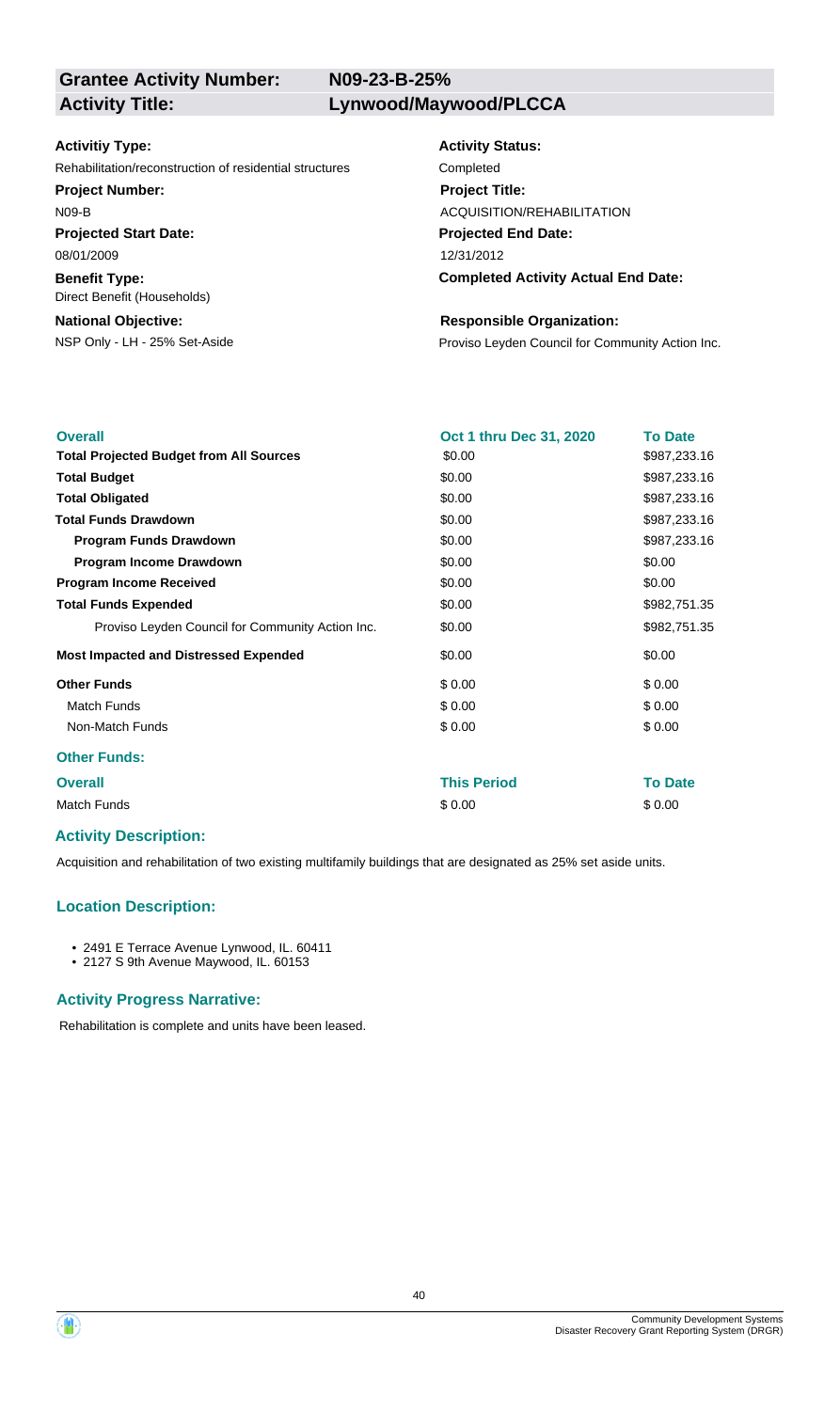| <b>Accomplishments Performance Measures</b> |                           |                                           |  |  |
|---------------------------------------------|---------------------------|-------------------------------------------|--|--|
|                                             | <b>This Report Period</b> | <b>Cumulative Actual Total / Expected</b> |  |  |
|                                             | Total                     | <b>Total</b>                              |  |  |
| # of Properties                             |                           | 2/2                                       |  |  |

# **Beneficiaries Performance Measures**

|                     | <b>This Report Period</b> |            | <b>Cumulative Actual Total / Expected</b> |     |            |       |         |
|---------------------|---------------------------|------------|-------------------------------------------|-----|------------|-------|---------|
|                     | Low                       | <b>Mod</b> | Total                                     | Low | <b>Mod</b> | Total | Low/Mod |
| # of Households     |                           |            |                                           | 4/6 | 2/0        | 6/6   | 100.00  |
| # Renter Households |                           |            |                                           | 4/6 | 2/0        | 6/6   | 100.00  |

# **Activity Locations**

# **No Activity Locations found.**

# **Other Funding Sources Budgeted - Detail**

# **No Other Match Funding Sources Found**

#### **Other Funding Sources Amount**

No Other Funding Sources Found Total Other Funding Sources

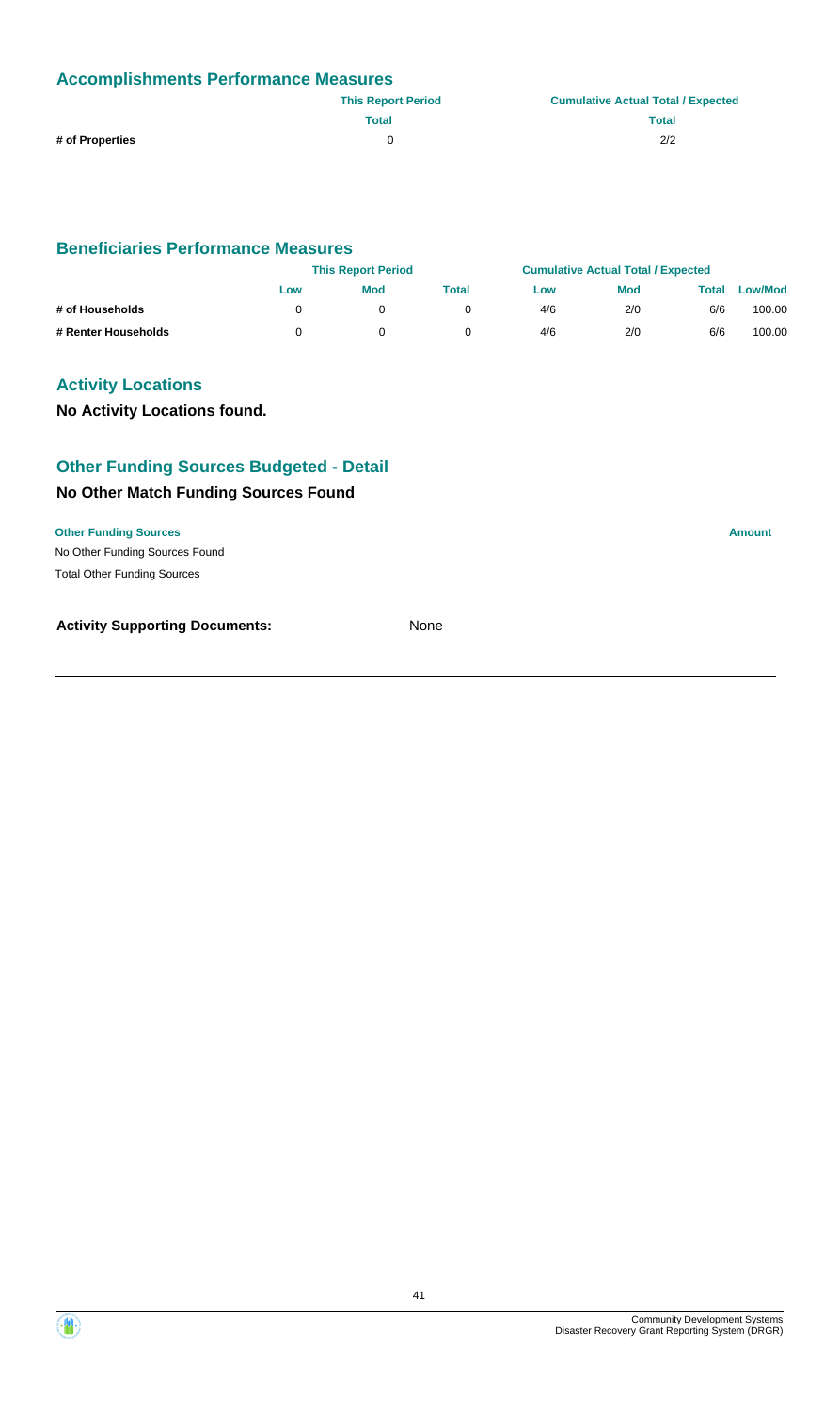**Grantee Activity Number:**

**N09-24-B**

### **Activity Title: Richton Park/Mecca**

#### **Activitiy Type:**

Rehabilitation/reconstruction of residential structures Under Way

**Project Number:**

N09-B

**Projected Start Date:** 03/18/2010

**Benefit Type:** Direct Benefit (Households)

**National Objective:**

#### **Activity Status:**

**Projected End Date: Completed Activity Actual End Date:** 12/31/2012 **Project Title:** ACQUISITION/REHABILITATION

#### **Responsible Organization:**

NSP Only - LMMI MECA Companies Inc.

| <b>Overall</b>                                 | <b>Oct 1 thru Dec 31, 2020</b> | <b>To Date</b> |
|------------------------------------------------|--------------------------------|----------------|
|                                                |                                |                |
| <b>Total Projected Budget from All Sources</b> | \$0.00                         | \$871,412.22   |
| <b>Total Budget</b>                            | \$0.00                         | \$871,412.22   |
| <b>Total Obligated</b>                         | \$0.00                         | \$871,412.22   |
| <b>Total Funds Drawdown</b>                    | \$0.00                         | \$871,412.22   |
| <b>Program Funds Drawdown</b>                  | \$0.00                         | \$856,865.25   |
| <b>Program Income Drawdown</b>                 | \$0.00                         | \$14,546.97    |
| <b>Program Income Received</b>                 | \$0.00                         | \$94,728.00    |
| <b>Total Funds Expended</b>                    | \$0.00                         | \$865,884.15   |
| Mecca Companies Inc.                           | \$0.00                         | \$865,884.15   |
| <b>Most Impacted and Distressed Expended</b>   | \$0.00                         | \$0.00         |
| <b>Other Funds</b>                             | \$0.00                         | \$0.00         |
| <b>Match Funds</b>                             | \$0.00                         | \$0.00         |
| Non-Match Funds                                | \$0.00                         | \$0.00         |
| <b>Other Funds:</b>                            |                                |                |
| <b>Overall</b>                                 | This Period                    | <b>To Date</b> |

Match Funds \$ 0.00 \$ 0.00

#### **Activity Description:**

Acquisition and rehabilitation of 6 for sale residential properties.

#### **Location Description:**

- 3084 St Ives Court, Richton Park, IL. 60471
- 22121 Belmont Road, Richton Park, IL. 60471
- 22202 Rockinham Road, Richton Park, IL. 60471
- 4325 Greenbrier Lane, Richton Park, IL. 60471 • 4236 Andover Drive, Richton Park, IL. 60471
- 5309 Arquilla Drive, Richton Park, IL. 60471

#### **Activity Progress Narrative:**

6 single family homes have been rehabbed and sold.

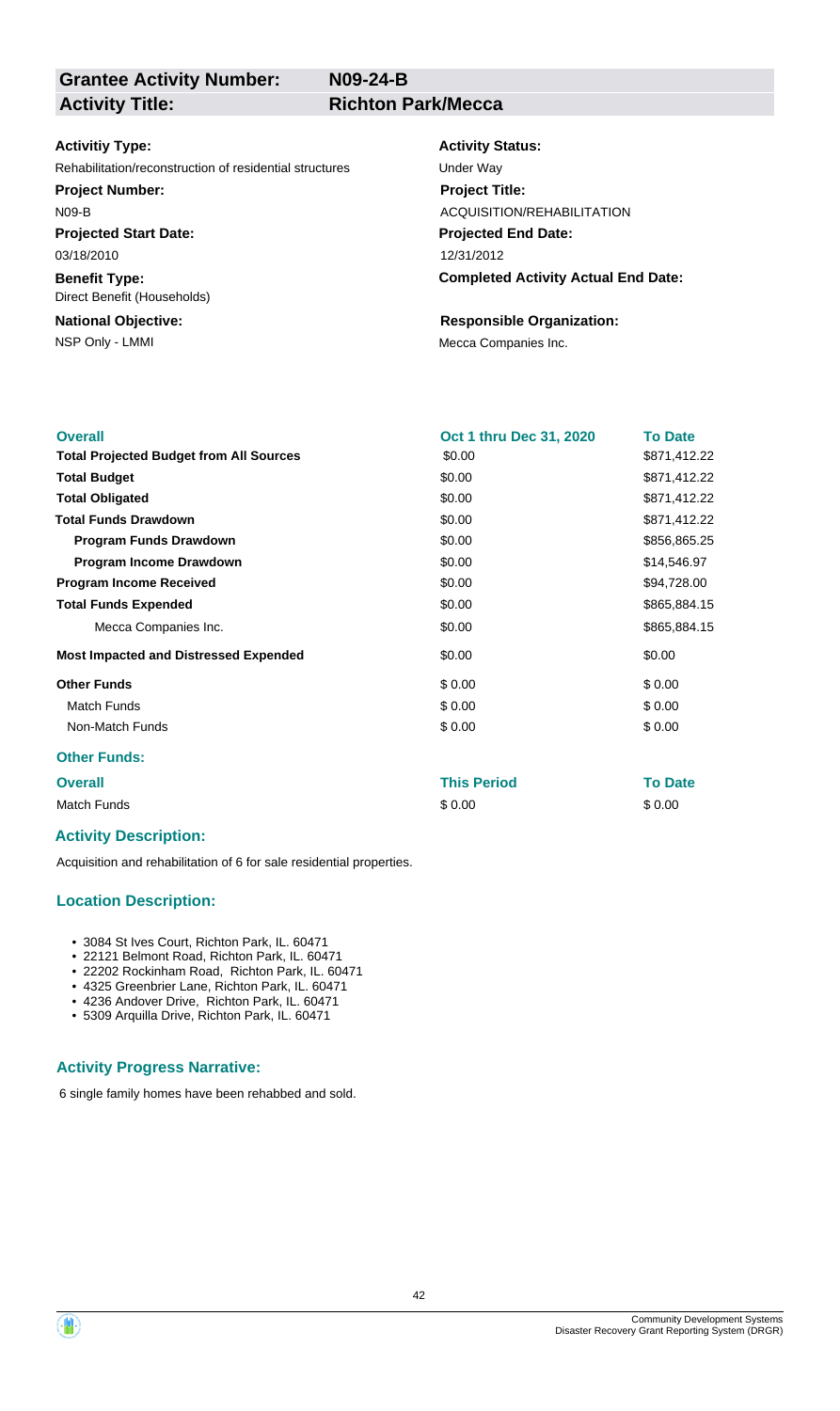|                    | <b>This Report Period</b> | <b>Cumulative Actual Total / Expected</b> |
|--------------------|---------------------------|-------------------------------------------|
|                    | <b>Total</b>              | <b>Total</b>                              |
| # of Properties    | 0                         | 6/6                                       |
|                    | <b>This Report Period</b> | <b>Cumulative Actual Total / Expected</b> |
|                    | <b>Total</b>              | <b>Total</b>                              |
| # of Housing Units | 0                         | 6/6                                       |

**# of Singlefamily Units** 0 6/6

#### **Beneficiaries Performance Measures**

|                    |     | <b>This Report Period</b> |       |     | <b>Cumulative Actual Total / Expected</b> |       |                |  |
|--------------------|-----|---------------------------|-------|-----|-------------------------------------------|-------|----------------|--|
|                    | Low | <b>Mod</b>                | Total | Low | <b>Mod</b>                                | Total | <b>Low/Mod</b> |  |
| # of Households    |     |                           |       | 4/4 | 2/2                                       | 6/6   | 100.00         |  |
| # Owner Households |     |                           |       | 4/4 | 2/2                                       | 6/6   | 100.00         |  |

# **Activity Locations**

**No Activity Locations found.**

# **Other Funding Sources Budgeted - Detail**

# **No Other Match Funding Sources Found**

#### **Other Funding Sources Amount**

No Other Funding Sources Found Total Other Funding Sources

| <b>Activity Supporting Documents:</b> | None |
|---------------------------------------|------|
|                                       |      |

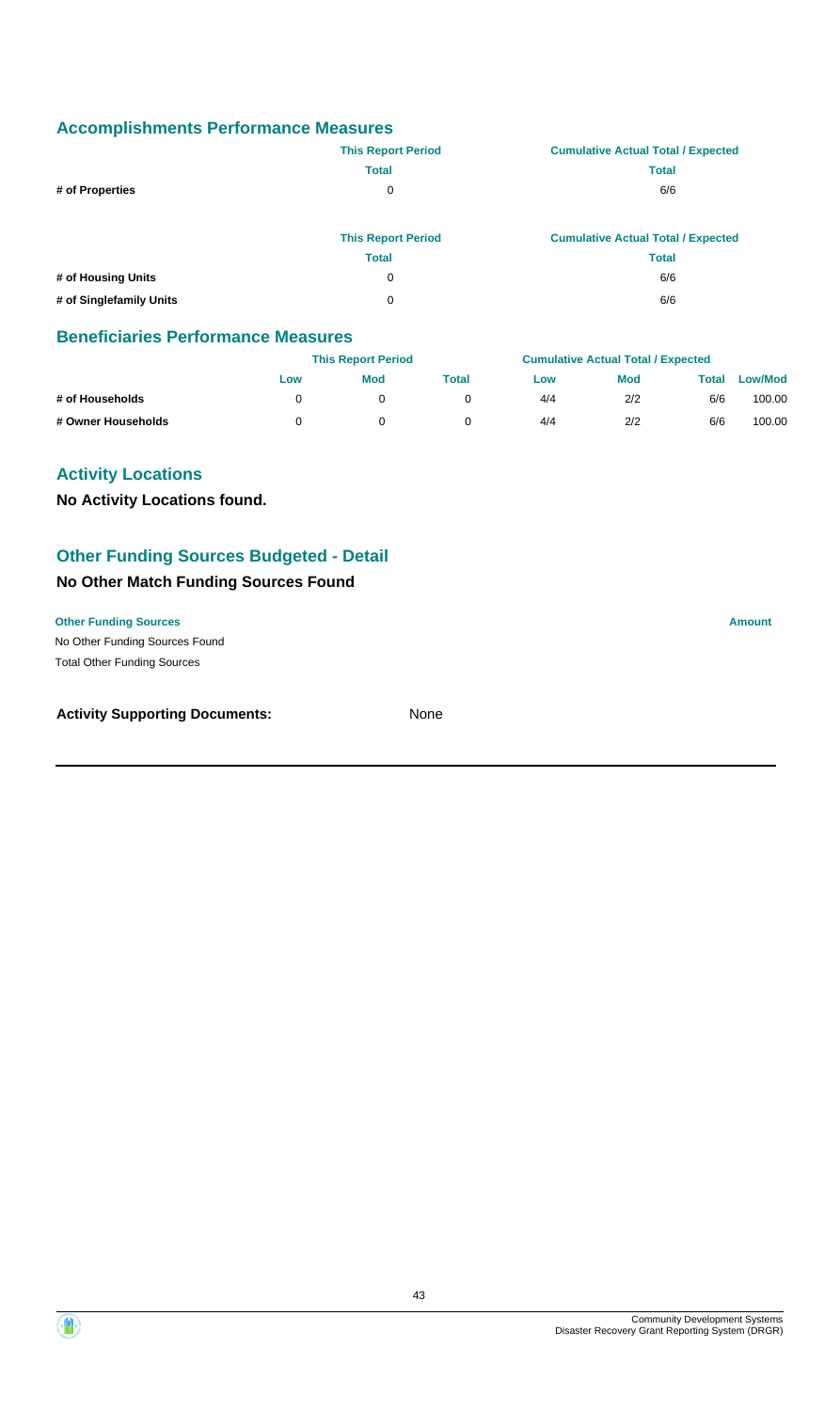**N09-25-B-25%**

#### **Activitiy Type:**

Rehabilitation/reconstruction of residential structures Completed

**Project Number:**

N09-B

**Projected Start Date:** 06/18/2010

**Benefit Type:** Direct Benefit (Households)

### **National Objective:**

NSP Only - LH - 25% Set-Aside Rimland Services NFP

# **Activity Status:**

**Projected End Date: Completed Activity Actual End Date:** 12/31/2012 **Project Title:** ACQUISITION/REHABILITATION

# **Responsible Organization:**

| <b>Overall</b>                                 | Oct 1 thru Dec 31, 2020 | <b>To Date</b> |
|------------------------------------------------|-------------------------|----------------|
| <b>Total Projected Budget from All Sources</b> | \$0.00                  | \$950,618.79   |
| <b>Total Budget</b>                            | \$0.00                  | \$950,618.79   |
| <b>Total Obligated</b>                         | \$0.00                  | \$950,618.79   |
| <b>Total Funds Drawdown</b>                    | \$0.00                  | \$899,148.05   |
| <b>Program Funds Drawdown</b>                  | \$0.00                  | \$809,674.17   |
| Program Income Drawdown                        | \$0.00                  | \$89,473.88    |
| <b>Program Income Received</b>                 | \$0.00                  | \$89,473.88    |
| <b>Total Funds Expended</b>                    | \$0.00                  | \$809,674.17   |
| <b>Rimland Services NFP</b>                    | \$0.00                  | \$809,674.17   |
| <b>Most Impacted and Distressed Expended</b>   | \$0.00                  | \$0.00         |
| <b>Other Funds</b>                             | \$0.00                  | \$0.00         |
| <b>Match Funds</b>                             | \$0.00                  | \$0.00         |
| Non-Match Funds                                | \$0.00                  | \$0.00         |
| <b>Other Funds:</b>                            |                         |                |
| <b>Overall</b>                                 | <b>This Period</b>      | <b>To Date</b> |
| <b>Match Funds</b>                             | \$0.00                  | \$0.00         |

# **Activity Description:**

Acquisition and rehabilitation 4 homes to be used as rental housing for disabled adults.

# **Location Description:**

- 1818 Simpson Street, Evanston, IL. 60201
- 1934 Brown Avenue, Evanston, IL. 60201
- 1826 Foster Street, Evanston, IL. 60201
- 2124 Dewey Avenue, Evanston, IL. 60201

#### **Activity Progress Narrative:**

Project is complete and fully leased.

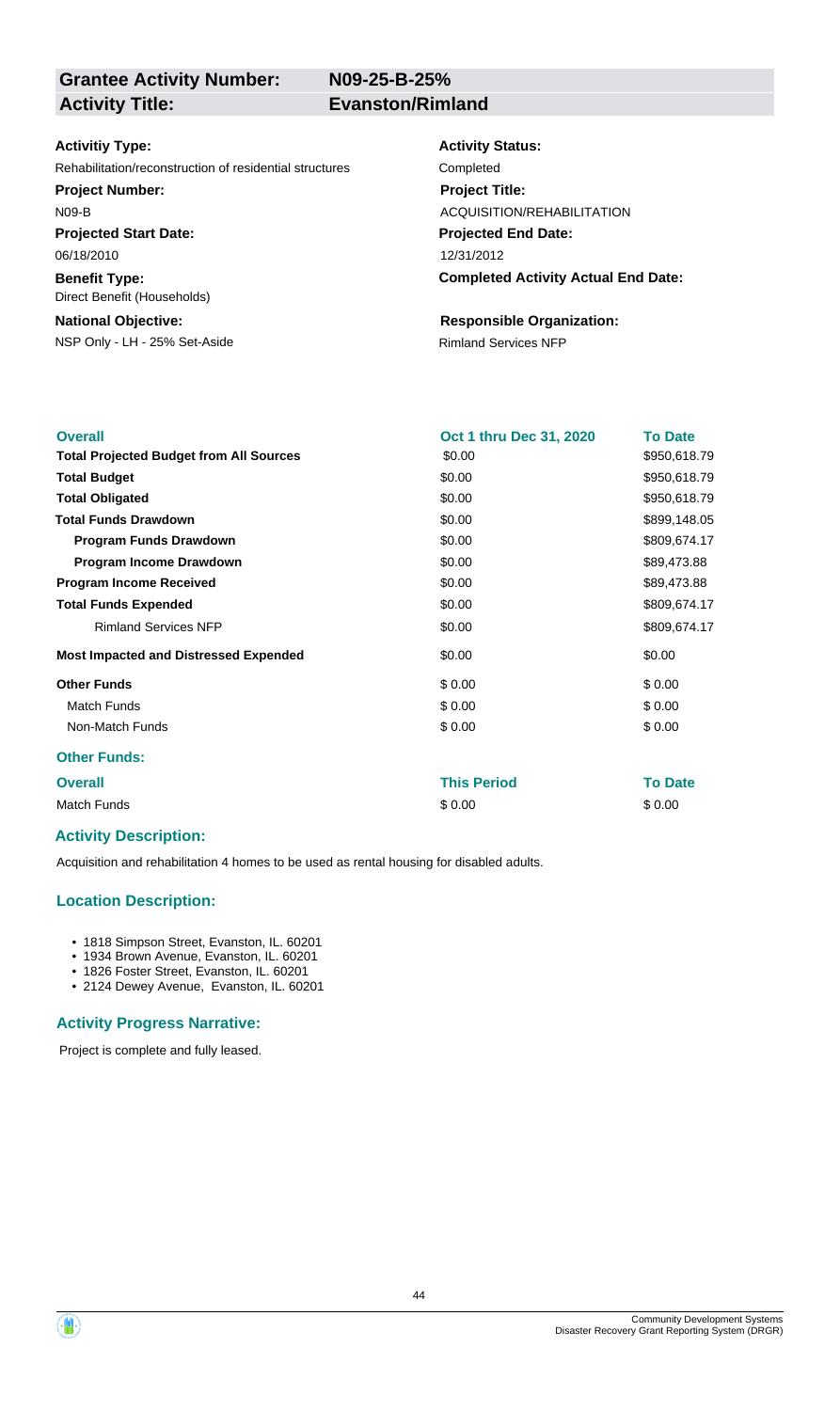|                    | <b>This Report Period</b> | <b>Cumulative Actual Total / Expected</b> |
|--------------------|---------------------------|-------------------------------------------|
|                    | <b>Total</b>              | <b>Total</b>                              |
| # of Properties    | 0                         | 4/4                                       |
|                    | <b>This Report Period</b> | <b>Cumulative Actual Total / Expected</b> |
|                    | <b>Total</b>              | <b>Total</b>                              |
| # of Housing Units | 0                         | 18/18                                     |

#### **Beneficiaries Performance Measures**

|                     | <b>This Report Period</b> |            |       | <b>Cumulative Actual Total / Expected</b> |            |       |                |
|---------------------|---------------------------|------------|-------|-------------------------------------------|------------|-------|----------------|
|                     | Low                       | <b>Mod</b> | Total | Low                                       | <b>Mod</b> | Total | <b>Low/Mod</b> |
| # of Households     |                           |            |       | 18/18                                     | 0/0        | 18/18 | 100.00         |
| # Renter Households |                           |            |       | 18/18                                     | 0/0        | 18/18 | 100.00         |

# **Activity Locations**

**No Activity Locations found.**

# **Other Funding Sources Budgeted - Detail**

# **No Other Match Funding Sources Found**

No Other Funding Sources Found **Other Funding Sources Amount Amount Amount Amount Amount Amount Amount** Total Other Funding Sources



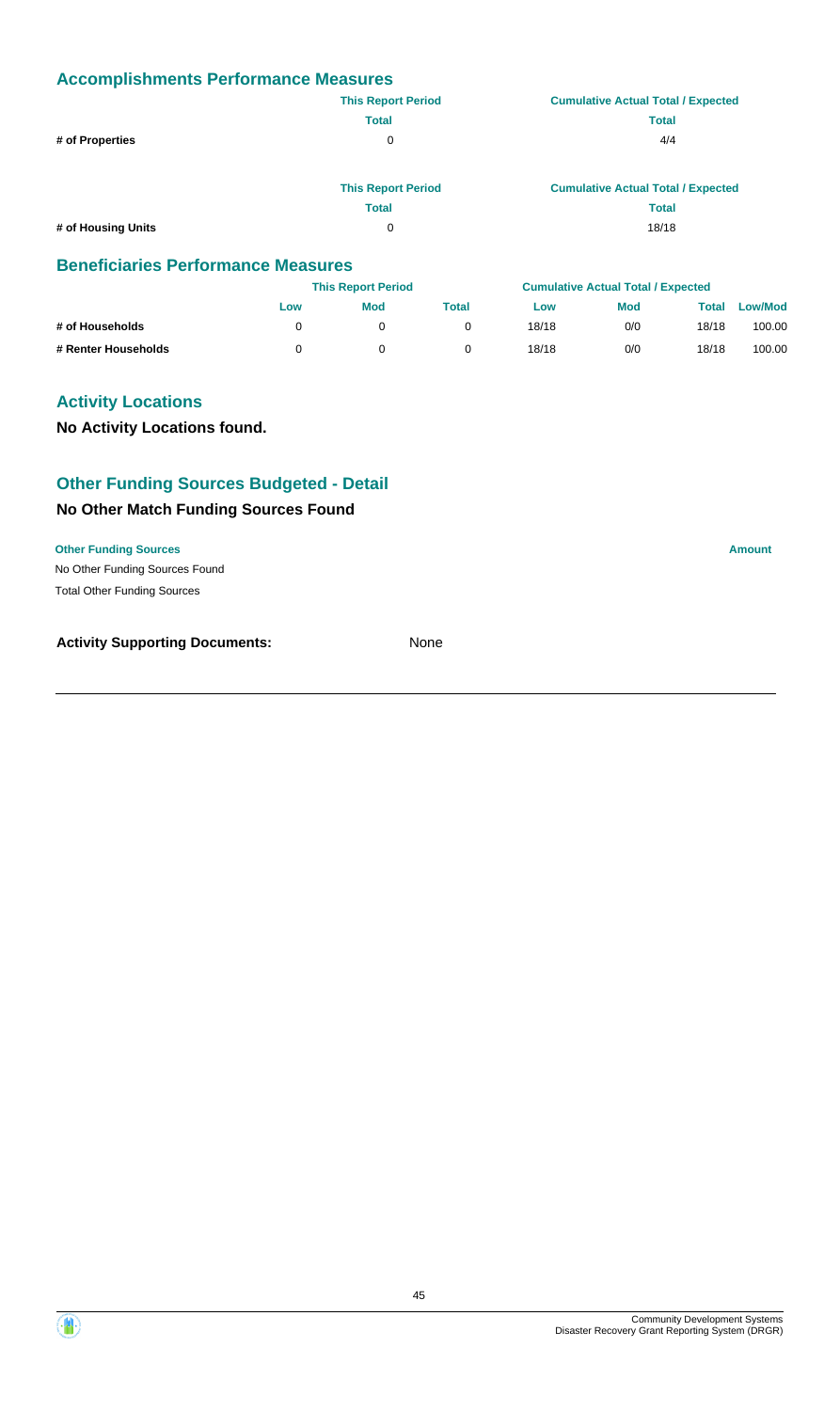**N09-27-B-M1-25%**

#### **Activitiy Type:**

Rehabilitation/reconstruction of residential structures Under Way

#### **Project Number:**

N09-B

**Projected Start Date:** 03/08/2010

**Benefit Type:** Direct Benefit (Households)

# **National Objective:**

NSP Only - LH - 25% Set-Aside A Safe Haven Foundation

#### **Activity Status:**

**Projected End Date: Completed Activity Actual End Date:** 02/28/2013 **Project Title:** ACQUISITION/REHABILITATION

#### **Responsible Organization:**

| <b>Overall</b>                                 | Oct 1 thru Dec 31, 2020 | <b>To Date</b> |
|------------------------------------------------|-------------------------|----------------|
| <b>Total Projected Budget from All Sources</b> | \$0.00                  | \$1,671,140.17 |
| <b>Total Budget</b>                            | \$0.00                  | \$1,671,140.17 |
| <b>Total Obligated</b>                         | \$0.00                  | \$1,671,140.17 |
| <b>Total Funds Drawdown</b>                    | \$0.00                  | \$1,677,031.89 |
| <b>Program Funds Drawdown</b>                  | \$0.00                  | \$1,677,031.89 |
| Program Income Drawdown                        | \$0.00                  | \$0.00         |
| <b>Program Income Received</b>                 | \$0.00                  | \$0.00         |
| <b>Total Funds Expended</b>                    | \$0.00                  | \$1,671,140.17 |
| A Safe Haven Foundation                        | \$0.00                  | \$1,671,140.17 |
| <b>Most Impacted and Distressed Expended</b>   | \$0.00                  | \$0.00         |
| <b>Other Funds</b>                             | \$0.00                  | \$0.00         |
| <b>Match Funds</b>                             | \$0.00                  | \$0.00         |
| Non-Match Funds                                | \$0.00                  | \$0.00         |
| <b>Other Funds:</b>                            |                         |                |
| <b>Overall</b>                                 | <b>This Period</b>      | <b>To Date</b> |
| <b>Match Funds</b>                             | \$0.00                  | \$0.00         |

# **Activity Description:**

Acquisition and rehabilitation of an existing development. All 12 untis designated as 25% set aside.

#### **Location Description:**

14036 S Tracey Ave. Riverdale, IL. 60827

#### **Activity Progress Narrative:**

Refer to N09-28-B for progress narrative.



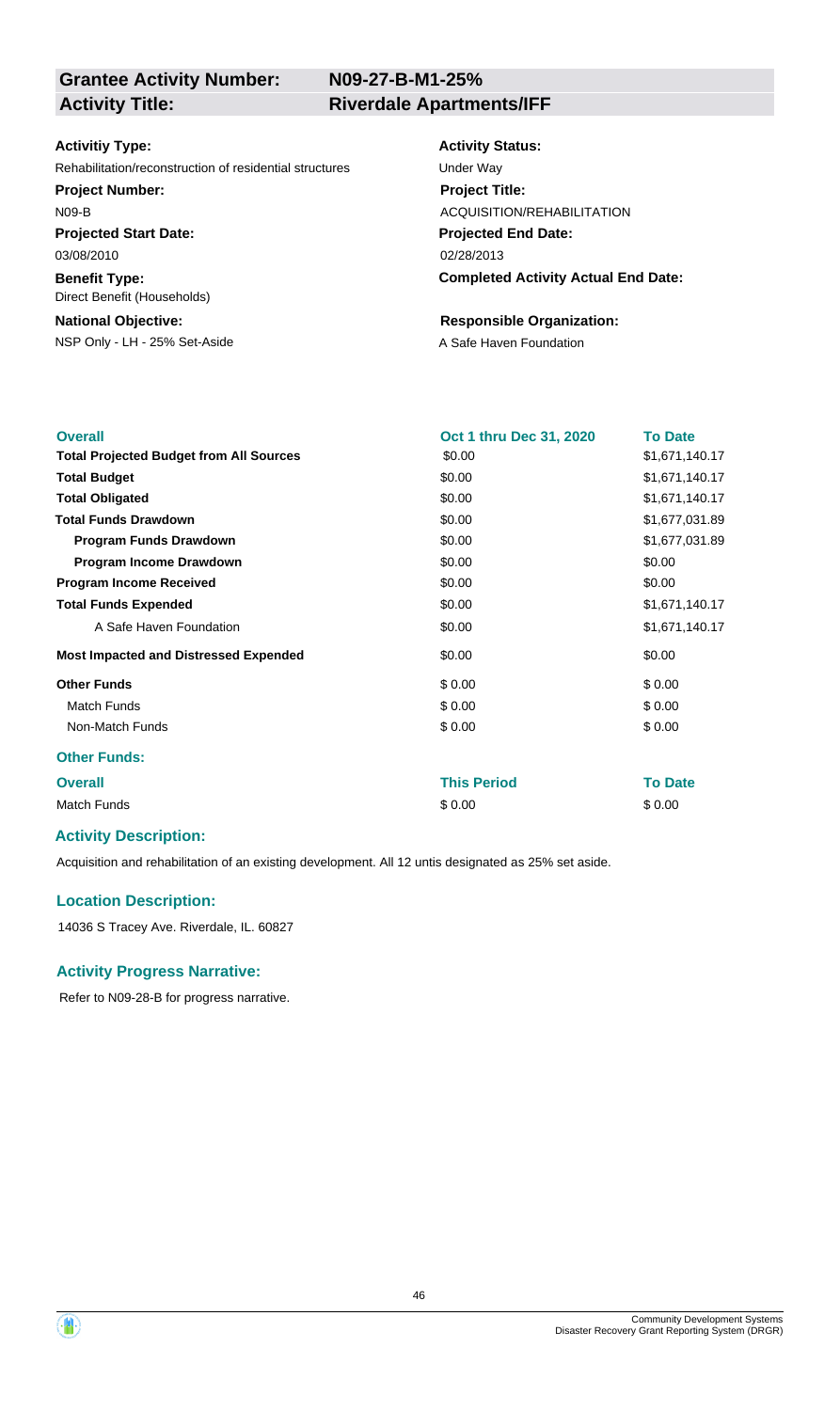|                        | <b>This Report Period</b> | <b>Cumulative Actual Total / Expected</b> |
|------------------------|---------------------------|-------------------------------------------|
|                        | <b>Total</b>              | <b>Total</b>                              |
| # of Properties        | 0                         | 1/1                                       |
|                        |                           |                                           |
|                        | <b>This Report Period</b> | <b>Cumulative Actual Total / Expected</b> |
|                        | <b>Total</b>              | <b>Total</b>                              |
| # of Housing Units     | 0                         | 12/12                                     |
| # of Multifamily Units | 0                         | 12/12                                     |

#### **Beneficiaries Performance Measures**

|                     |     | <b>This Report Period</b> |       |       | <b>Cumulative Actual Total / Expected</b> |       |                |
|---------------------|-----|---------------------------|-------|-------|-------------------------------------------|-------|----------------|
|                     | Low | <b>Mod</b>                | Total | Low   | <b>Mod</b>                                | Total | <b>Low/Mod</b> |
| # of Households     |     |                           |       | 12/12 | 0/0                                       | 12/12 | 100.00         |
| # Renter Households |     |                           |       | 12/12 | 0/0                                       | 12/12 | 100.00         |

# **Activity Locations**

**No Activity Locations found.**

# **Other Funding Sources Budgeted - Detail**

### **No Other Match Funding Sources Found**

**Other Funding Sources Amount** 

No Other Funding Sources Found Total Other Funding Sources

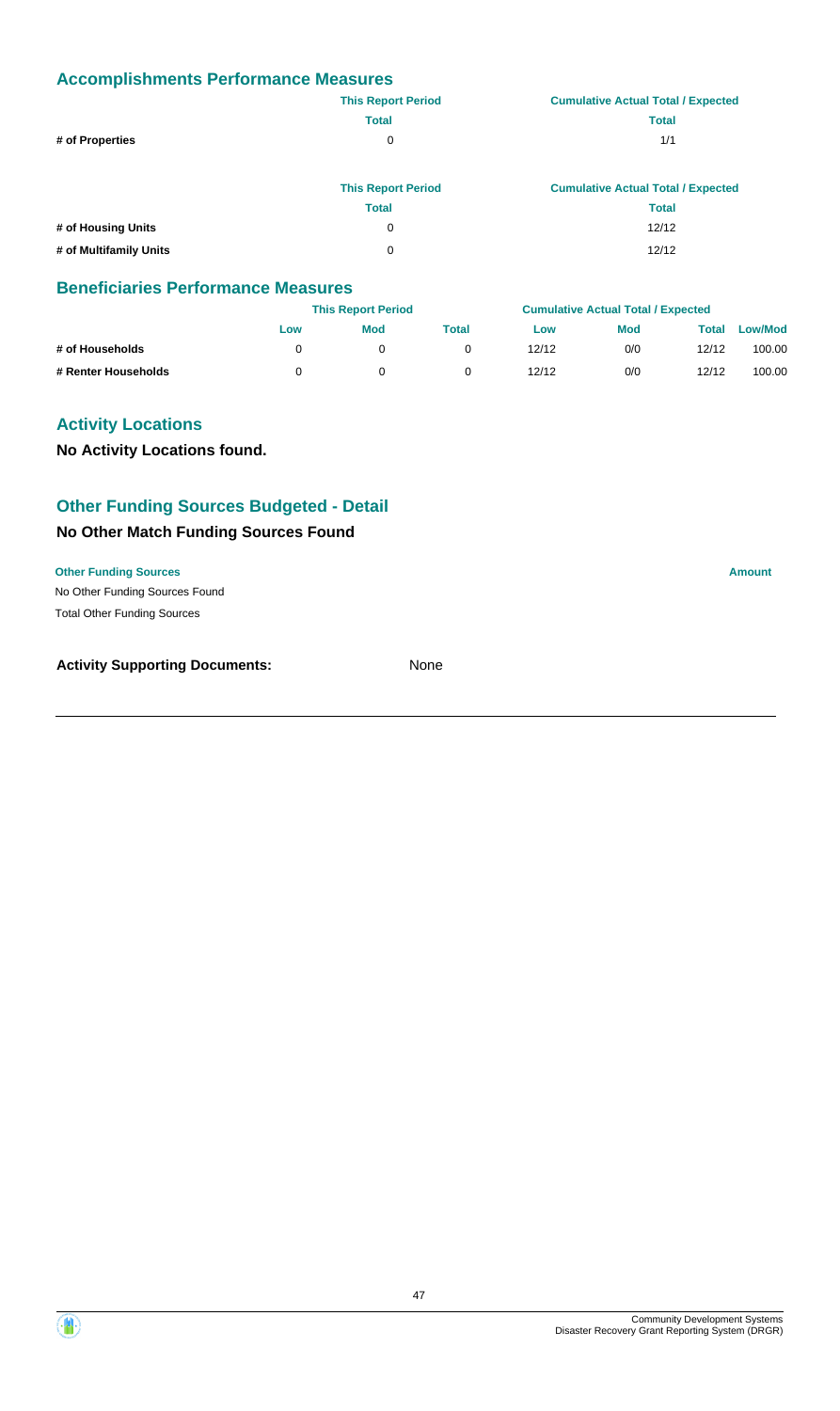**N09-28-B**

# **Grantee Activity Number:**

**Activity Title: Riverdale Apartments/IFF**

#### **Activitiy Type:**

Rehabilitation/reconstruction of residential structures Completed

#### **Project Number:**

N09-B

**Projected Start Date:** 03/18/2010

**Benefit Type:** Direct Benefit (Households)

# **National Objective:**

# **Activity Status:**

**Projected End Date: Completed Activity Actual End Date:** 08/28/2013 **Project Title:** ACQUISITION/REHABILITATION

#### **Responsible Organization:**

NSP Only - LMMI **A** Safe Haven Foundation

| <b>Overall</b>                                 | Oct 1 thru Dec 31, 2020 | <b>To Date</b> |
|------------------------------------------------|-------------------------|----------------|
| <b>Total Projected Budget from All Sources</b> | \$0.00                  | \$1,671,140.17 |
| <b>Total Budget</b>                            | \$0.00                  | \$1,671,140.17 |
| <b>Total Obligated</b>                         | \$0.00                  | \$1,671,140.17 |
| <b>Total Funds Drawdown</b>                    | \$0.00                  | \$1,665,248.44 |
| <b>Program Funds Drawdown</b>                  | \$0.00                  | \$1,637,848.13 |
| Program Income Drawdown                        | \$0.00                  | \$27,400.31    |
| <b>Program Income Received</b>                 | \$0.00                  | \$0.00         |
| <b>Total Funds Expended</b>                    | \$0.00                  | \$1,671,140.17 |
| A Safe Haven Foundation                        | \$0.00                  | \$1,671,140.17 |
| <b>Most Impacted and Distressed Expended</b>   | \$0.00                  | \$0.00         |
| <b>Other Funds</b>                             | \$0.00                  | \$0.00         |
| <b>Match Funds</b>                             | \$0.00                  | \$0.00         |
| Non-Match Funds                                | \$0.00                  | \$0.00         |
| <b>Other Funds:</b>                            |                         |                |
| <b>Overall</b>                                 | <b>This Period</b>      | <b>To Date</b> |
| <b>Match Funds</b>                             | \$0.00                  | \$0.00         |

# **Activity Description:**

Acquisition and rehabilitation of an existing development. All 12 units designated for rental housing.

# **Location Description:**

• 14036 S. Tracey Ave., Riverdale, IL. 60827

#### **Activity Progress Narrative:**

Rehabilitation is complete and units have been leased.



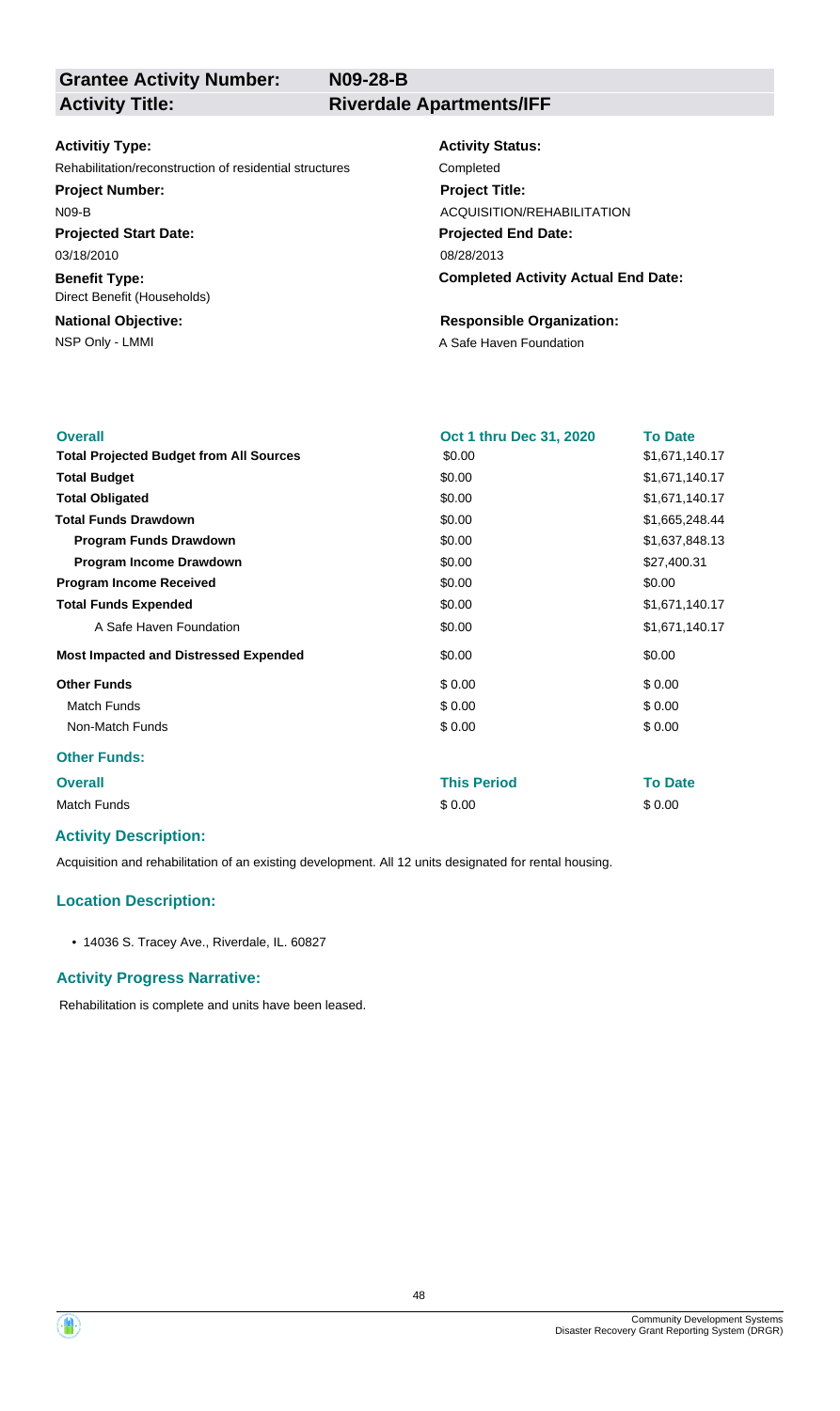|                         | <b>This Report Period</b> | <b>Cumulative Actual Total / Expected</b> |
|-------------------------|---------------------------|-------------------------------------------|
|                         | <b>Total</b>              | <b>Total</b>                              |
| # of Properties         | 0                         | 1/1                                       |
|                         |                           |                                           |
|                         | <b>This Report Period</b> | <b>Cumulative Actual Total / Expected</b> |
|                         | <b>Total</b>              | <b>Total</b>                              |
| # of Housing Units      | 0                         | 12/12                                     |
| # of Singlefamily Units | 0                         | 12/12                                     |

#### **Beneficiaries Performance Measures**

|                     |     | <b>This Report Period</b> |       |      | <b>Cumulative Actual Total / Expected</b> |       |                |
|---------------------|-----|---------------------------|-------|------|-------------------------------------------|-------|----------------|
|                     | Low | <b>Mod</b>                | Total | Low  | Mod                                       | Total | <b>Low/Mod</b> |
| # of Households     |     |                           |       | 7/12 | 5/0                                       | 12/12 | 100.00         |
| # Renter Households |     |                           |       | 7/12 | 5/0                                       | 12/12 | 100.00         |

# **Activity Locations**

**No Activity Locations found.**

# **Other Funding Sources Budgeted - Detail**

#### **No Other Match Funding Sources Found**

**Other Funding Sources Amount** 

No Other Funding Sources Found Total Other Funding Sources

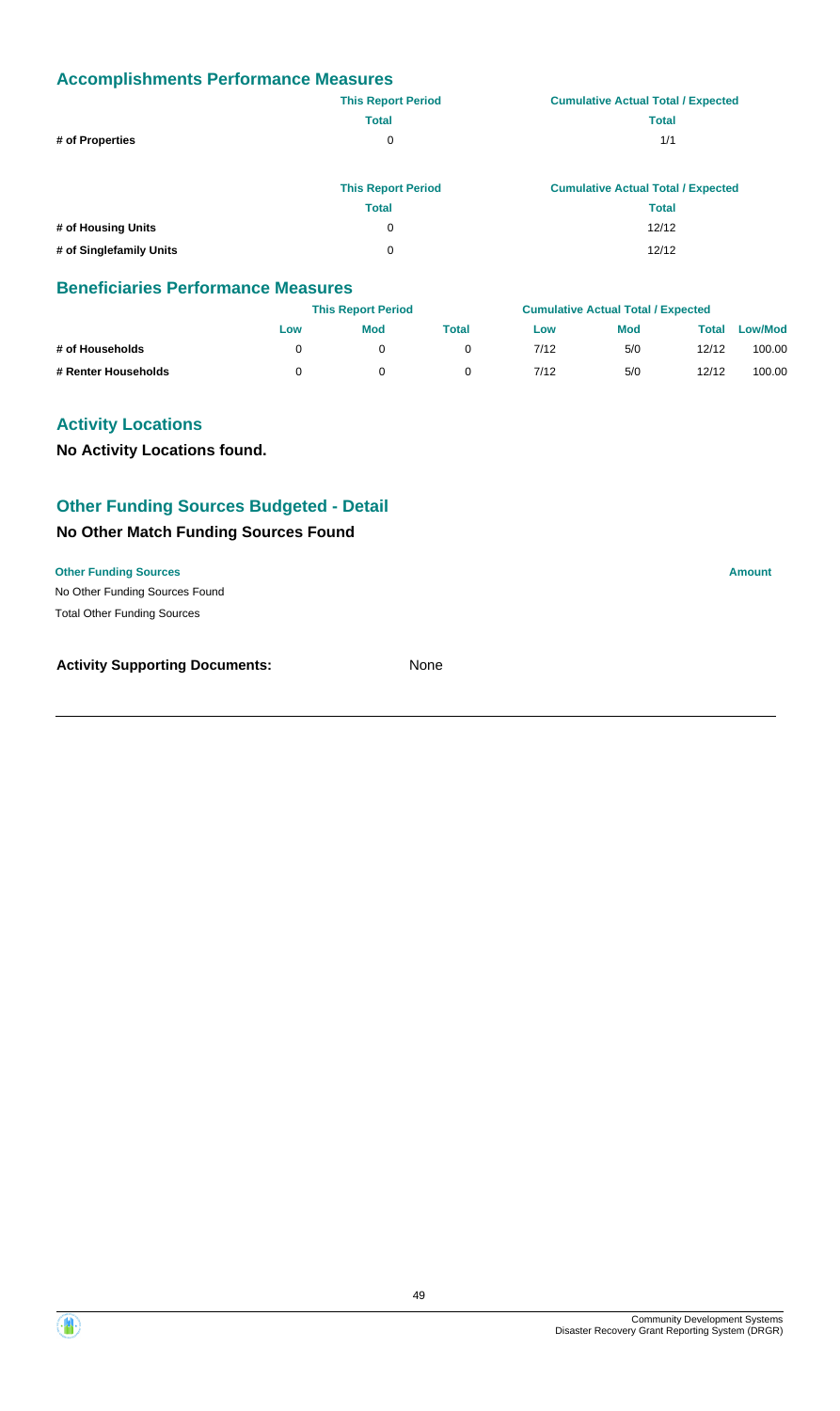| <b>Activitiy Type:</b>                                  | <b>Activity Status:</b>                    |
|---------------------------------------------------------|--------------------------------------------|
| Rehabilitation/reconstruction of residential structures | Cancelled                                  |
| <b>Project Number:</b>                                  | <b>Project Title:</b>                      |
| $N09-B$                                                 | ACQUISITION/REHABILITATION                 |
| <b>Projected Start Date:</b>                            | <b>Projected End Date:</b>                 |
| 02/01/2010                                              | 12/31/2010                                 |
| <b>Benefit Type:</b><br>Direct Benefit (Households)     | <b>Completed Activity Actual End Date:</b> |
| <b>National Objective:</b>                              | <b>Responsible Organization:</b>           |
| NSP Only - LMMI                                         | Cook County Dept. of Planning & Dev.       |

| <b>Overall</b>                                 | Oct 1 thru Dec 31, 2020 | <b>To Date</b> |
|------------------------------------------------|-------------------------|----------------|
| <b>Total Projected Budget from All Sources</b> | \$0.00                  | \$0.00         |
| <b>Total Budget</b>                            | \$0.00                  | \$0.00         |
| <b>Total Obligated</b>                         | \$0.00                  | \$0.00         |
| <b>Total Funds Drawdown</b>                    | \$0.00                  | \$0.00         |
| <b>Program Funds Drawdown</b>                  | \$0.00                  | \$0.00         |
| Program Income Drawdown                        | \$0.00                  | \$0.00         |
| <b>Program Income Received</b>                 | \$0.00                  | \$0.00         |
| <b>Total Funds Expended</b>                    | \$0.00                  | \$0.00         |
| Cook County Dept. of Planning & Dev.           | \$0.00                  | \$0.00         |
| <b>Most Impacted and Distressed Expended</b>   | \$0.00                  | \$0.00         |
| <b>Other Funds</b>                             | \$0.00                  | \$0.00         |
| <b>Match Funds</b>                             | \$0.00                  | \$0.00         |
| Non-Match Funds                                | \$0.00                  | \$0.00         |
| <b>Other Funds:</b>                            |                         |                |
| <b>Overall</b>                                 | <b>This Period</b>      | <b>To Date</b> |
| <b>Match Funds</b>                             | \$0.00                  | \$0.00         |

### **Activity Description:**

Activity reclassed as Activity E. Refer to N09-31-E

# **Location Description:**

# **Activity Progress Narrative:**

# **Accomplishments Performance Measures**

| <b>This Report Period</b> |
|---------------------------|
| <b>Total</b>              |

**Total Total**

**Cumulative Actual Total / Expected** 

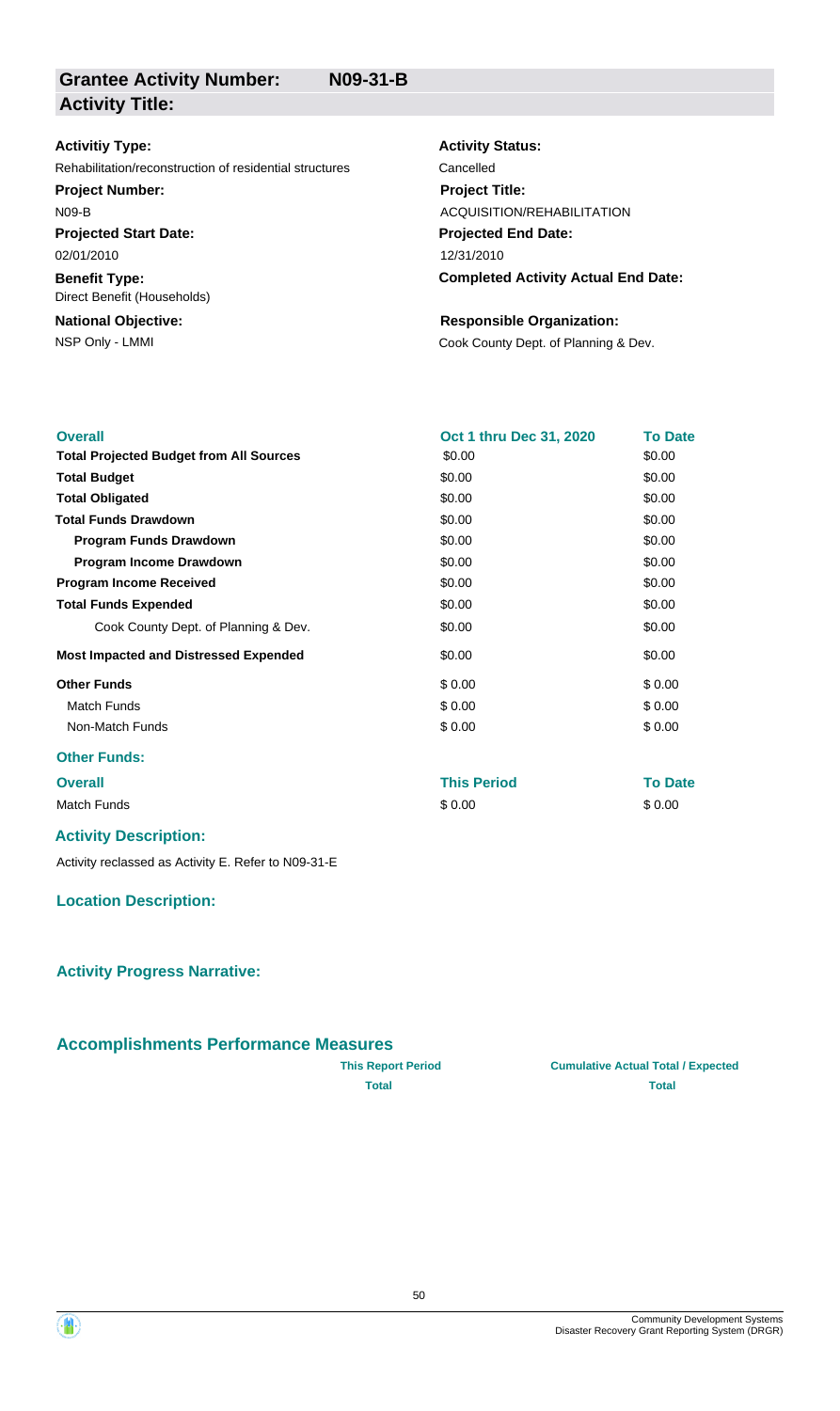#### **Beneficiaries Performance Measures**

|                 | <b>This Report Period</b> |            | <b>Cumulative Actual Total / Expected</b> |     |     |       |                |
|-----------------|---------------------------|------------|-------------------------------------------|-----|-----|-------|----------------|
|                 | Low                       | <b>Mod</b> | Total                                     | Low | Mod | Total | <b>Low/Mod</b> |
| # of Households |                           |            |                                           | 0/0 | 0/0 | 0/1   |                |

# **Activity Locations**

**No Activity Locations found.**

# **Other Funding Sources Budgeted - Detail**

# **No Other Match Funding Sources Found**

#### **Other Funding Sources Amount**

No Other Funding Sources Found Total Other Funding Sources



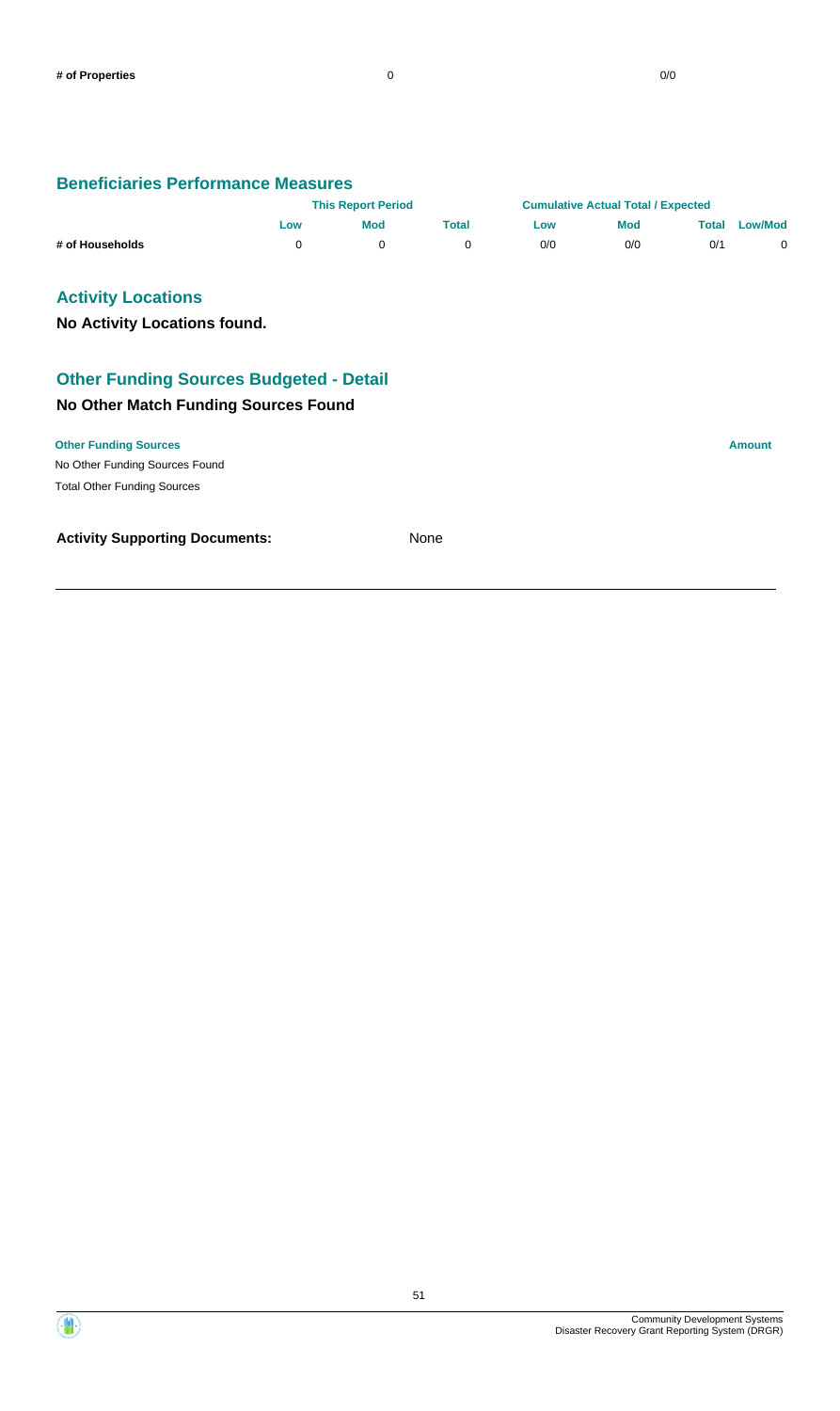| <b>Activitiy Type:</b>                                  | <b>Activity Status:</b>                    |
|---------------------------------------------------------|--------------------------------------------|
| Rehabilitation/reconstruction of residential structures | Cancelled                                  |
| <b>Project Number:</b>                                  | <b>Project Title:</b>                      |
| <b>N09-B</b>                                            | ACQUISITION/REHABILITATION                 |
| <b>Projected Start Date:</b>                            | <b>Projected End Date:</b>                 |
| 02/25/2010                                              | 06/15/2010                                 |
| <b>Benefit Type:</b><br>Direct Benefit (Households)     | <b>Completed Activity Actual End Date:</b> |
| <b>National Objective:</b>                              | <b>Responsible Organization:</b>           |
| NSP Only - LMMI                                         | Cook County Dept. of Planning & Dev.       |

| <b>Overall</b>                                 | Oct 1 thru Dec 31, 2020 | <b>To Date</b> |
|------------------------------------------------|-------------------------|----------------|
| <b>Total Projected Budget from All Sources</b> | \$0.00                  | \$0.00         |
| <b>Total Budget</b>                            | \$0.00                  | \$0.00         |
| <b>Total Obligated</b>                         | \$0.00                  | \$0.00         |
| <b>Total Funds Drawdown</b>                    | \$0.00                  | \$0.00         |
| <b>Program Funds Drawdown</b>                  | \$0.00                  | \$0.00         |
| Program Income Drawdown                        | \$0.00                  | \$0.00         |
| <b>Program Income Received</b>                 | \$0.00                  | \$0.00         |
| <b>Total Funds Expended</b>                    | \$0.00                  | \$0.00         |
| Cook County Dept. of Planning & Dev.           | \$0.00                  | \$0.00         |
| <b>Most Impacted and Distressed Expended</b>   | \$0.00                  | \$0.00         |
| <b>Other Funds</b>                             | \$0.00                  | \$0.00         |
| <b>Match Funds</b>                             | \$0.00                  | \$0.00         |
| Non-Match Funds                                | \$0.00                  | \$0.00         |
| <b>Other Funds:</b>                            |                         |                |
| <b>Overall</b>                                 | <b>This Period</b>      | <b>To Date</b> |
| <b>Match Funds</b>                             | \$0.00                  | \$0.00         |
|                                                |                         |                |

# **Activity Description:**

Activity cancelled

# **Location Description:**

**Activity Progress Narrative:**

# **Accomplishments Performance Measures**

| <b>This Report Period</b> |
|---------------------------|
| <b>Total</b>              |

**Cumulative Actual Total / Expected Total Total**



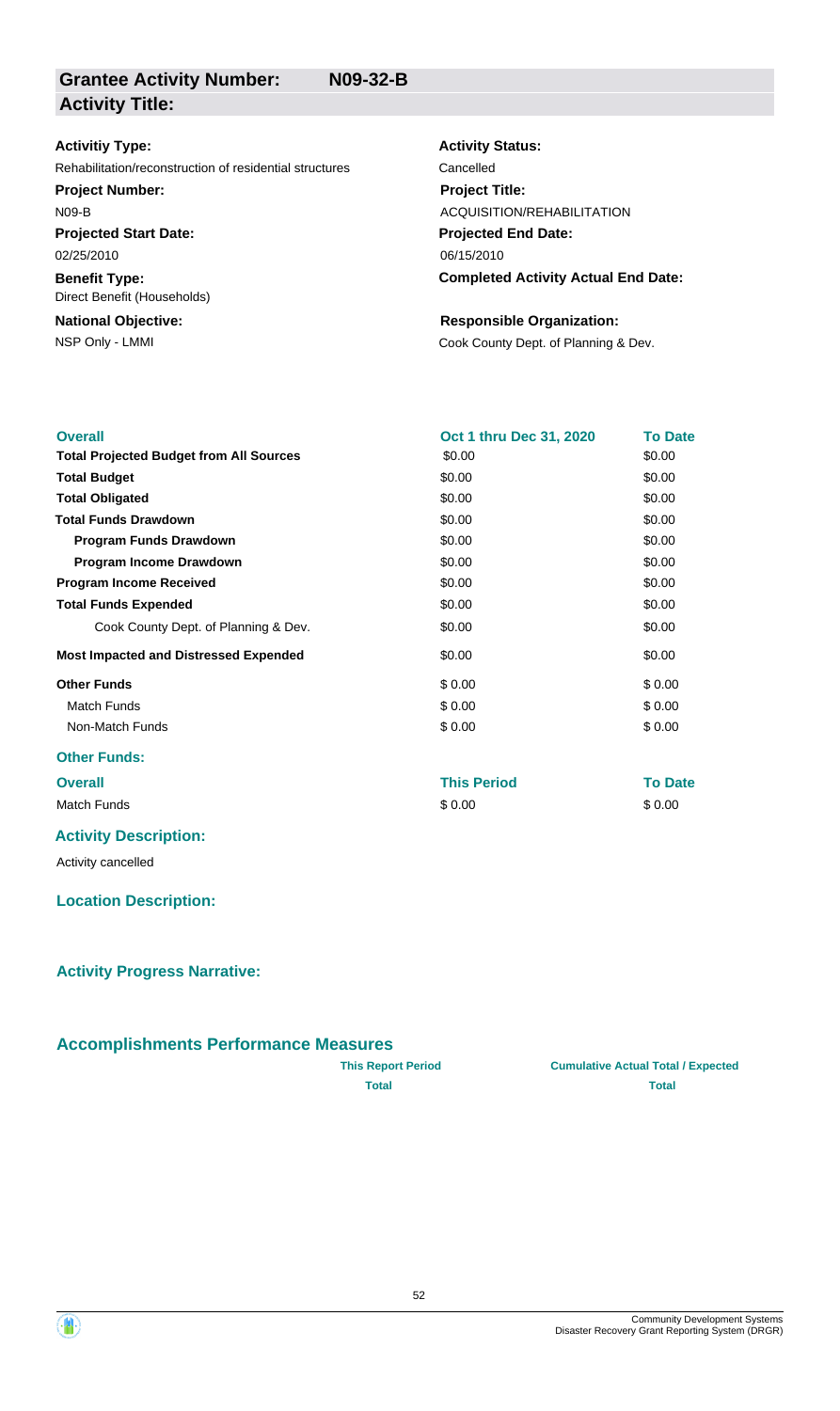|                                           | <b>This Report Period</b> | <b>Cumulative Actual Total / Expected</b> |
|-------------------------------------------|---------------------------|-------------------------------------------|
|                                           | Total                     | <b>Total</b>                              |
| # of Housing Units                        | 0                         | 0/0                                       |
| <b>Beneficiaries Performance Measures</b> |                           |                                           |

|                 | <b>This Report Period</b> |            | <b>Cumulative Actual Total / Expected</b> |     |            |       |                |
|-----------------|---------------------------|------------|-------------------------------------------|-----|------------|-------|----------------|
|                 | Low                       | <b>Mod</b> | Total                                     | Low | <b>Mod</b> | Total | <b>Low/Mod</b> |
| # of Households |                           |            |                                           | 0/0 | 0/0        | 0/0   |                |

# **Activity Locations**

**No Activity Locations found.**

# **Other Funding Sources Budgeted - Detail**

# **No Other Match Funding Sources Found**

No Other Funding Sources Found **Other Funding Sources Amount** Total Other Funding Sources **Activity Supporting Documents:** None

**Project # / N09-D / DEMOLITION**



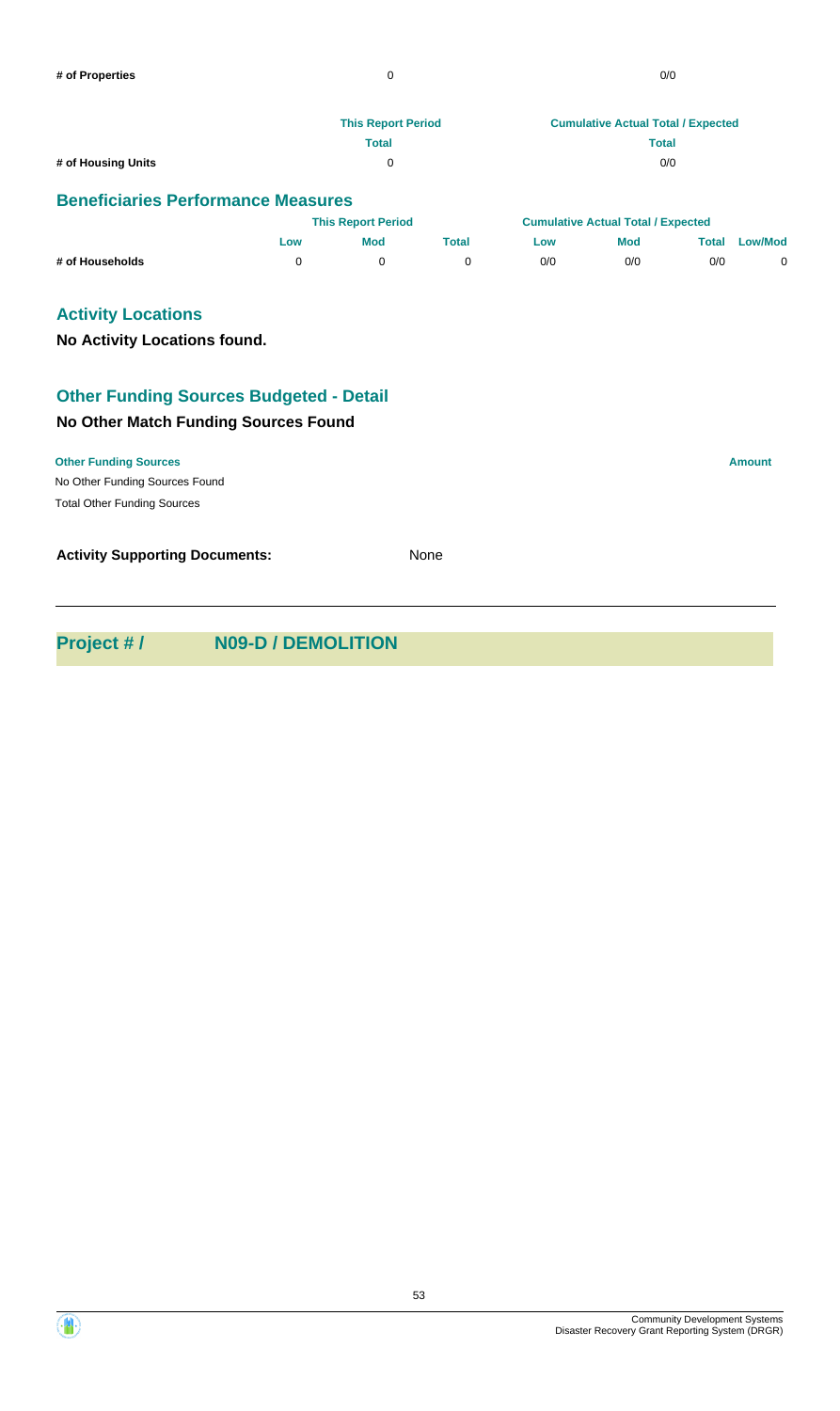**N09-10-D**

# **Grantee Activity Number: Activity Title: Riverdale Demolition**

**Activitiy Type:**

#### Clearance and Demolition Completed Completed

**Projected Start Date:** 08/11/2010 **Project Number:** N09-D

**Benefit Type:** Area Benefit (Census)

NSP Only - LMMI **NSP Only - LMMI** Village of Riverdale **National Objective:**

**Activity Status: Projected End Date: Completed Activity Actual End Date:** 12/31/2012 **Project Title:** DEMOLITION

# **Responsible Organization:**

| <b>Overall</b>                                 | Oct 1 thru Dec 31, 2020 | <b>To Date</b> |
|------------------------------------------------|-------------------------|----------------|
| <b>Total Projected Budget from All Sources</b> | \$0.00                  | \$98,800.00    |
| <b>Total Budget</b>                            | \$0.00                  | \$98,800.00    |
| <b>Total Obligated</b>                         | \$0.00                  | \$98,800.00    |
| <b>Total Funds Drawdown</b>                    | \$0.00                  | \$98,800.00    |
| <b>Program Funds Drawdown</b>                  | \$0.00                  | \$98,800.00    |
| Program Income Drawdown                        | \$0.00                  | \$0.00         |
| <b>Program Income Received</b>                 | \$0.00                  | \$0.00         |
| <b>Total Funds Expended</b>                    | \$0.00                  | \$98,800.00    |
| Village of Riverdale                           | \$0.00                  | \$98,800.00    |
| <b>Most Impacted and Distressed Expended</b>   | \$0.00                  | \$0.00         |
| <b>Other Funds</b>                             | \$0.00                  | \$0.00         |
| Match Funds                                    | \$0.00                  | \$0.00         |
| Non-Match Funds                                | \$0.00                  | \$0.00         |
| <b>Other Funds:</b>                            |                         |                |
| <b>Overall</b>                                 | <b>This Period</b>      | <b>To Date</b> |

Match Funds \$ 0.00 \$ 0.00

# **Activity Description:**

Demolition of 6 blighted commercial properties

#### **Location Description:**

- 423 W. 138th Street, Riverdale, IL. 60827
- 14514 S. Indiana Ave., Riverdale, IL. 60827
- 14234 S. Indiana Ave., Riverdale, IL. 60827
- 14228 S. Indiana Ave., Riverdale, IL. 60827 • 14230 S. Indiana Ave., Riverdale, IL. 60827
- 14004 S. Indiana Ave., Riverdale, IL. 60827

## **Activity Progress Narrative:**

Demolition of 6 blighted structures is complete. Invoices have been paid.

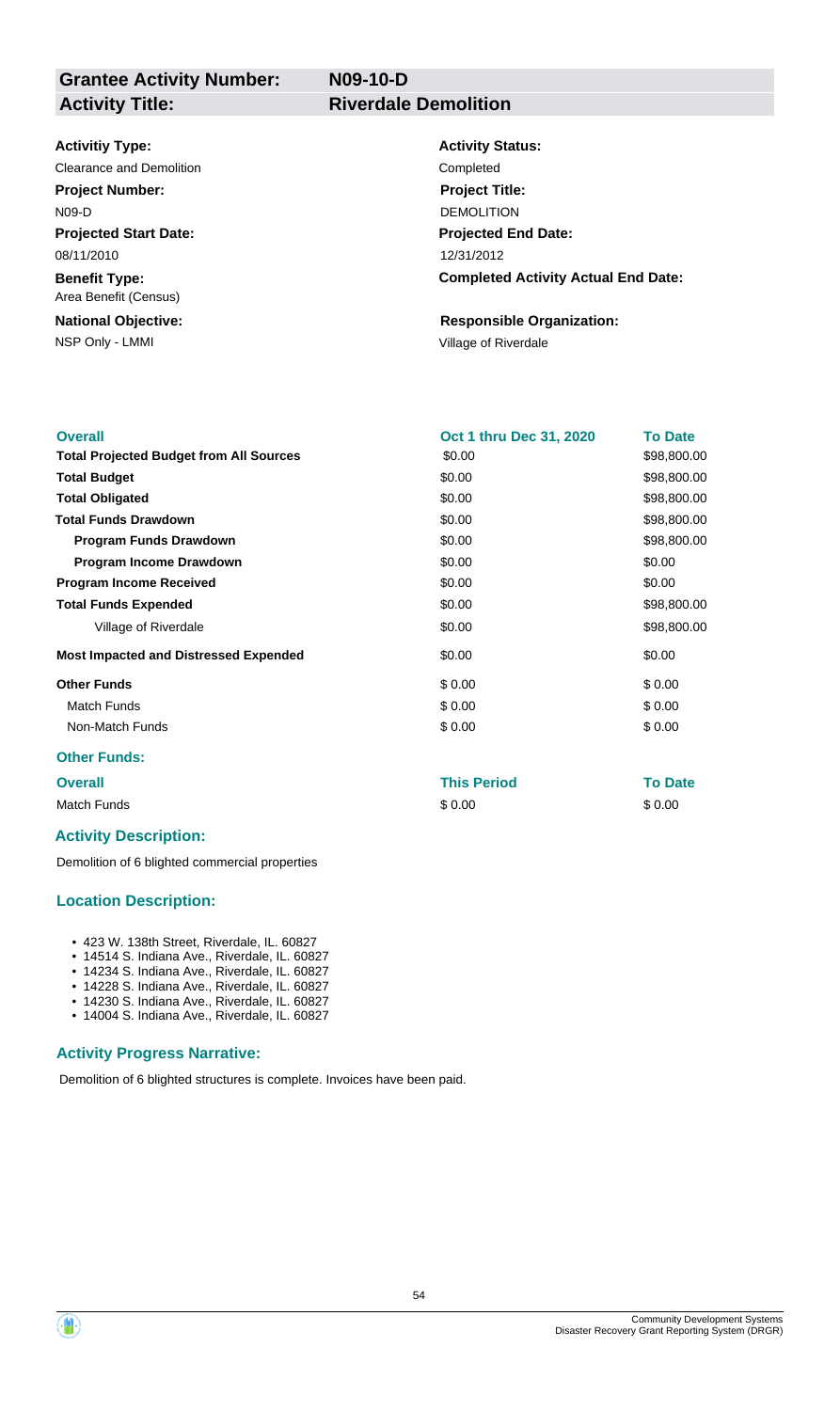|                         | <b>This Report Period</b> | <b>Cumulative Actual Total / Expected</b> |
|-------------------------|---------------------------|-------------------------------------------|
|                         | <b>Total</b>              | <b>Total</b>                              |
| # of Properties         | 0                         | 6/6                                       |
|                         |                           |                                           |
|                         | <b>This Report Period</b> | <b>Cumulative Actual Total / Expected</b> |
|                         | <b>Total</b>              | <b>Total</b>                              |
| # of Housing Units      | 0                         | 6/6                                       |
| # of Singlefamily Units | 0                         | 6/6                                       |

# **Beneficiaries Performance Measures**

|              |         | <b>Beneficiaries - Area Benefit Census</b> |         |                      |  |
|--------------|---------|--------------------------------------------|---------|----------------------|--|
|              | Low     | <b>Mod</b>                                 |         | <b>Total Low/Mod</b> |  |
| # of Persons | 1541833 | 1032496                                    | 5283086 | 48.73                |  |
|              |         |                                            |         |                      |  |

**LMI%:** 48.73

# **Activity Locations**

**No Activity Locations found.**

# **Other Funding Sources Budgeted - Detail**

# **No Other Match Funding Sources Found**

No Other Funding Sources Found **Other Funding Sources Amount** 

Total Other Funding Sources

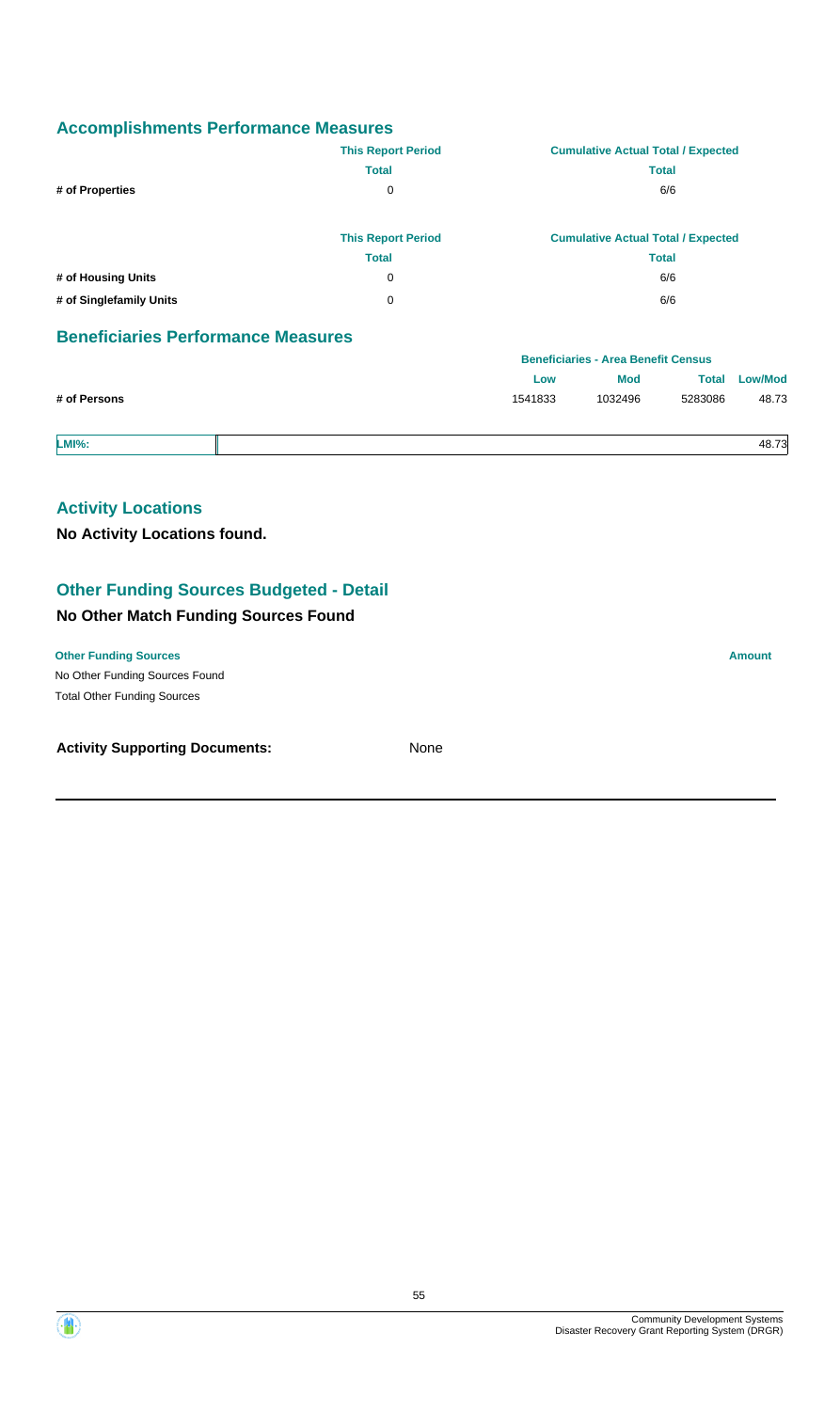**N09-11-D**

# **Grantee Activity Number: Activity Title: Hazel Crest Demolition**

#### **Activitiy Type:**

**Projected Start Date:** 09/24/2010 Clearance and Demolition Completed **Project Number:** N09-D

**Benefit Type:** Area Benefit (Census)

NSP Only - LMMI **NSP Only - LMMI NSP Only - LMMI National Objective:**

**Activity Status: Projected End Date: Completed Activity Actual End Date:** 12/31/2012 **Project Title:** DEMOLITION

# **Responsible Organization:**

| <b>Overall</b>                                 | Oct 1 thru Dec 31, 2020 | <b>To Date</b> |
|------------------------------------------------|-------------------------|----------------|
| <b>Total Projected Budget from All Sources</b> | \$0.00                  | \$19,500.00    |
| <b>Total Budget</b>                            | \$0.00                  | \$19,500.00    |
| <b>Total Obligated</b>                         | \$0.00                  | \$19,500.00    |
| <b>Total Funds Drawdown</b>                    | \$0.00                  | \$19,500.00    |
| <b>Program Funds Drawdown</b>                  | \$0.00                  | \$2,742.96     |
| Program Income Drawdown                        | \$0.00                  | \$16,757.04    |
| <b>Program Income Received</b>                 | \$0.00                  | \$16,757.04    |
| <b>Total Funds Expended</b>                    | \$0.00                  | \$2,742.96     |
| Village of Hazel Crest                         | \$0.00                  | \$2,742.96     |
| <b>Most Impacted and Distressed Expended</b>   | \$0.00                  | \$0.00         |
| <b>Other Funds</b>                             | \$0.00                  | \$0.00         |
| <b>Match Funds</b>                             | \$0.00                  | \$0.00         |
| Non-Match Funds                                | \$0.00                  | \$0.00         |
| <b>Other Funds:</b>                            |                         |                |
| <b>Overall</b>                                 | <b>This Period</b>      | <b>To Date</b> |
| <b>Match Funds</b>                             | \$0.00                  | \$0.00         |

# **Activity Description:**

Demolition of one blighted commercial property.

#### **Location Description:**

17068 Park Ave., Hazel Crest, IL. 60429

#### **Activity Progress Narrative:**

Demolition of 1 blighted structure is complete. Invoice has been paid.



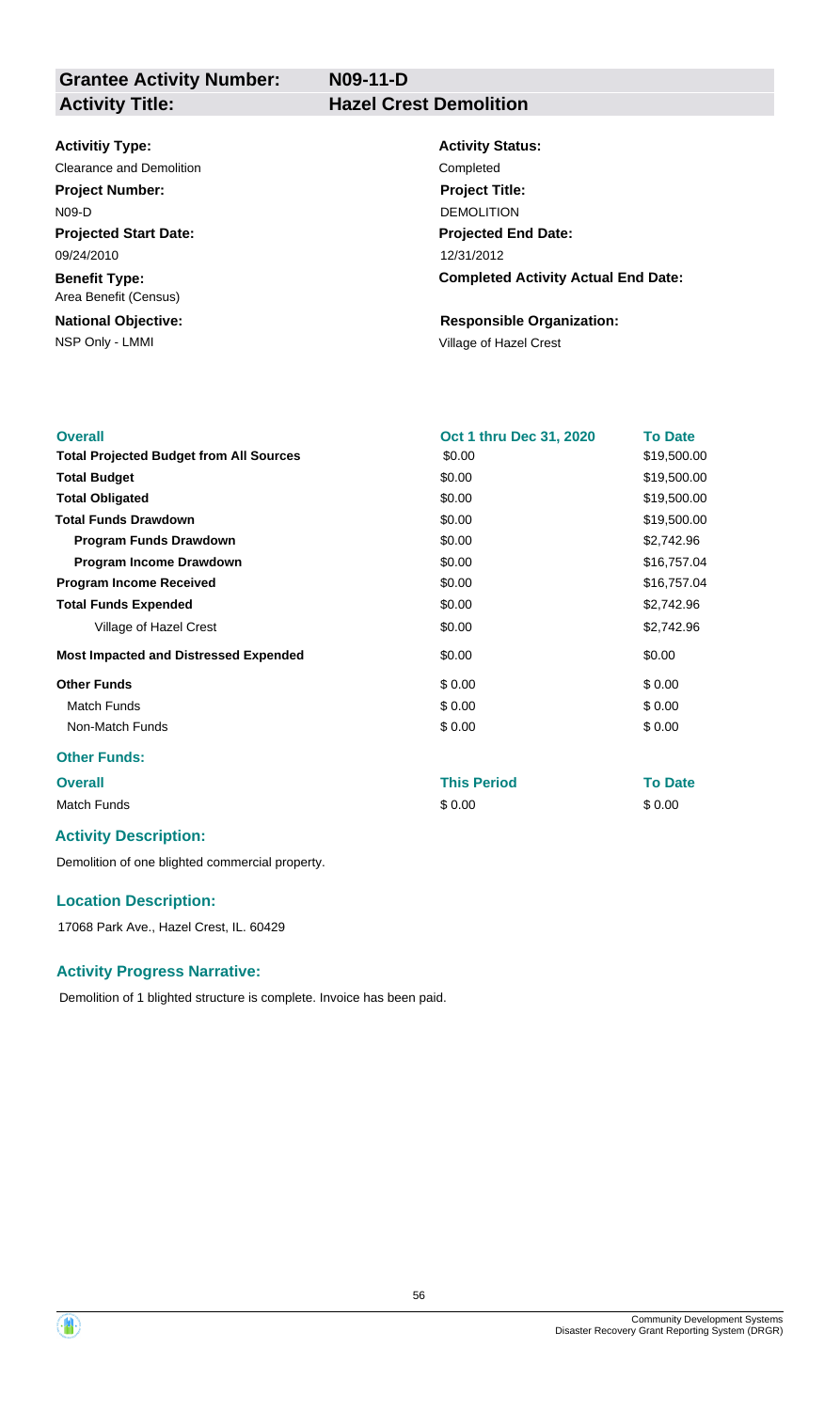| <b>Accomplishments Performance Measures</b> |                           |                                           |  |  |
|---------------------------------------------|---------------------------|-------------------------------------------|--|--|
|                                             | <b>This Report Period</b> | <b>Cumulative Actual Total / Expected</b> |  |  |
|                                             | Total                     | <b>Total</b>                              |  |  |
| # of Properties                             |                           | 1/1                                       |  |  |

# **Beneficiaries Performance Measures**

|              |         | <b>Beneficiaries - Area Benefit Census</b> |              |                |  |
|--------------|---------|--------------------------------------------|--------------|----------------|--|
|              | Low     | <b>Mod</b>                                 | <b>Total</b> | <b>Low/Mod</b> |  |
| # of Persons | 1541833 | 1032496                                    | 5283086      | 48.73          |  |
| <b>LMI%:</b> |         |                                            |              | 48.73          |  |

# **Activity Locations**

**No Activity Locations found.**

# **Other Funding Sources Budgeted - Detail**

### **No Other Match Funding Sources Found**

No Other Funding Sources Found **Other Funding Sources Amount** Total Other Funding Sources

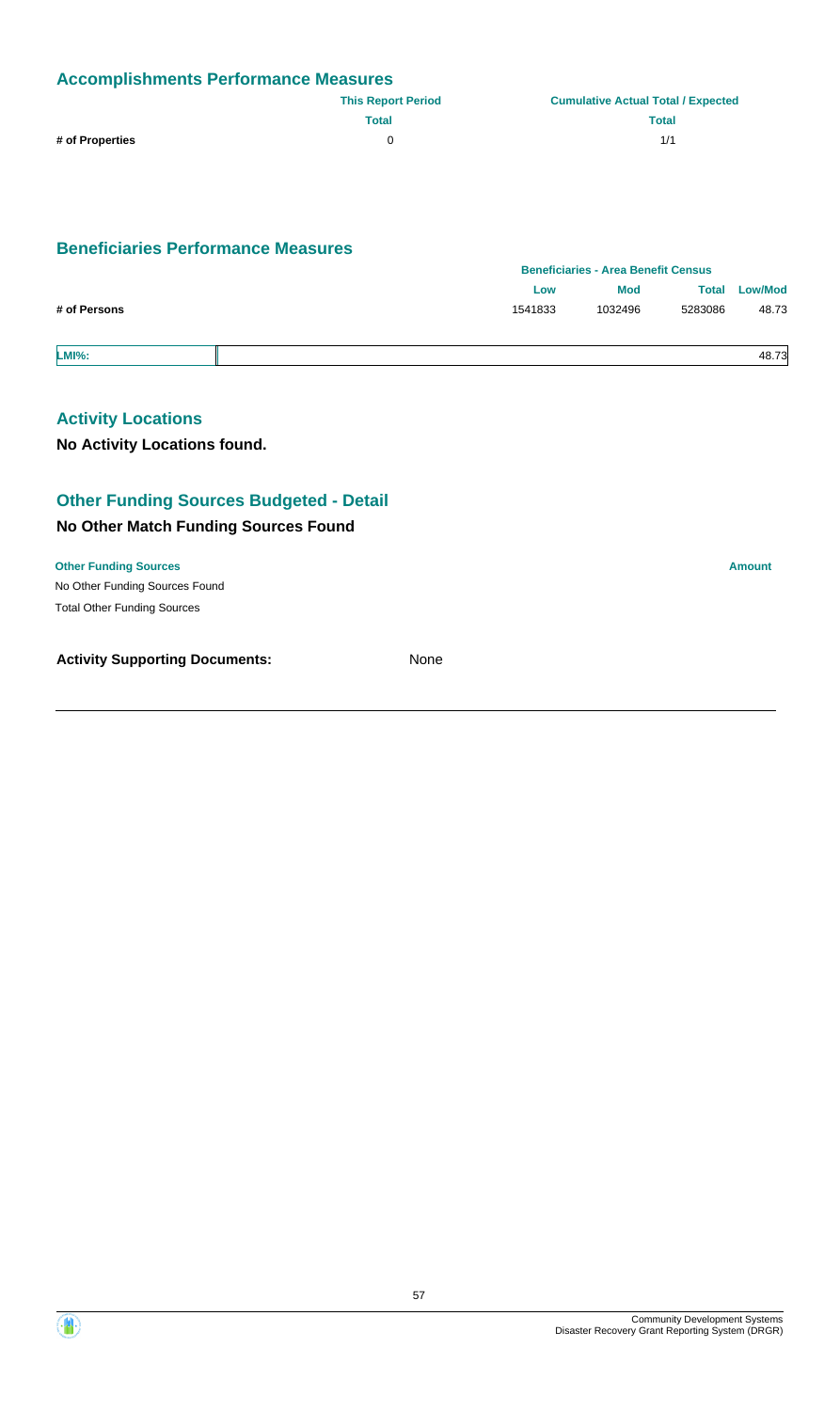**Grantee Activity Number: Activity Title: Park Forest/Demolition**

**N09-14-D**

#### **Activitiy Type:**

Clearance and Demolition Clearance and Demolition **Project Number:** N09-D

**Projected Start Date:** 08/11/2010

**Benefit Type:** Area Benefit (Census)

NSP Only - LMMI **NSP Only - LMMI** Village of Park Forest **National Objective:**

**Activity Status: Projected End Date: Completed Activity Actual End Date:** 12/31/2012 **Project Title:** DEMOLITION

# **Responsible Organization:**

| <b>Overall</b>                                 | <b>Oct 1 thru Dec 31, 2020</b> | <b>To Date</b> |
|------------------------------------------------|--------------------------------|----------------|
| <b>Total Projected Budget from All Sources</b> | \$0.00                         | \$86,082.60    |
| <b>Total Budget</b>                            | \$0.00                         | \$86,082.60    |
| <b>Total Obligated</b>                         | \$0.00                         | \$86,082.60    |
| <b>Total Funds Drawdown</b>                    | \$0.00                         | \$86,082.60    |
| <b>Program Funds Drawdown</b>                  | \$0.00                         | \$86,082.60    |
| <b>Program Income Drawdown</b>                 | \$0.00                         | \$0.00         |
| <b>Program Income Received</b>                 | \$0.00                         | \$19,343.28    |
| <b>Total Funds Expended</b>                    | \$0.00                         | \$86,082.60    |
| Village of Park Forest                         | \$0.00                         | \$86,082.60    |
| <b>Most Impacted and Distressed Expended</b>   | \$0.00                         | \$0.00         |
| <b>Other Funds</b>                             | \$0.00                         | \$0.00         |
| Match Funds                                    | \$0.00                         | \$0.00         |
| Non-Match Funds                                | \$0.00                         | \$0.00         |
| <b>Other Funds:</b>                            |                                |                |

#### **Overall This Period To Date**

Match Funds \$ 0.00 \$ 0.00

#### **Activity Description:**

Demolition of 9 blighted single family residential properties.

#### **Location Description:**

- 262 Allegheny Street, Park Forest, IL. 60466
- 228 Allegheny Street, Park Forest, IL. 60466 • 273 Allegheny Street, Park Forest, IL. 60466
	- 296 Allegheny Street, Park Forest, IL. 60466
	- 274 Allegheny Street, Park Forest, IL. 60466
	- 244 Allegheny Street, Park Forest, IL. 60466
	- 226 Allegheny Street, Park Forest, IL. 60466
- 278 Allegheny Street, Park Forest, IL. 60466
- 235 Allegheny Street, Park Forest, IL. 60466

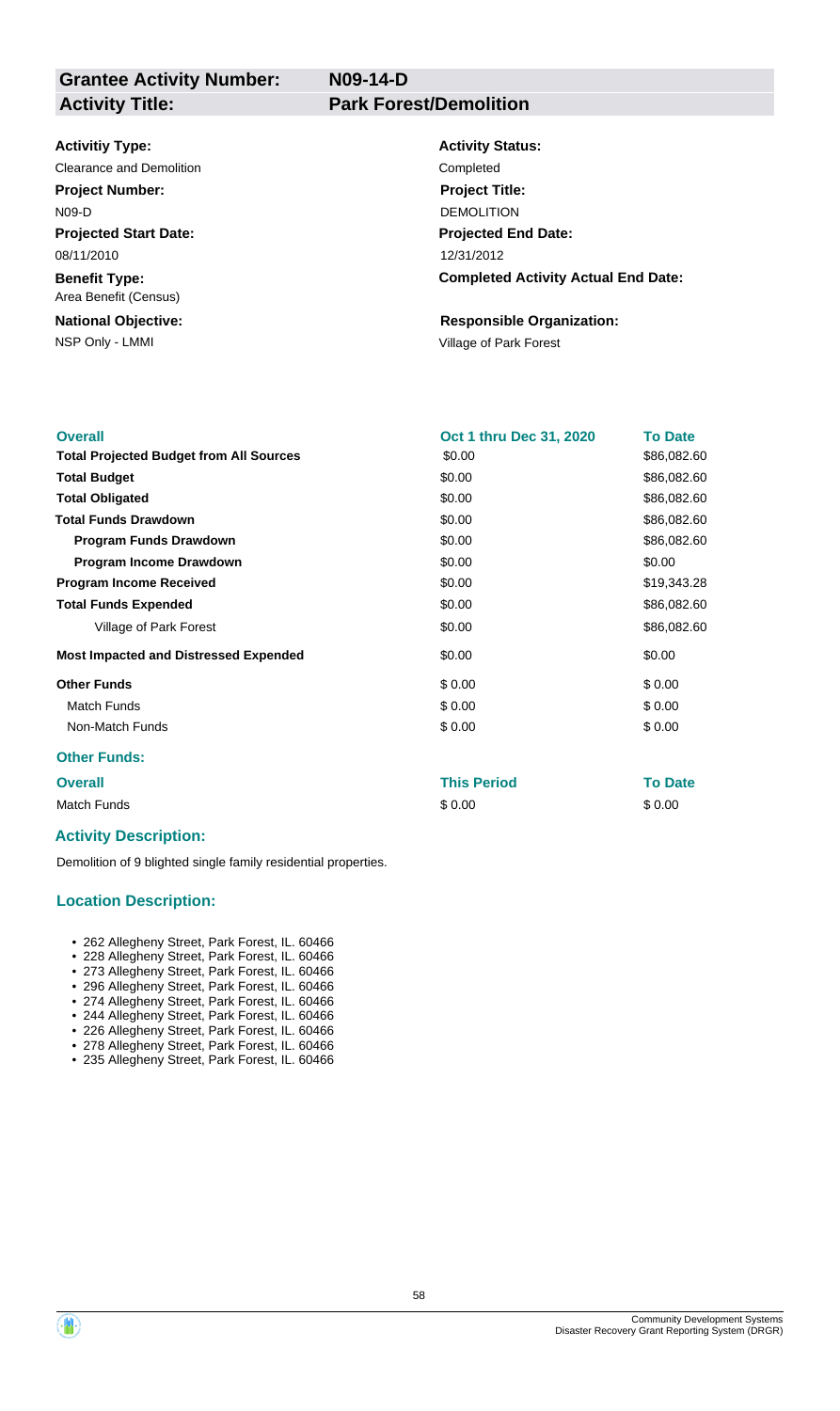# **Activity Progress Narrative:**

Demolition is complete for 9 blighted structures. Invoices have been paid.

# **Accomplishments Performance Measures**

|                         | <b>This Report Period</b> | <b>Cumulative Actual Total / Expected</b> |
|-------------------------|---------------------------|-------------------------------------------|
|                         | <b>Total</b>              | <b>Total</b>                              |
| # of Properties         | 0                         | 9/9                                       |
|                         |                           |                                           |
|                         | <b>This Report Period</b> | <b>Cumulative Actual Total / Expected</b> |
|                         | <b>Total</b>              | <b>Total</b>                              |
| # of Housing Units      | 0                         | 9/9                                       |
| # of Singlefamily Units | 0                         | 9/9                                       |
|                         |                           |                                           |

# **Beneficiaries Performance Measures**

|              |         | <b>Beneficiaries - Area Benefit Census</b> |         |                |
|--------------|---------|--------------------------------------------|---------|----------------|
|              | Low     | <b>Mod</b>                                 | Total   | <b>Low/Mod</b> |
| # of Persons | 1541833 | 1032496                                    | 5283086 | 48.73          |
|              |         |                                            |         |                |

**LMI%:** 48.73

# **Activity Locations**

**No Activity Locations found.**

# **Other Funding Sources Budgeted - Detail**

#### **No Other Match Funding Sources Found**

#### **Other Funding Sources Amount**

No Other Funding Sources Found Total Other Funding Sources

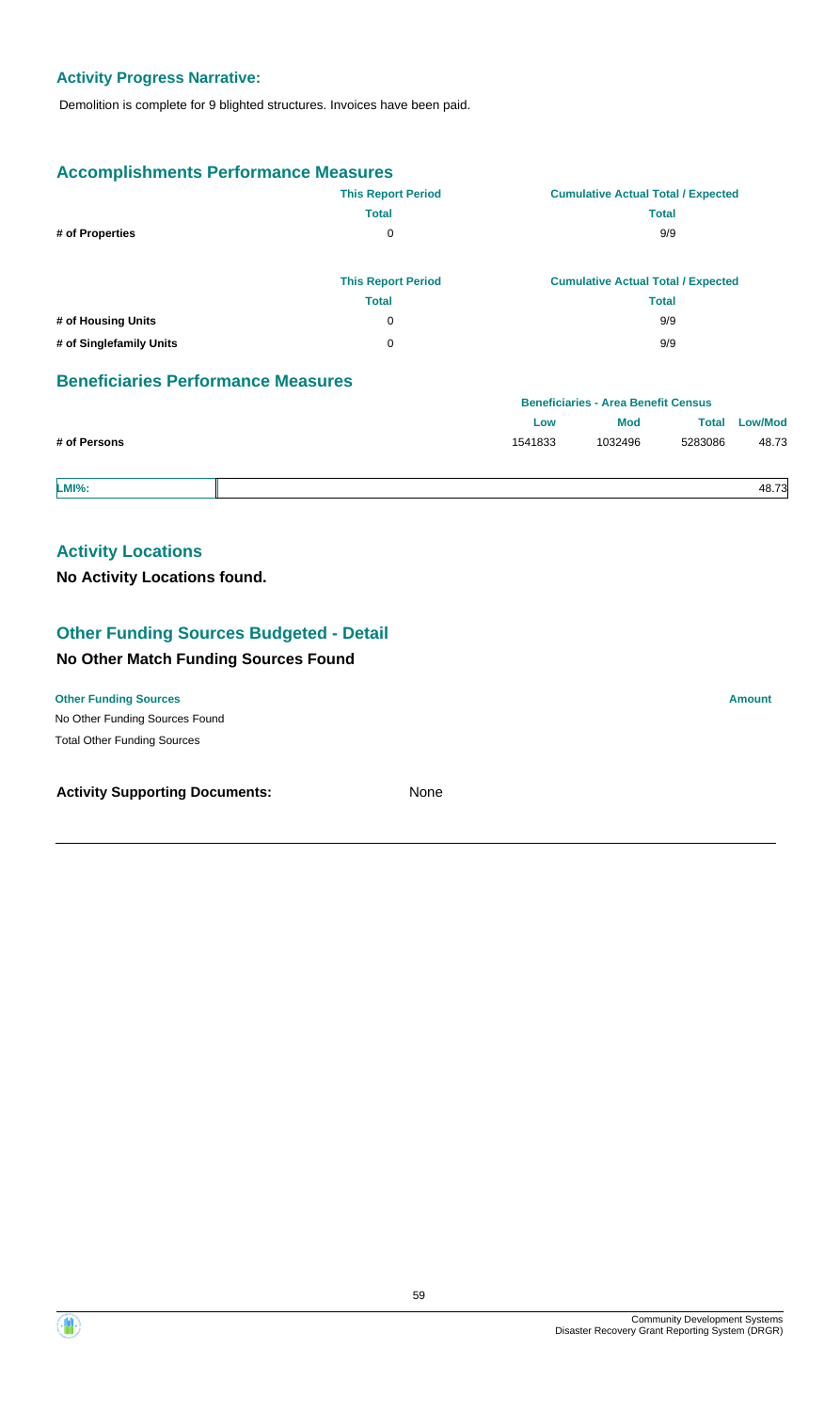**N09-17-D**

# **Grantee Activity Number: Activity Title: Park Forest Demolition 2**

#### **Activitiy Type:**

Clearance and Demolition **Under Way Project Number:** N09-D

**Projected Start Date:** 09/24/2012

**Benefit Type:** Area Benefit (Census)

NSP Only - LMMI **NSP Only - LMMI** Village of Park Forest **National Objective:**

**Activity Status:**

**Projected End Date: Completed Activity Actual End Date:** 03/31/2013 **Project Title:** DEMOLITION

# **Responsible Organization:**

| <b>Overall</b>                                 | <b>Oct 1 thru Dec 31, 2020</b> | <b>To Date</b> |
|------------------------------------------------|--------------------------------|----------------|
| <b>Total Projected Budget from All Sources</b> | \$0.00                         | \$1,255,105.36 |
| <b>Total Budget</b>                            | \$0.00                         | \$1,255,105.36 |
| <b>Total Obligated</b>                         | \$0.00                         | \$1,255,105.36 |
| <b>Total Funds Drawdown</b>                    | \$0.00                         | \$1,255,105.36 |
| <b>Program Funds Drawdown</b>                  | \$0.00                         | \$1,243,880.59 |
| Program Income Drawdown                        | \$0.00                         | \$11,224.77    |
| <b>Program Income Received</b>                 | \$0.00                         | \$0.00         |
| <b>Total Funds Expended</b>                    | \$0.00                         | \$1,250,493.02 |
| Village of Park Forest                         | \$0.00                         | \$1,250,493.02 |
| <b>Most Impacted and Distressed Expended</b>   | \$0.00                         | \$0.00         |
| <b>Other Funds</b>                             | \$0.00                         | \$0.00         |
| <b>Match Funds</b>                             | \$0.00                         | \$0.00         |
| Non-Match Funds                                | \$0.00                         | \$0.00         |
| <b>Other Funds:</b>                            |                                |                |

# **Overall This Period To Date**

Match Funds \$ 0.00 \$ 0.00

#### **Activity Description:**

- 3200 Lincoln Highway, Park Forest, IL. 60466
- 320 Wildwood, Park Forest, IL. 60466
- 350 Main Street, Park Forest, IL. 60466
- 100-800 Norwood, Drive Park Forest, IL. 60466
- 204 Allegheny, Park Forest, IL. 60466
- 229 Allegheny, Park Forest, IL. 60466
	- 246 Allegheny, Park Forest, IL. 60466
	- 265 Allegheny, Park Forest, IL. 60466
	- 2 Apache, Park Forest, IL. 60466
	- 240 Arrowhead, Park Forest, IL. 60466
	- 242 Arrowhead, Park Forest, IL. 60466
	- 303 Oswego, Park Forest, IL. 60466
	- 219 Arrowhead, Park Forest, IL. 60466 • 259 Arrowhead, Park Forest, IL. 60466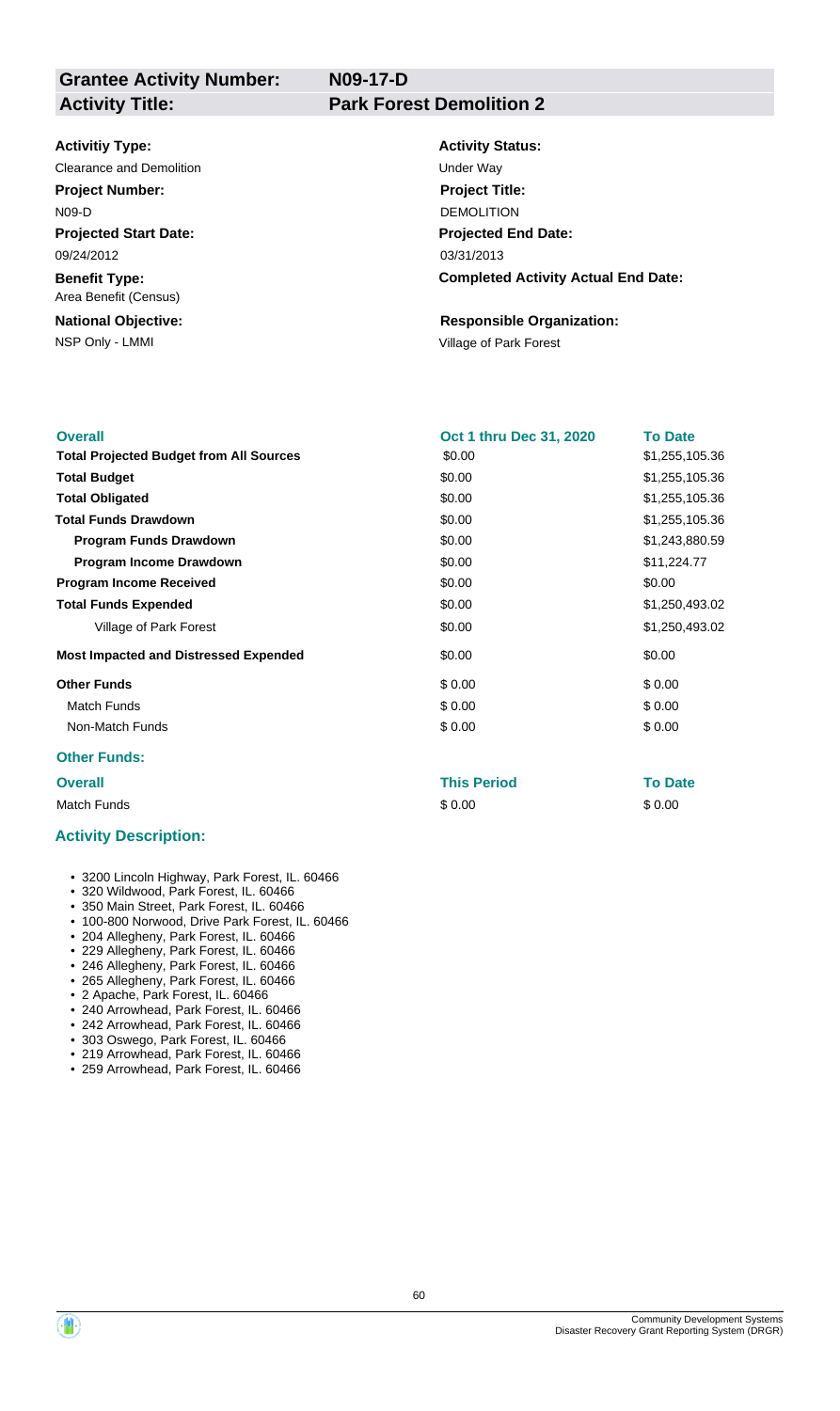# **Location Description:**

Demolition of a 16,000 sq. ft former car dealership, a 129,000 sq. ft vacant shopping center, a 14,000 sq. ft former elementary school, a 10,000 sq. ft commerical building and 10 residential vacant and blighted homes.

#### **Activity Progress Narrative:**

Demolition is complete and invoices have been paid.

# **Accomplishments Performance Measures**

|                                  | <b>This Report Period</b> | <b>Cumulative Actual Total / Expected</b> |
|----------------------------------|---------------------------|-------------------------------------------|
|                                  | <b>Total</b>              | <b>Total</b>                              |
| # of Properties                  | 0                         | 14/14                                     |
| # of buildings (non-residential) | 0                         | 4/4                                       |
|                                  |                           |                                           |
|                                  |                           |                                           |

|                         | <b>This Report Period</b> | <b>Cumulative Actual Total / Expected</b> |
|-------------------------|---------------------------|-------------------------------------------|
|                         | Total                     | Total                                     |
| # of Housing Units      |                           | 10/10                                     |
| # of Singlefamily Units |                           | 10/10                                     |

#### **Beneficiaries Performance Measures**

|              | <b>Deligitualles - Alga Deligiti Celisus</b> |         |         |                |
|--------------|----------------------------------------------|---------|---------|----------------|
|              | Low                                          | Mod     | Total   | <b>Low/Mod</b> |
| # of Persons | 1541833                                      | 1032496 | 5283086 | 48.73          |
| $LMI\%$ :    |                                              |         |         | 48.73          |

**Beneficiaries - Area Benefit Census**

# **Activity Locations**

**No Activity Locations found.**

# **Other Funding Sources Budgeted - Detail**

#### **No Other Match Funding Sources Found**

No Other Funding Sources Found **Other Funding Sources Amount Amount Amount Amount Amount Amount Amount** Total Other Funding Sources



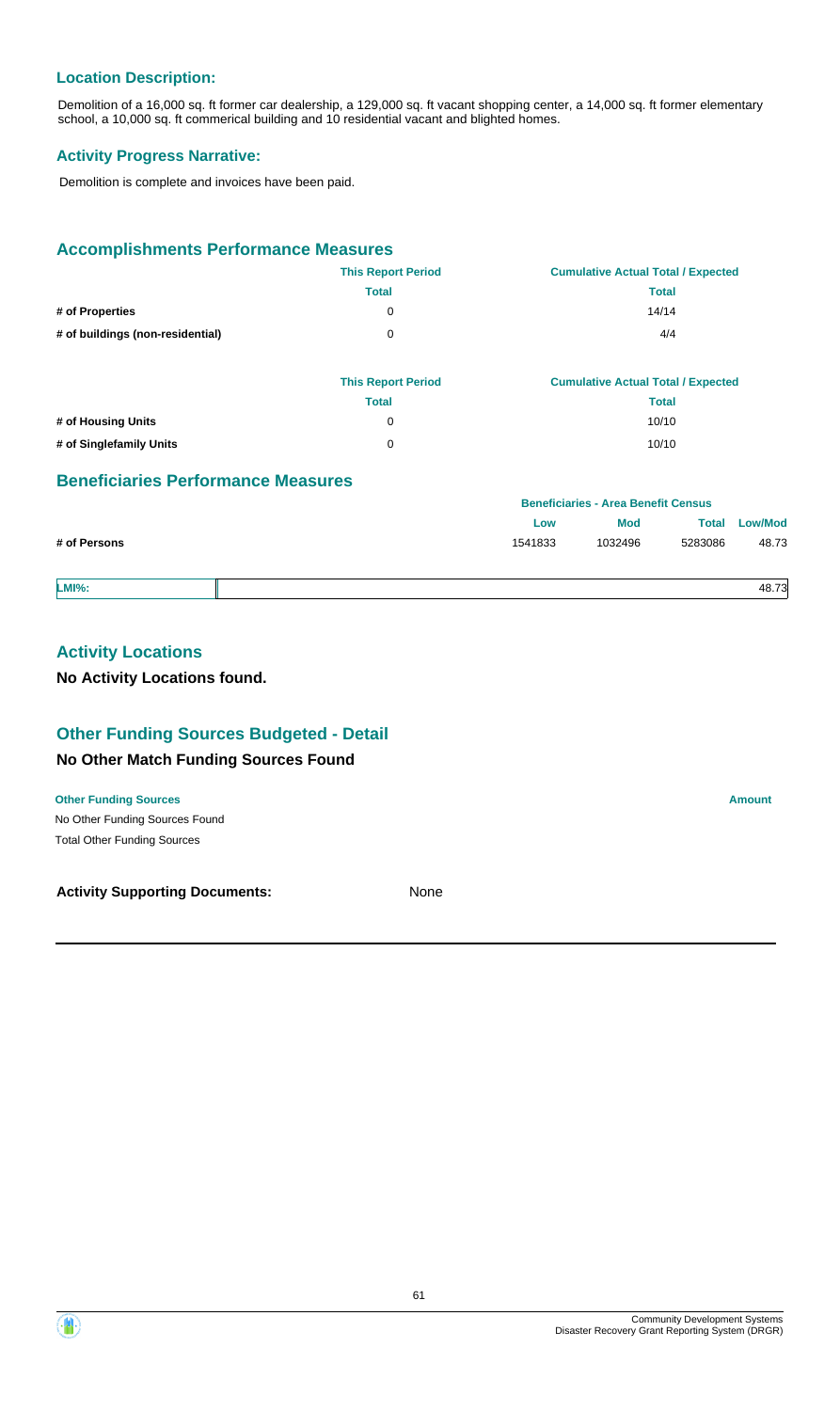**Grantee Activity Number: Activity Title: Phoenix Demolition**

**N09-22-D**

#### **Activitiy Type:**

Clearance and Demolition Completed **Project Number:** N09-D

**Projected Start Date:** 08/11/2010

**Benefit Type:** Area Benefit (Census)

NSP Only - LMMI Village of Phoenix **National Objective:**

**Activity Status: Projected End Date: Completed Activity Actual End Date:** 12/31/2012 **Project Title:** DEMOLITION

# **Responsible Organization:**

| <b>Overall</b>                                 | Oct 1 thru Dec 31, 2020 | <b>To Date</b> |
|------------------------------------------------|-------------------------|----------------|
| <b>Total Projected Budget from All Sources</b> | \$0.00                  | \$45,000.00    |
| <b>Total Budget</b>                            | \$0.00                  | \$45,000.00    |
| <b>Total Obligated</b>                         | \$0.00                  | \$45,000.00    |
| <b>Total Funds Drawdown</b>                    | \$0.00                  | \$45,000.00    |
| <b>Program Funds Drawdown</b>                  | \$0.00                  | \$45,000.00    |
| Program Income Drawdown                        | \$0.00                  | \$0.00         |
| <b>Program Income Received</b>                 | \$0.00                  | \$0.00         |
| <b>Total Funds Expended</b>                    | \$0.00                  | \$45,000.00    |
| Village of Phoenix                             | \$0.00                  | \$45,000.00    |
| <b>Most Impacted and Distressed Expended</b>   | \$0.00                  | \$0.00         |
| <b>Other Funds</b>                             | \$0.00                  | \$0.00         |
| <b>Match Funds</b>                             | \$0.00                  | \$0.00         |
| Non-Match Funds                                | \$0.00                  | \$0.00         |
| <b>Other Funds:</b>                            |                         |                |

**Overall This Period To Date** Match Funds \$ 0.00 \$ 0.00

# **Activity Description:**

Demolition of four blighted single family residential properties.

# **Location Description:**

- 15325 9th Ave. Phoenix, IL. 60426
- 529 E 152nd Street, Phoenix, IL. 60426
- 569 E 155th Pl. Phoenix, IL. 60426
- 722 E 153rd St. Phoenix, IL. 60426

#### **Activity Progress Narrative:**

Demolition is complete and invoices have been paid.

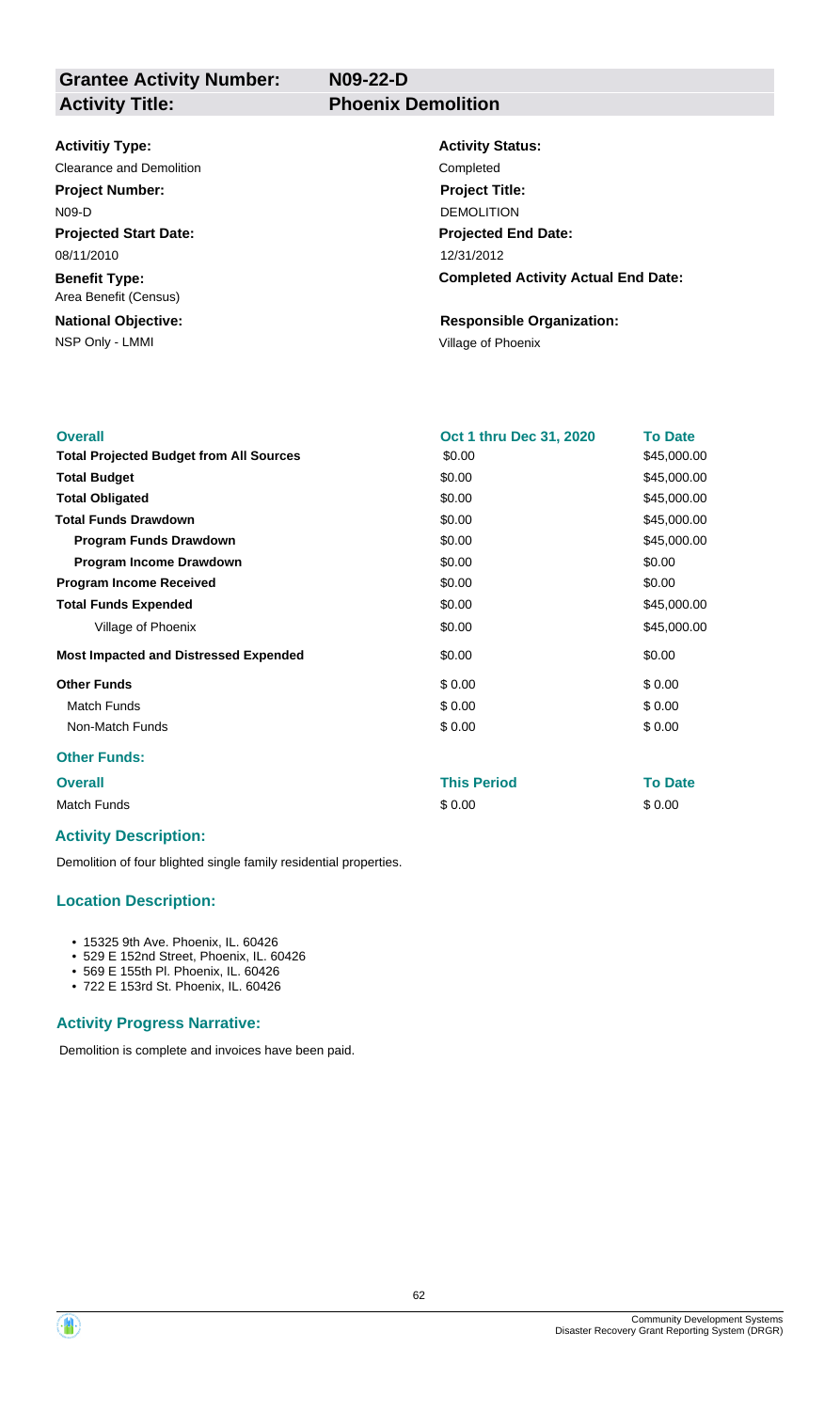|                                           | <b>This Report Period</b> |     | <b>Cumulative Actual Total / Expected</b>  |              |                |
|-------------------------------------------|---------------------------|-----|--------------------------------------------|--------------|----------------|
|                                           | <b>Total</b>              |     | <b>Total</b>                               |              |                |
| # of Properties                           | 0                         | 4/4 |                                            |              |                |
|                                           | <b>This Report Period</b> |     | <b>Cumulative Actual Total / Expected</b>  |              |                |
|                                           | <b>Total</b>              |     | <b>Total</b>                               |              |                |
| # of Housing Units                        | 0                         |     | 4/4                                        |              |                |
| # of Singlefamily Units                   | 0                         | 4/4 |                                            |              |                |
| <b>Beneficiaries Performance Measures</b> |                           |     |                                            |              |                |
|                                           |                           |     | <b>Beneficiaries - Area Benefit Census</b> |              |                |
|                                           |                           | Low | <b>Mod</b>                                 | <b>Total</b> | <b>Low/Mod</b> |

| # of Persons |  | 1541833 | 1032496 | 5283086 | 48.73 |
|--------------|--|---------|---------|---------|-------|
|              |  |         |         |         |       |
| <b>LMI%:</b> |  |         |         |         | 48.73 |

# **Activity Locations**

**No Activity Locations found.**

# **Other Funding Sources Budgeted - Detail**

# **No Other Match Funding Sources Found**

No Other Funding Sources Found **Other Funding Sources Amount** Total Other Funding Sources

| <b>Activity Supporting Documents:</b> | None |
|---------------------------------------|------|
|---------------------------------------|------|

# **Project # / N09-E / PROPERTY REDEVELOPMENT**



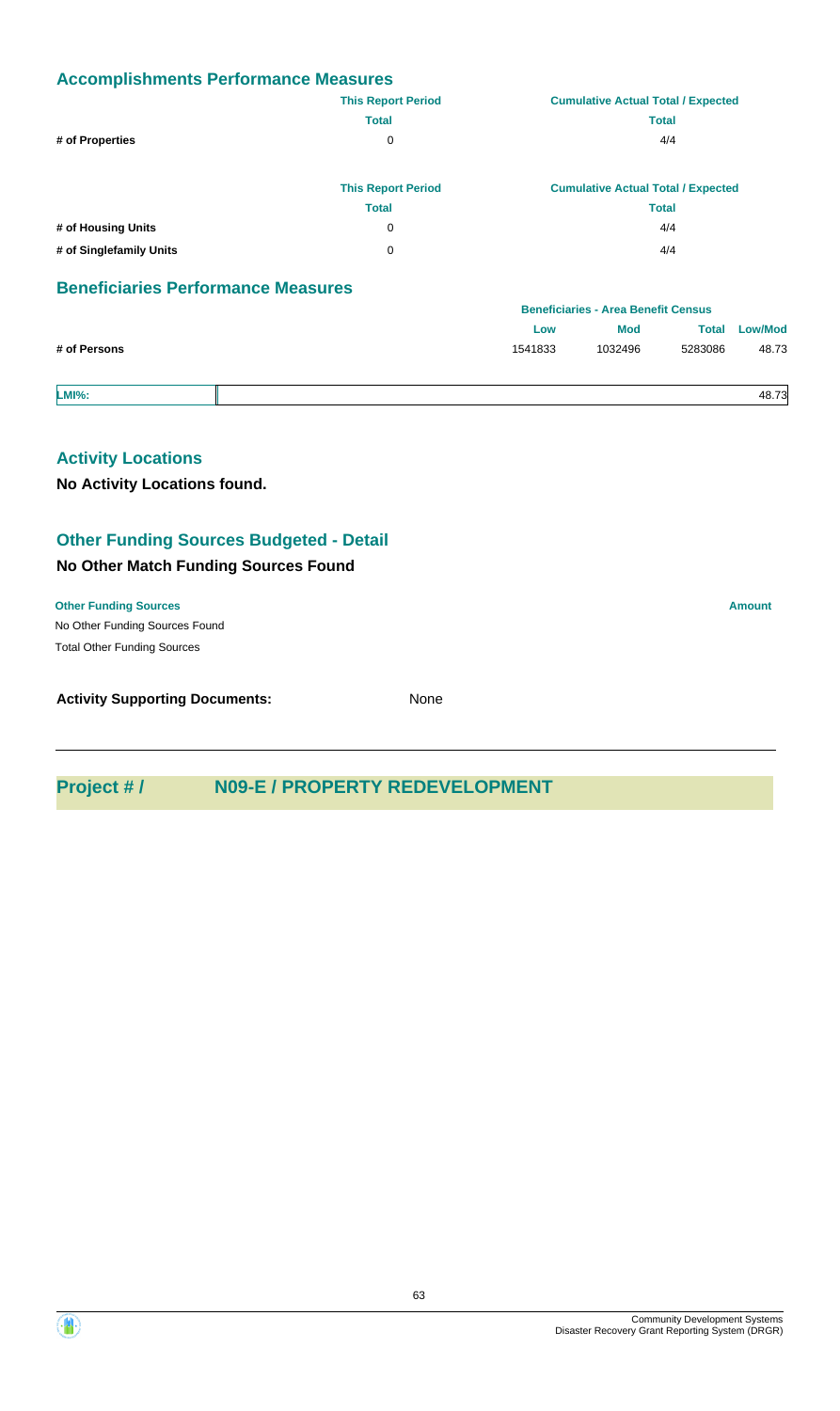**N09-03-E**

# **Grantee Activity Number: Activity Title: Cicero/Presidio**

#### **Activitiy Type:**

Rehabilitation/reconstruction of residential structures Under Way

#### **Project Number:**

N09-E

**Projected Start Date:** 03/20/2010

**Benefit Type:** Direct Benefit (Households)

# **National Objective:**

NSP Only - LMMI **Presidio Capital LLC.** 

#### **Activity Status:**

**Projected End Date: Completed Activity Actual End Date:** 02/28/2013 **Project Title:** PROPERTY REDEVELOPMENT

# **Responsible Organization:**

| <b>Overall</b>                                 |                                | <b>To Date</b> |
|------------------------------------------------|--------------------------------|----------------|
|                                                | <b>Oct 1 thru Dec 31, 2020</b> |                |
| <b>Total Projected Budget from All Sources</b> | \$0.00                         | \$3,894,712.40 |
| <b>Total Budget</b>                            | \$0.00                         | \$3,894,712.40 |
| <b>Total Obligated</b>                         | \$0.00                         | \$3,894,712.40 |
| <b>Total Funds Drawdown</b>                    | \$0.00                         | \$3,894,712.40 |
| <b>Program Funds Drawdown</b>                  | \$0.00                         | \$3,888,537.40 |
| Program Income Drawdown                        | \$0.00                         | \$6,175.00     |
| <b>Program Income Received</b>                 | \$0.00                         | \$1,269,386.15 |
| <b>Total Funds Expended</b>                    | \$0.00                         | \$3,888,537.40 |
| Presidio Capital LLC.                          | \$0.00                         | \$3,888,537.40 |
| <b>Most Impacted and Distressed Expended</b>   | \$0.00                         | \$0.00         |
| <b>Other Funds</b>                             | \$0.00                         | \$0.00         |
| <b>Match Funds</b>                             | \$0.00                         | \$0.00         |
| Non-Match Funds                                | \$0.00                         | \$0.00         |
| <b>Other Funds:</b>                            |                                |                |

#### **Overall This Period To Date**

Match Funds \$ 0.00 \$ 0.00

#### **Activity Description:**

Construction of 17 single family units with garages.

# **Location Description:**

- 1333-1335 50th Ave., Cicero, IL. 60804
- 1337-1339 S. 49th Ave., Cicero, IL. 60804
- 1345-1347 S. 49th Ave., Cicero, IL. 60804
- 1411-1413 S. 49th Ave., Cicero, IL. 60804 • 1426-1428 S. 49th Ave., Cicero, IL. 60804
- 1214 S. 51st Ave., Cicero, IL. 60804
- 1318 S. 50th Court, Cicero, IL. 60804
- 1320 S. 48th Court, Cicero, IL. 60804
- 1413 S. 49th Court, Cicero, IL. 60804
- 1425 S. 49th Court Cicero, IL. 60804
- 1443 S. 49th Avenue Cicero, IL. 60804

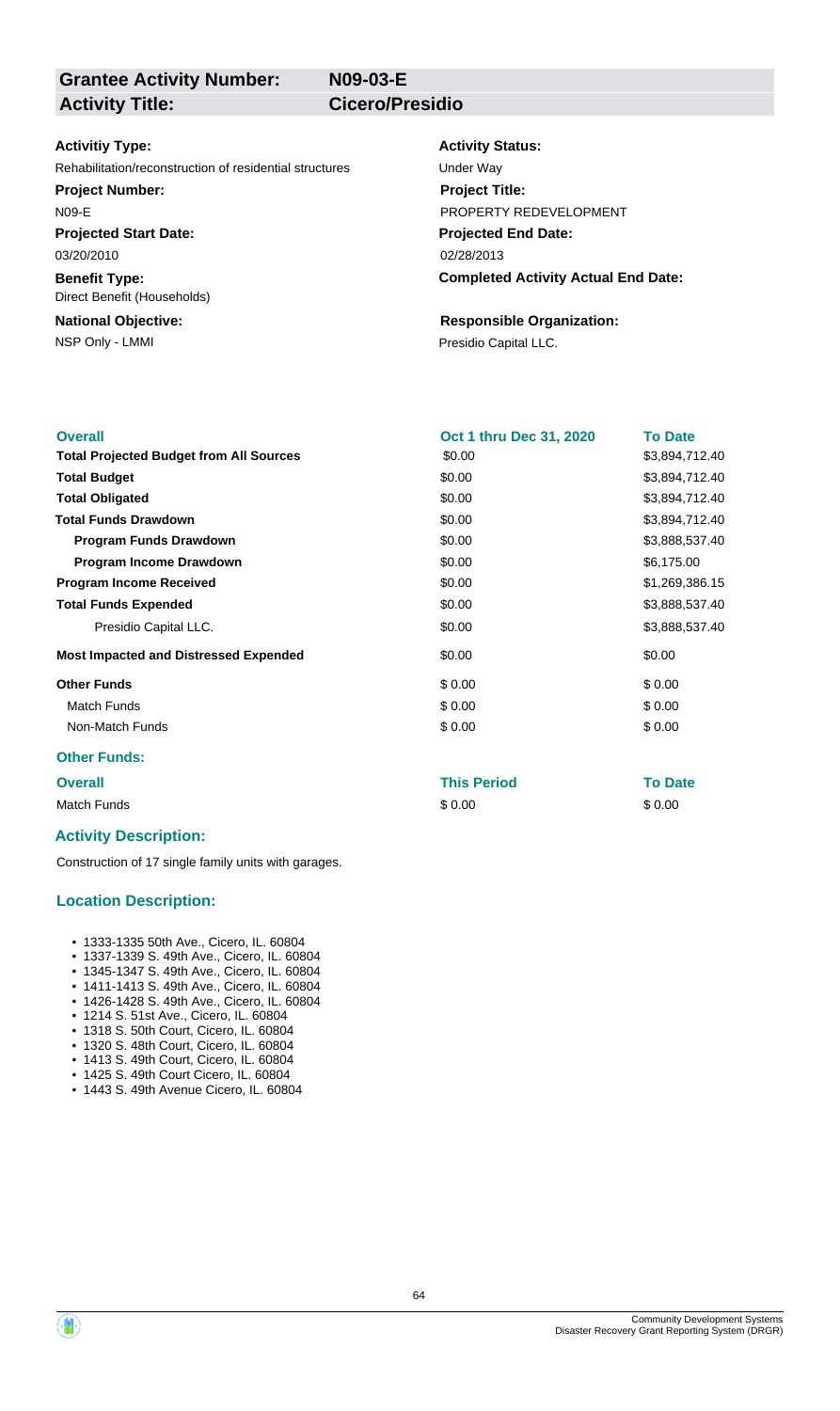• 1521 S. 48th Court Cicero, IL. 60804

# **Activity Progress Narrative:**

17 single family homes are complete and have been sold.

# **Accomplishments Performance Measures**

|                         | <b>This Report Period</b> | <b>Cumulative Actual Total / Expected</b> |
|-------------------------|---------------------------|-------------------------------------------|
|                         | <b>Total</b>              | <b>Total</b>                              |
| # of Properties         | 0                         | 17/17                                     |
|                         | <b>This Report Period</b> | <b>Cumulative Actual Total / Expected</b> |
|                         | <b>Total</b>              | <b>Total</b>                              |
| # of Housing Units      | 0                         | 17/17                                     |
| # of Singlefamily Units | 0                         | 17/17                                     |

#### **Beneficiaries Performance Measures**

|                    | <b>This Report Period</b> |     |       | <b>Cumulative Actual Total / Expected</b> |            |       |         |
|--------------------|---------------------------|-----|-------|-------------------------------------------|------------|-------|---------|
|                    | Low                       | Mod | Total | Low                                       | <b>Mod</b> | Total | Low/Mod |
| # of Households    |                           |     |       | 0/0                                       | 17/17      | 17/17 | 100.00  |
| # Owner Households |                           |     |       | 0/0                                       | 17/17      | 17/17 | 100.00  |

# **Activity Locations**

**No Activity Locations found.**

# **Other Funding Sources Budgeted - Detail**

# **No Other Match Funding Sources Found**

**Other Funding Sources Amount** 

No Other Funding Sources Found Total Other Funding Sources

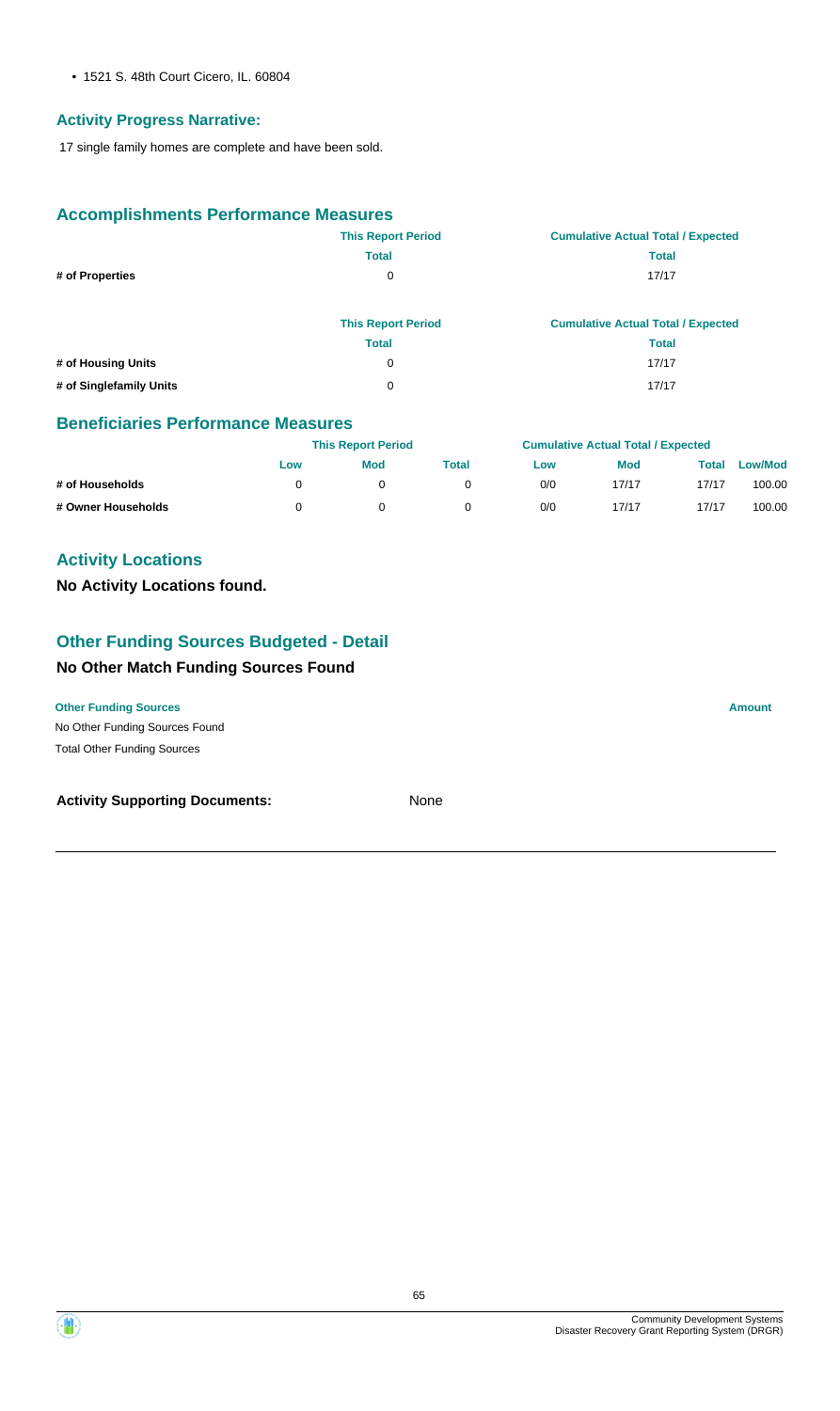**N09-04-E**

# **Grantee Activity Number:**

**Activity Title: Chicago Heights/Mecca**

#### **Activitiy Type:**

Rehabilitation/reconstruction of residential structures Under Way

#### **Project Number:**

N09-E

**Projected Start Date:** 08/01/2009

**Benefit Type:** Direct Benefit (Households)

# **National Objective:**

#### **Activity Status:**

**Projected End Date: Completed Activity Actual End Date:** 12/31/2012 **Project Title:** PROPERTY REDEVELOPMENT

# **Responsible Organization:**

NSP Only - LMMI Mecca Companies Inc.

| <b>Overall</b>                                 | <b>Oct 1 thru Dec 31, 2020</b> | <b>To Date</b> |
|------------------------------------------------|--------------------------------|----------------|
| <b>Total Projected Budget from All Sources</b> | \$0.00                         | \$2,258,991.14 |
| <b>Total Budget</b>                            | \$0.00                         | \$2,258,991.14 |
| <b>Total Obligated</b>                         | \$0.00                         | \$2,258,991.14 |
| <b>Total Funds Drawdown</b>                    | \$0.00                         | \$2,258,991.14 |
| <b>Program Funds Drawdown</b>                  | \$0.00                         | \$2,249,845.48 |
| Program Income Drawdown                        | \$0.00                         | \$9,145.66     |
| <b>Program Income Received</b>                 | \$0.00                         | \$171,407.60   |
| <b>Total Funds Expended</b>                    | \$0.00                         | \$2,249,895.48 |
| Mecca Companies Inc.                           | \$0.00                         | \$2,249,895.48 |
| <b>Most Impacted and Distressed Expended</b>   | \$0.00                         | \$0.00         |
| <b>Other Funds</b>                             | \$0.00                         | \$0.00         |
| <b>Match Funds</b>                             | \$0.00                         | \$0.00         |
| Non-Match Funds                                | \$0.00                         | \$0.00         |
| <b>Other Funds:</b>                            |                                |                |

#### **Overall This Period To Date**

Match Funds \$ 0.00 \$ 0.00

#### **Activity Description:**

New construction of 9 for sale single family homes.

# **Location Description:**

- 169 16th Street, Chicago Heights, IL. 60411
- 1542 Wallace Street, Chicago Heights, IL. 60411
- 225 16th Street, Chicago Heights, IL. 60411
- 202 16th Street, Chicago Heights, IL. 60411 • 1612 Center Street, Chicago Heights, IL. 60411
- 186 16th Street, Chicago Heights, IL. 60411
- 227-229 16th Street, Chicago Heights, IL. 60411
- 192-196 16th Street, Chicago Heights, IL. 60411
- 1541 Wallace Street, Chicago Heights, IL. 60411

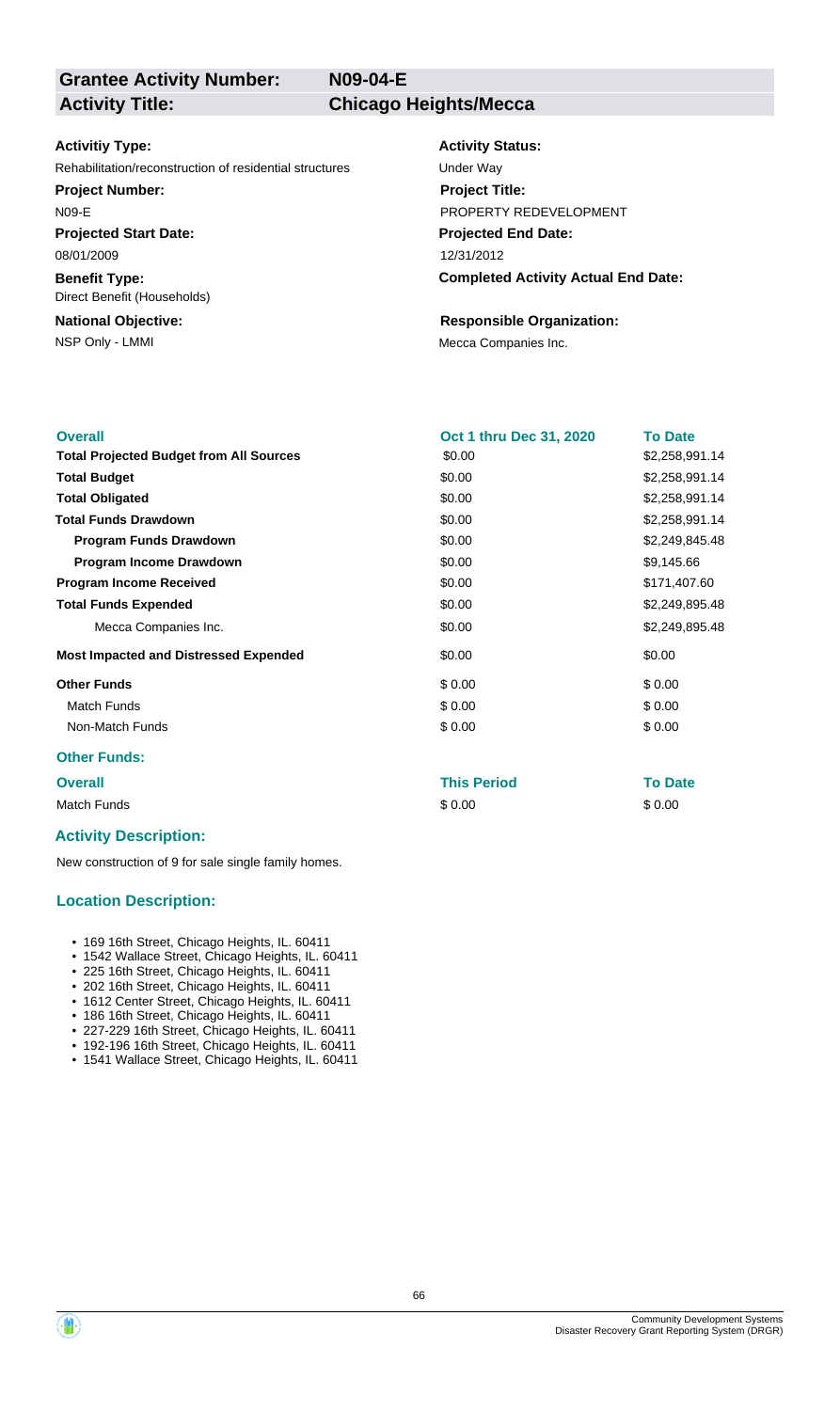# **Activity Progress Narrative:**

9 single family homes are complete and have been sold.

# **Accomplishments Performance Measures**

|                         | <b>This Report Period</b> | <b>Cumulative Actual Total / Expected</b> |
|-------------------------|---------------------------|-------------------------------------------|
|                         | <b>Total</b>              | <b>Total</b>                              |
| # of Properties         | 0                         | 9/9                                       |
|                         |                           |                                           |
|                         | <b>This Report Period</b> | <b>Cumulative Actual Total / Expected</b> |
|                         | <b>Total</b>              | <b>Total</b>                              |
| # of Housing Units      | 0                         | 9/9                                       |
| # of Singlefamily Units | 0                         | 9/9                                       |

# **Beneficiaries Performance Measures**

|                    | <b>This Report Period</b> |            |       | <b>Cumulative Actual Total / Expected</b> |            |       |                |
|--------------------|---------------------------|------------|-------|-------------------------------------------|------------|-------|----------------|
|                    | Low                       | <b>Mod</b> | Total | Low                                       | <b>Mod</b> | Total | <b>Low/Mod</b> |
| # of Households    |                           |            |       | 0/0                                       | 9/9        | 9/9   | 100.00         |
| # Owner Households |                           |            |       | 0/0                                       | 9/9        | 9/9   | 100.00         |

# **Activity Locations**

**No Activity Locations found.**

# **Other Funding Sources Budgeted - Detail**

# **No Other Match Funding Sources Found**

No Other Funding Sources Found **Other Funding Sources Amount** Total Other Funding Sources

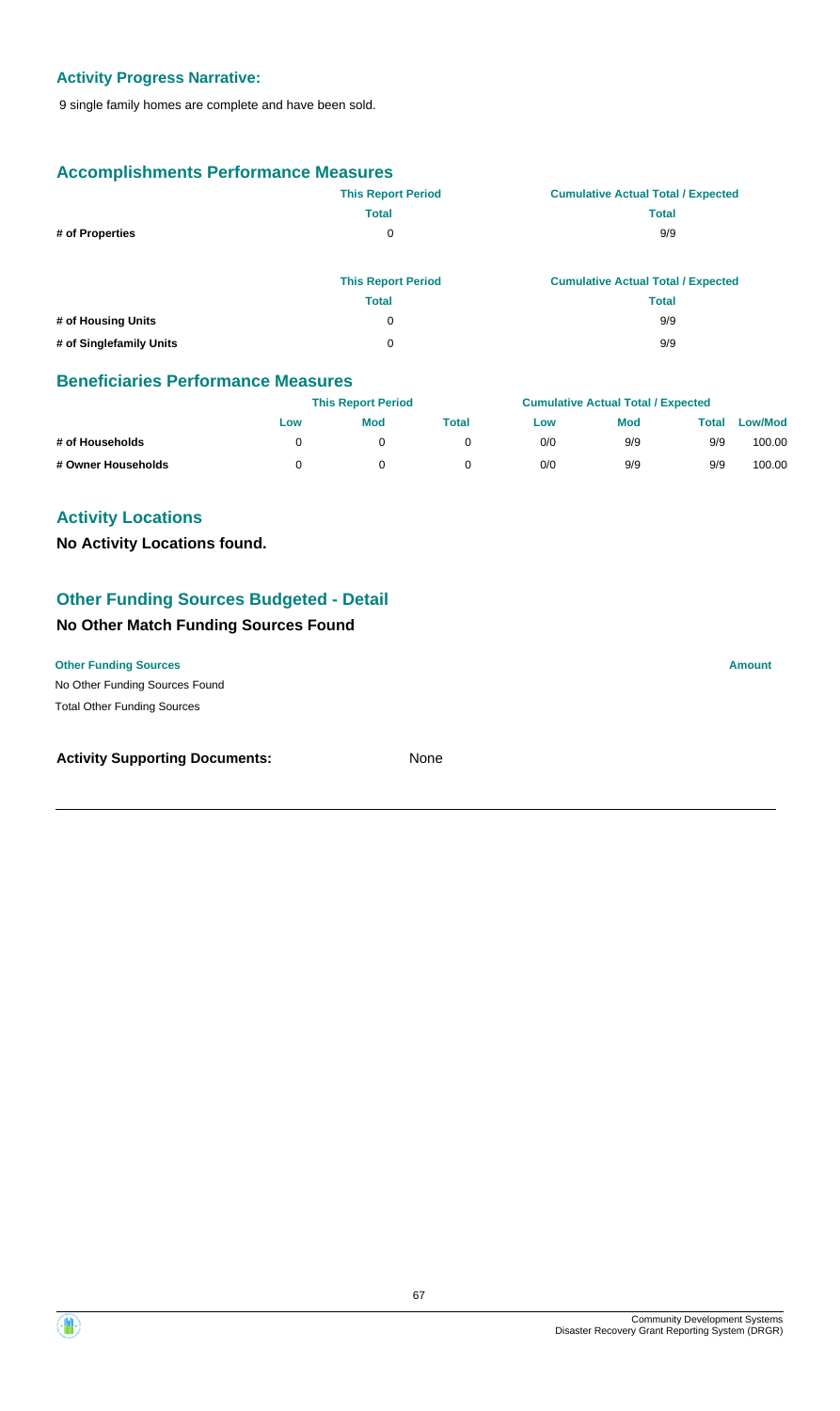**N09-06-E**

# **Grantee Activity Number: Activity Title: Dolton/Mecca**

#### **Activitiy Type:**

Rehabilitation/reconstruction of residential structures Under Way

#### **Project Number:**

N09-E

**Projected Start Date:** 08/01/2009

**Benefit Type:** Direct Benefit (Households)

# **National Objective:**

#### **Activity Status:**

**Projected End Date: Completed Activity Actual End Date:** 02/01/2013 **Project Title:** PROPERTY REDEVELOPMENT

#### **Responsible Organization:**

NSP Only - LMMI MECA Companies Inc.

| <b>Overall</b>                                 | Oct 1 thru Dec 31, 2020 | <b>To Date</b> |
|------------------------------------------------|-------------------------|----------------|
| <b>Total Projected Budget from All Sources</b> | \$0.00                  | \$2,963,882.77 |
| <b>Total Budget</b>                            | \$0.00                  | \$2,963,882.77 |
| <b>Total Obligated</b>                         | \$0.00                  | \$2,963,882.77 |
| <b>Total Funds Drawdown</b>                    | \$0.00                  | \$2,963,882.77 |
| <b>Program Funds Drawdown</b>                  | \$0.00                  | \$2,918,364.31 |
| Program Income Drawdown                        | \$0.00                  | \$45,518.46    |
| <b>Program Income Received</b>                 | \$0.00                  | \$277,935.33   |
| <b>Total Funds Expended</b>                    | \$0.00                  | \$2,940,825.93 |
| Mecca Companies Inc.                           | \$0.00                  | \$2,940,825.93 |
| <b>Most Impacted and Distressed Expended</b>   | \$0.00                  | \$0.00         |
| <b>Other Funds</b>                             | \$0.00                  | \$0.00         |
| <b>Match Funds</b>                             | \$0.00                  | \$0.00         |
| Non-Match Funds                                | \$0.00                  | \$0.00         |
| <b>Other Funds:</b>                            |                         |                |
| <b>Overall</b>                                 | <b>This Period</b>      | <b>To Date</b> |
| <b>Match Funds</b>                             | \$0.00                  | \$0.00         |

# **Activity Description:**

Rehabilitation and or reconstruction of 12 single family for sale residential properties.

# **Location Description:**

- 14822 Evans Avenue, Dolton, IL. 60419
- 216 E. 141st Street, Dolton, IL. 60419
- 15210 Dante Avenue, Dolton, IL. 60419
- 14645 Minerva Avenue, Dolton, IL. 60419
- 13825 Forest Avenue, Dolton, IL. 60419
- 14739 Dearborn Street, Dolton, IL. 60419
- 14346 Murray Avenue, Dolton, IL. 60419
- 14344 Murray Avenue, Dolton, IL. 60419 • 15201 Dorchester Avenue, Dolton, IL. 60419
- 713 Sheridan Avenue, Dolton, IL. 60419
- 14317 Oak Street, Dolton, IL. 60419

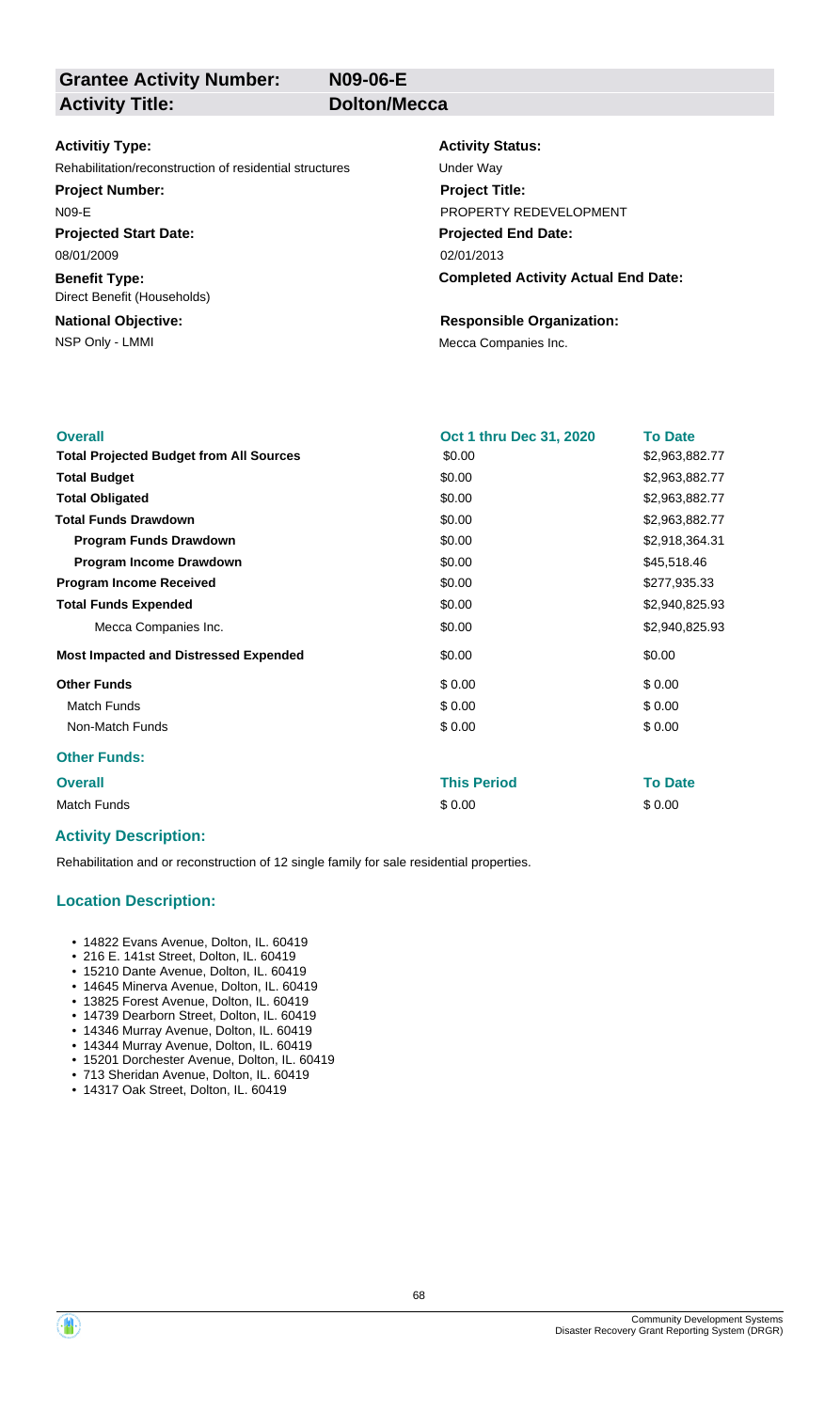• 14827 Oak Street, Dolton, IL. 60419

# **Activity Progress Narrative:**

12 single family homes are complete and have been sold.

# **Accomplishments Performance Measures**

|                         | <b>This Report Period</b> | <b>Cumulative Actual Total / Expected</b> |
|-------------------------|---------------------------|-------------------------------------------|
|                         | <b>Total</b>              | <b>Total</b>                              |
| # of Properties         | 0                         | 12/12                                     |
|                         | <b>This Report Period</b> | <b>Cumulative Actual Total / Expected</b> |
|                         | <b>Total</b>              | <b>Total</b>                              |
| # of Housing Units      | 0                         | 12/12                                     |
| # of Singlefamily Units | 0                         | 12/12                                     |

#### **Beneficiaries Performance Measures**

|                    |     | <b>This Report Period</b> |       |     | <b>Cumulative Actual Total / Expected</b> |       |                |  |
|--------------------|-----|---------------------------|-------|-----|-------------------------------------------|-------|----------------|--|
|                    | Low | <b>Mod</b>                | Total | Low | <b>Mod</b>                                | Total | <b>Low/Mod</b> |  |
| # of Households    |     | 0                         |       | 0/0 | 12/12                                     | 12/12 | 100.00         |  |
| # Owner Households |     |                           |       | 0/0 | 12/12                                     | 12/12 | 100.00         |  |

# **Activity Locations**

**No Activity Locations found.**

# **Other Funding Sources Budgeted - Detail**

#### **No Other Match Funding Sources Found**

**Other Funding Sources Amount** 

No Other Funding Sources Found Total Other Funding Sources

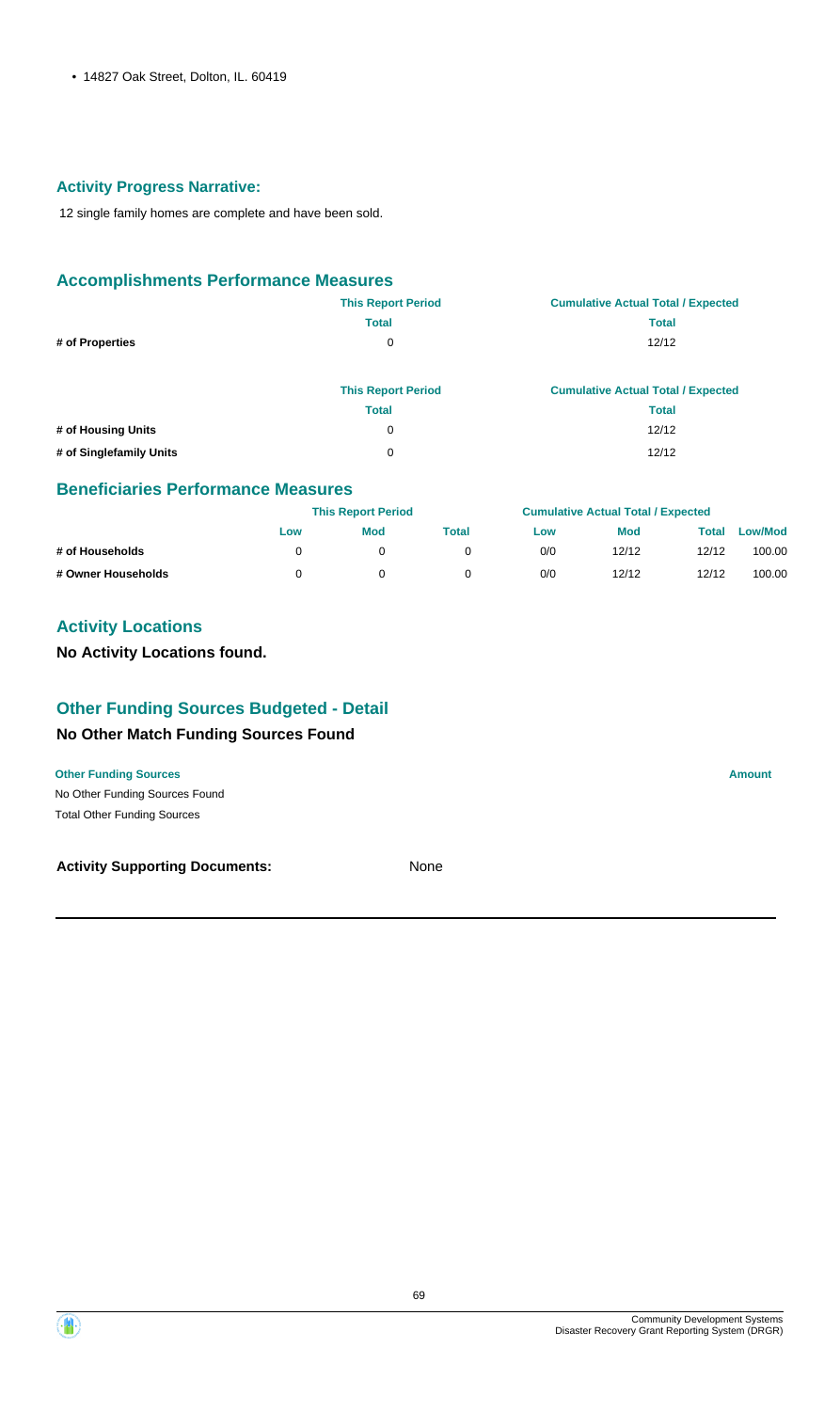**N09-07-E**

# **Grantee Activity Number: Activity Title: Summit/Presidio**

#### **Activitiy Type:**

Rehabilitation/reconstruction of residential structures Under Way

#### **Project Number:**

N09-E

**Projected Start Date:** 10/01/2012

**Benefit Type:**

**National Objective:** Direct Benefit (Households)

NSP Only - LMMI **Presidio Capital LLC.** 

#### **Activity Status:**

**Projected End Date: Completed Activity Actual End Date:** 03/01/2013 **Project Title:** PROPERTY REDEVELOPMENT

# **Responsible Organization:**

| <b>Overall</b>                                 | Oct 1 thru Dec 31, 2020 | <b>To Date</b> |
|------------------------------------------------|-------------------------|----------------|
| <b>Total Projected Budget from All Sources</b> | \$0.00                  | \$167,640.78   |
| <b>Total Budget</b>                            | \$0.00                  | \$167,640.78   |
| <b>Total Obligated</b>                         | \$0.00                  | \$167,640.78   |
| <b>Total Funds Drawdown</b>                    | \$0.00                  | \$167,640.78   |
| <b>Program Funds Drawdown</b>                  | \$0.00                  | \$151,399.48   |
| Program Income Drawdown                        | \$0.00                  | \$16,241.30    |
| <b>Program Income Received</b>                 | \$0.00                  | \$0.00         |
| <b>Total Funds Expended</b>                    | \$0.00                  | \$151,399.48   |
| Presidio Capital LLC.                          | \$0.00                  | \$151,399.48   |
| <b>Most Impacted and Distressed Expended</b>   | \$0.00                  | \$0.00         |
| <b>Other Funds</b>                             | \$0.00                  | \$0.00         |
| <b>Match Funds</b>                             | \$0.00                  | \$0.00         |
| Non-Match Funds                                | \$0.00                  | \$0.00         |
| <b>Other Funds:</b>                            |                         |                |
| <b>Overall</b>                                 | <b>This Period</b>      | <b>To Date</b> |
| <b>Match Funds</b>                             | \$0.00                  | \$0.00         |

# **Activity Description:**

New construction of 7 Duplexes in the Village of Summit to be sold to qualified homebuyers.

# **Location Description:**

- 7305/7307 W. 63rd Place, Summit, IL. 60501
- 7449/7451 W. 57th Place, Summit, IL. 60501
- 7502/7504 W. 57th Place, Summit, IL. 60501 • 7522/7524 W. 63rd Place, Summit, IL. 60501
- 7620/7622 W. 63rd Place, Summit, IL. 60501
- 7624/7626 W. 63rd Place, Summit, IL. 60501
- 7631/7633 W. 57th Place, Summit, IL. 60501

#### **Activity Progress Narrative:**

Townhomes are complete and has been listed for sale. Six units have been sold; 1 unit currently under contract.

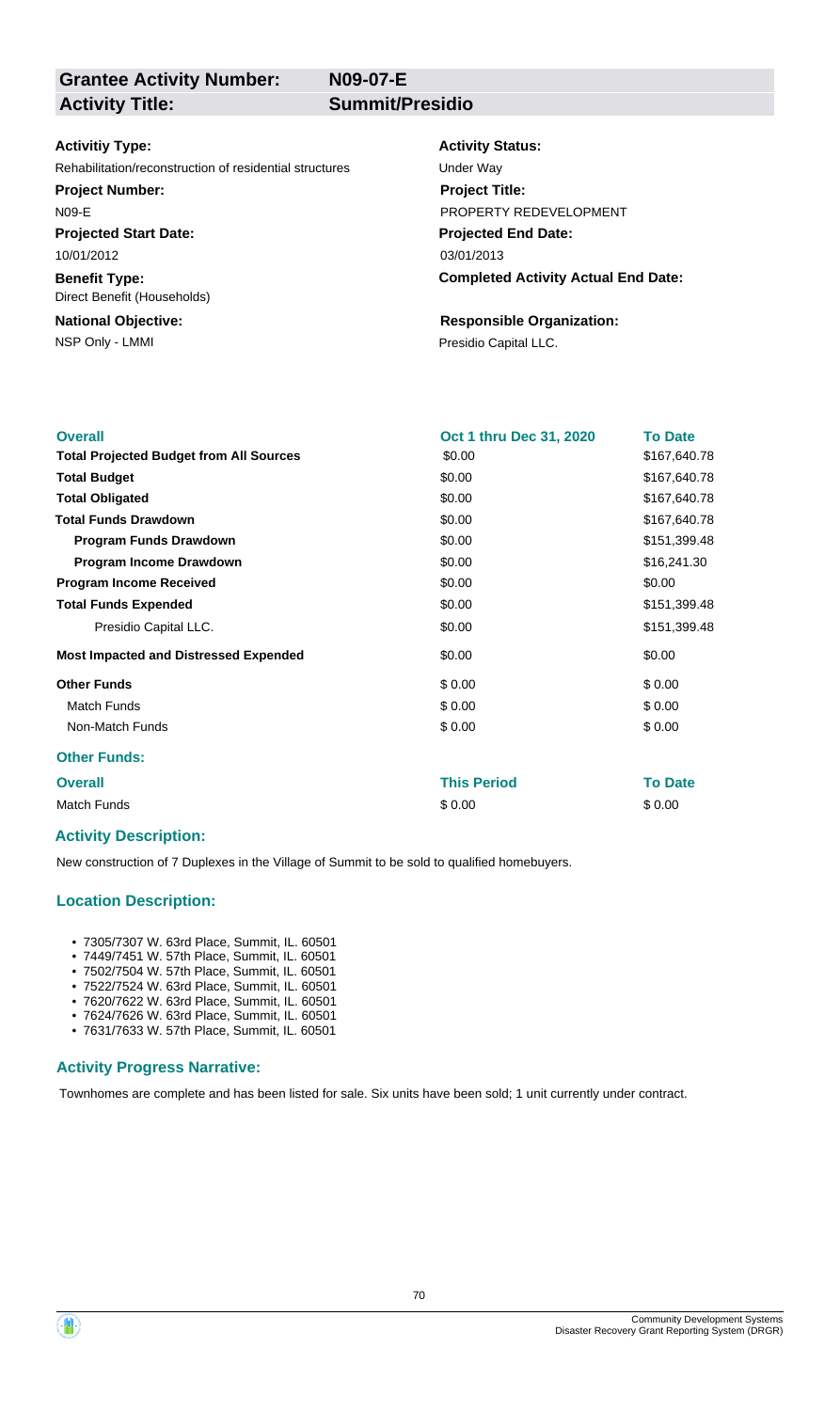|                    | <b>This Report Period</b> | <b>Cumulative Actual Total / Expected</b> |
|--------------------|---------------------------|-------------------------------------------|
|                    | <b>Total</b>              | <b>Total</b>                              |
| # of Properties    | 0                         | 0/7                                       |
|                    | <b>This Report Period</b> | <b>Cumulative Actual Total / Expected</b> |
|                    | <b>Total</b>              | <b>Total</b>                              |
| # of Housing Units | 0                         | 0/14                                      |

**# of Singlefamily Units** 0 0/14

### **Beneficiaries Performance Measures**

|                    |     | <b>This Report Period</b> |       |     | <b>Cumulative Actual Total / Expected</b> |       |                |  |
|--------------------|-----|---------------------------|-------|-----|-------------------------------------------|-------|----------------|--|
|                    | Low | <b>Mod</b>                | Total | Low | <b>Mod</b>                                | Total | <b>Low/Mod</b> |  |
| # of Households    |     |                           |       | 0/0 | 0/14                                      | 0/14  |                |  |
| # Owner Households |     |                           |       | 0/0 | 0/14                                      | 0/14  |                |  |

# **Activity Locations**

**No Activity Locations found.**

# **Other Funding Sources Budgeted - Detail**

# **No Other Match Funding Sources Found**

#### **Other Funding Sources Amount**

No Other Funding Sources Found Total Other Funding Sources

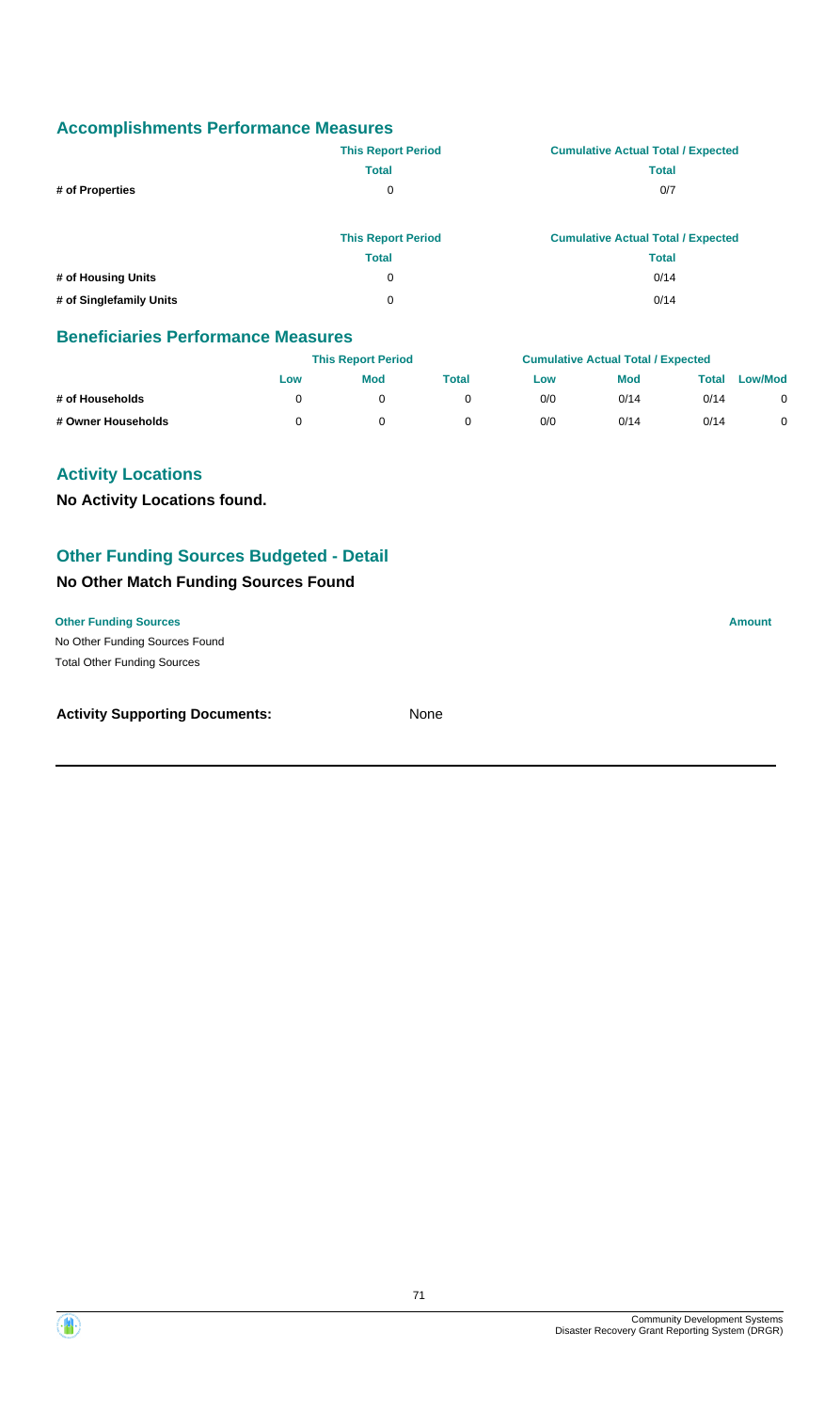**N09-08-E**

**Grantee Activity Number:**

**Activity Title: Ford Heights Comm Service Org. PF**

#### **Activitiy Type:**

Rehabilitation/reconstruction of public facilities Under Way

#### **Project Number:**

N09-E

**Projected Start Date:** 03/17/2010

**Benefit Type:**

**National Objective:** Area Benefit (Census)

# **Activity Status: Projected End Date: Completed Activity Actual End Date:** 12/31/2012 **Project Title:** PROPERTY REDEVELOPMENT

#### **Responsible Organization:**

NSP Only - LMMI **Ford Heights Community Service Organization** 

| <b>Overall</b>                                 | Oct 1 thru Dec 31, 2020 | <b>To Date</b> |
|------------------------------------------------|-------------------------|----------------|
| <b>Total Projected Budget from All Sources</b> | \$0.00                  | \$1,752,013.42 |
| <b>Total Budget</b>                            | \$0.00                  | \$1,752,013.42 |
| <b>Total Obligated</b>                         | \$0.00                  | \$1,752,013.42 |
| <b>Total Funds Drawdown</b>                    | \$0.00                  | \$1,561,857.88 |
| <b>Program Funds Drawdown</b>                  | \$0.00                  | \$1,556,899.27 |
| Program Income Drawdown                        | \$0.00                  | \$4,958.61     |
| <b>Program Income Received</b>                 | \$0.00                  | \$0.00         |
| <b>Total Funds Expended</b>                    | \$0.00                  | \$1,668,643.38 |
| Ford Heights Community Service Organization    | \$0.00                  | \$1,668,643.38 |
| <b>Most Impacted and Distressed Expended</b>   | \$0.00                  | \$0.00         |
| <b>Other Funds</b>                             | \$0.00                  | \$0.00         |
| <b>Match Funds</b>                             | \$0.00                  | \$0.00         |
| Non-Match Funds                                | \$0.00                  | \$0.00         |
| <b>Other Funds:</b>                            |                         |                |
| <b>Overall</b>                                 | <b>This Period</b>      | <b>To Date</b> |
| Match Funds                                    | \$0.00                  | \$0.00         |

# **Activity Description:**

Construction of a 5,108 Sq ft. public facility to serve residents of the Village of Ford Heights.

# **Location Description:**

• 943-47 East Lincoln Highway, Ford Heights, IL. 60411

#### **Activity Progress Narrative:**

1 Community Facility is complete and operational.



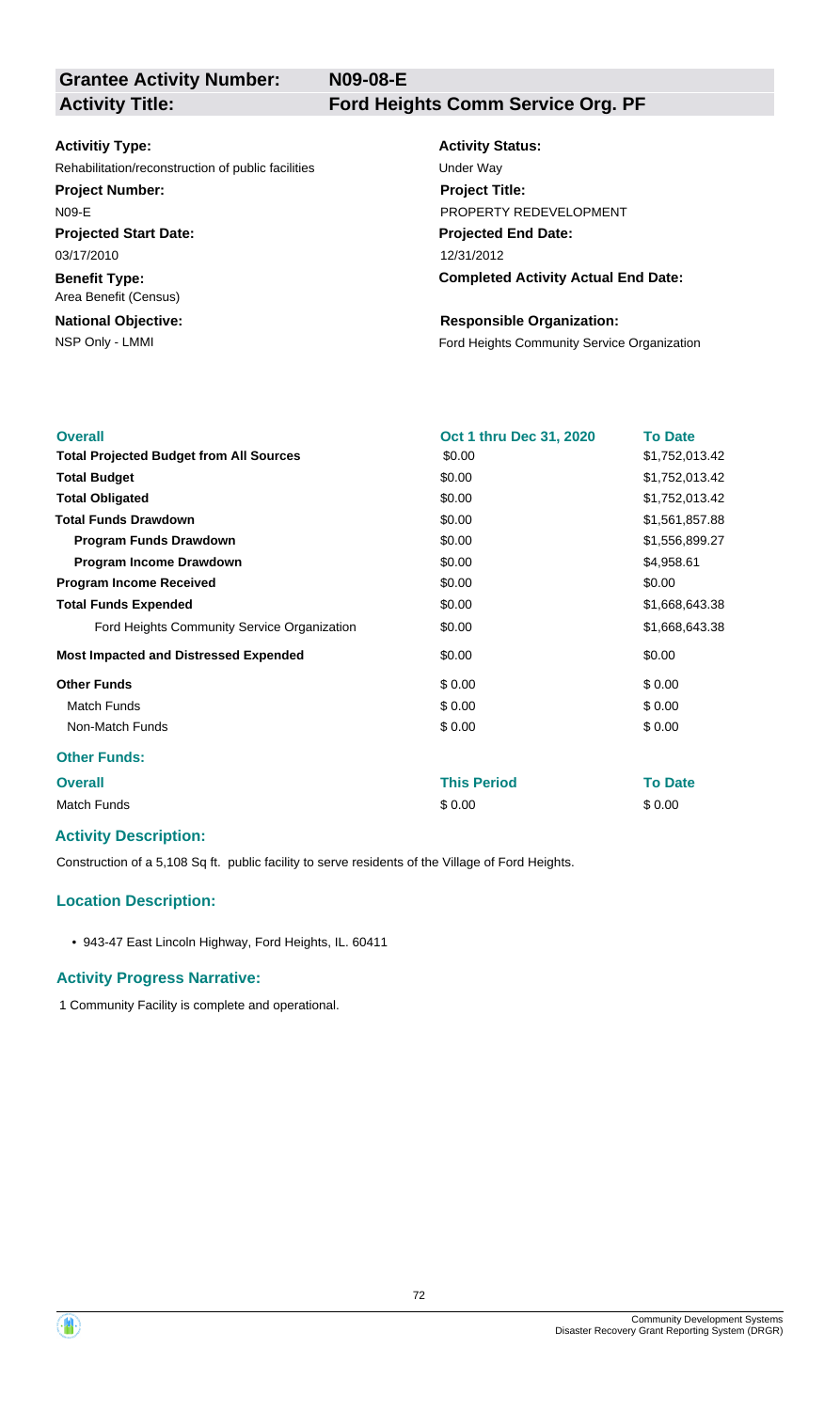| <b>Accomplishments Performance Measures</b> |                           |                                           |  |
|---------------------------------------------|---------------------------|-------------------------------------------|--|
|                                             | <b>This Report Period</b> | <b>Cumulative Actual Total / Expected</b> |  |
|                                             | Total                     | <b>Total</b>                              |  |
| # of public facilities                      | n.                        | 1/1                                       |  |

# **Beneficiaries Performance Measures**

|              |         | <b>Beneficiaries - Area Benefit Census</b> |              |                |  |
|--------------|---------|--------------------------------------------|--------------|----------------|--|
|              | Low     | <b>Mod</b>                                 | <b>Total</b> | <b>Low/Mod</b> |  |
| # of Persons | 1541833 | 1032496                                    | 5283086      | 48.73          |  |
| <b>LMI%:</b> |         |                                            |              | 48.73          |  |

# **Activity Locations**

**No Activity Locations found.**

# **Other Funding Sources Budgeted - Detail**

#### **No Other Match Funding Sources Found**

No Other Funding Sources Found **Other Funding Sources Amount** Total Other Funding Sources

**Activity Supporting Documents:** None

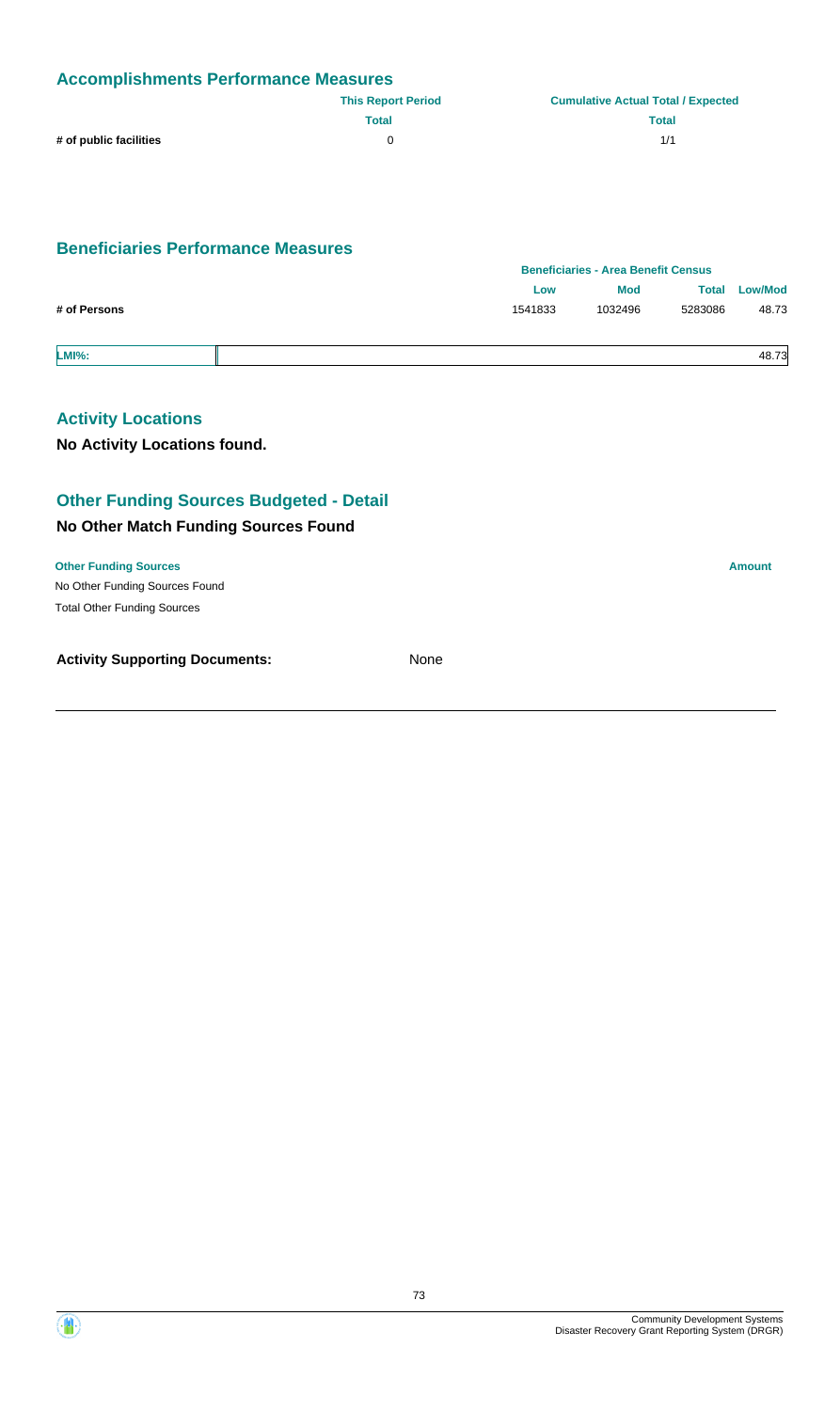**N09-31-E**

# **Grantee Activity Number:**

**Activity Title: Riverdale/Bell Family**

#### **Activitiy Type:**

Rehabilitation/reconstruction of residential structures Completed

**Project Number:**

N09-E

**Projected Start Date:** 02/01/2010

**Benefit Type:** Direct Benefit (Households)

# **National Objective:**

#### **Activity Status:**

**Projected End Date: Completed Activity Actual End Date:** 12/31/2010 **Project Title:** PROPERTY REDEVELOPMENT

#### **Responsible Organization:**

NSP Only - LMMI Cook County Dept. of Planning & Dev.

| <b>Overall</b>                                 | Oct 1 thru Dec 31, 2020 | <b>To Date</b> |
|------------------------------------------------|-------------------------|----------------|
| <b>Total Projected Budget from All Sources</b> | \$0.00                  | \$101,479.34   |
| <b>Total Budget</b>                            | \$0.00                  | \$101,479.34   |
| <b>Total Obligated</b>                         | \$0.00                  | \$101,479.34   |
| <b>Total Funds Drawdown</b>                    | \$0.00                  | \$101,479.34   |
| <b>Program Funds Drawdown</b>                  | \$0.00                  | \$101,479.34   |
| Program Income Drawdown                        | \$0.00                  | \$0.00         |
| <b>Program Income Received</b>                 | \$0.00                  | \$0.00         |
| <b>Total Funds Expended</b>                    | \$0.00                  | \$101,479.34   |
| Cook County Dept. of Planning & Dev.           | \$0.00                  | \$101,479.34   |
| <b>Most Impacted and Distressed Expended</b>   | \$0.00                  | \$0.00         |
| <b>Other Funds</b>                             | \$0.00                  | \$0.00         |
| <b>Match Funds</b>                             | \$0.00                  | \$0.00         |
| Non-Match Funds                                | \$0.00                  | \$0.00         |
| <b>Other Funds:</b>                            |                         |                |
| <b>Overall</b>                                 | <b>This Period</b>      | <b>To Date</b> |

Match Funds \$ 0.00 \$ 0.00

# **Activity Description:**

Rehabilitation of a single family residential property.

#### **Location Description:**

14117 S. Edbrooke Ave., Riverdale, IL. 60827

#### **Activity Progress Narrative:**

1 single family home is complete and occupied.

# **Accomplishments Performance Measures**

| <b>This Report Period</b> | <b>Cumulative Actual Total / Expected</b> |
|---------------------------|-------------------------------------------|
| Total                     | <b>Total</b>                              |